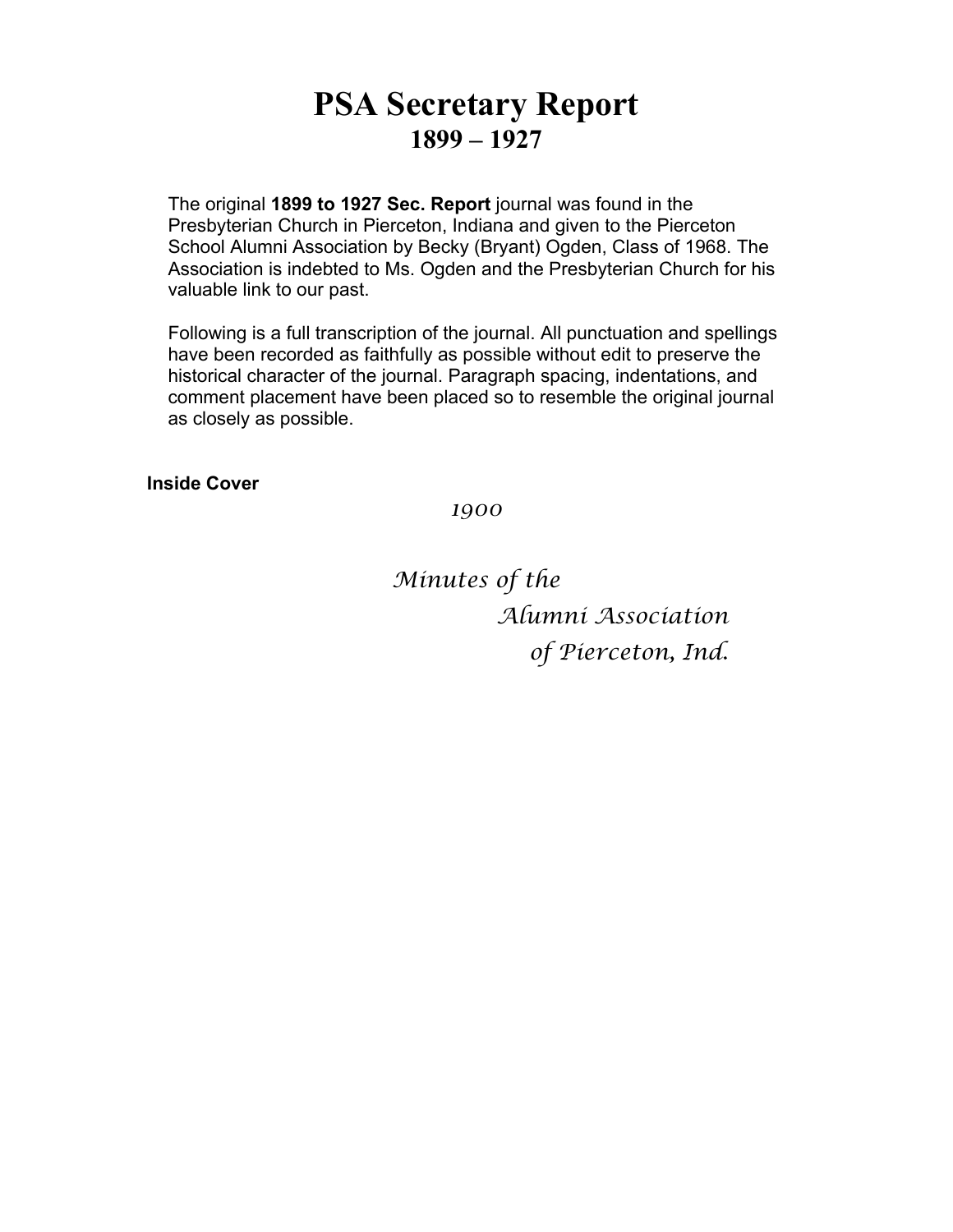**Page 1** *Pierceton, Ind.*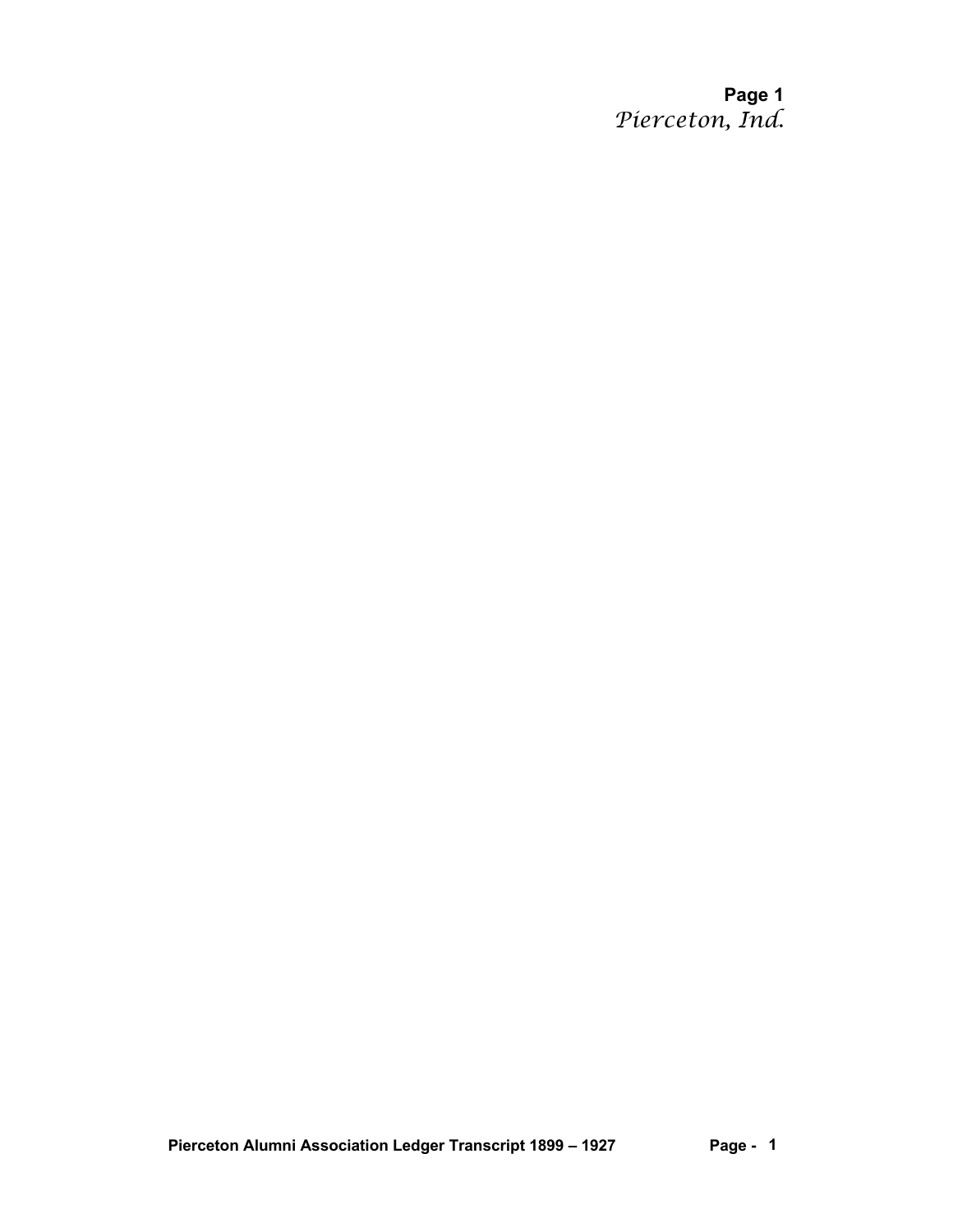This page was left blank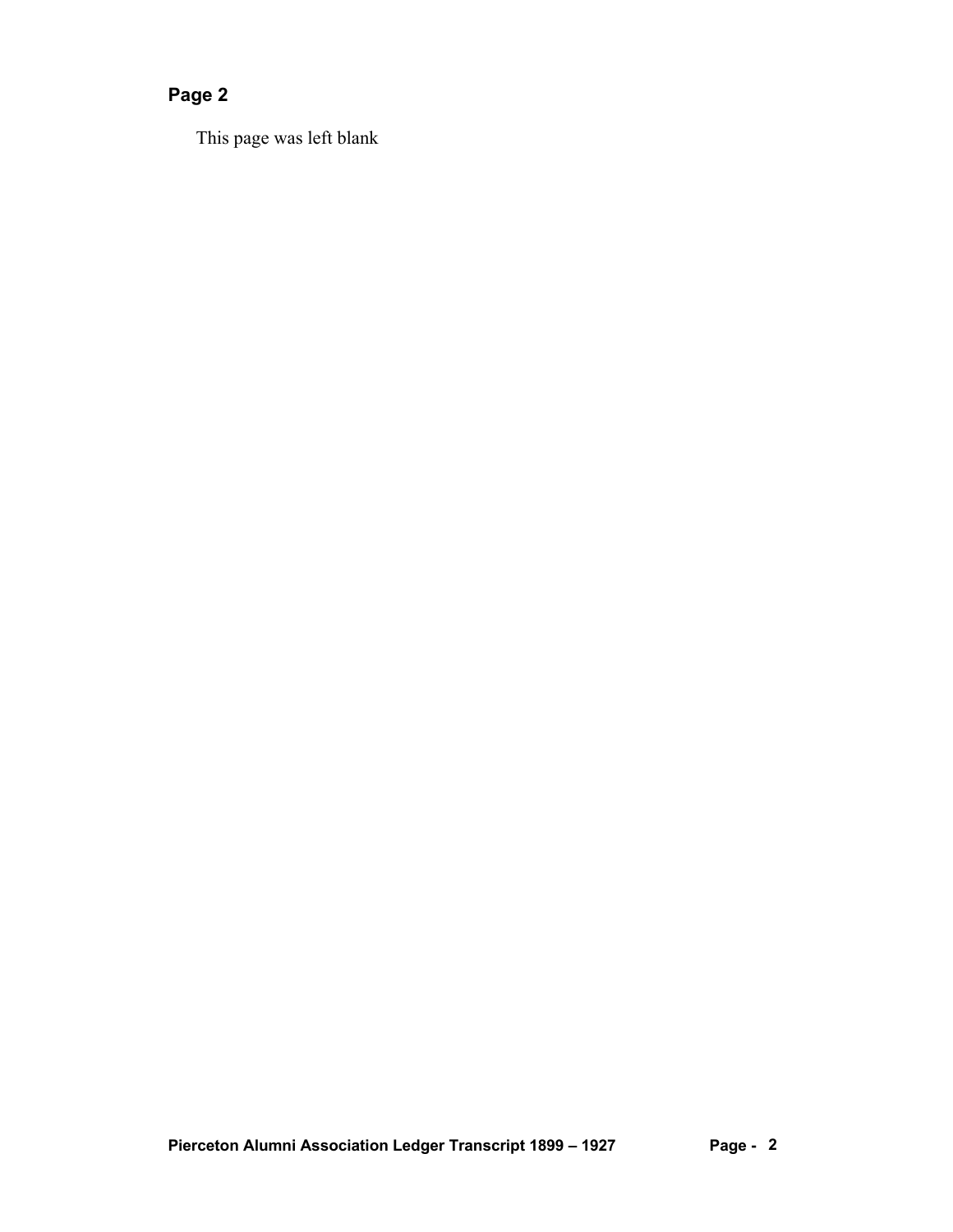**Page 3** *Pierceton, Ind. Mch. 27, 1900*

*Business Meeting.*

*The Allumni association was called to order by the president, Miss Otis. The Alumni proceeded to elect the following officers. Miss Otis was elected president by acclamation. The following were then nominated for recording secretary, Grace Connell, Rose Brown and Rae Wine.*

*Miss Connell receiving the greatest number of votes was elected.*

*The following names were proposed for Corresponding Secy., Mrs. L.D. Knox, and Chas. Hass. Chas. Hass received the highest number of votes and was elected Rec. Secy.*

*It was moved and seconded that Dr. O. B. Smith be remain treasurer for the following year.*

*The meeting adjourned to meet Mar. 30 at Mrs. Knox's and further business to be attended to.*

> *Rose Brown, Secy. pro tem. Mary Otis, President.*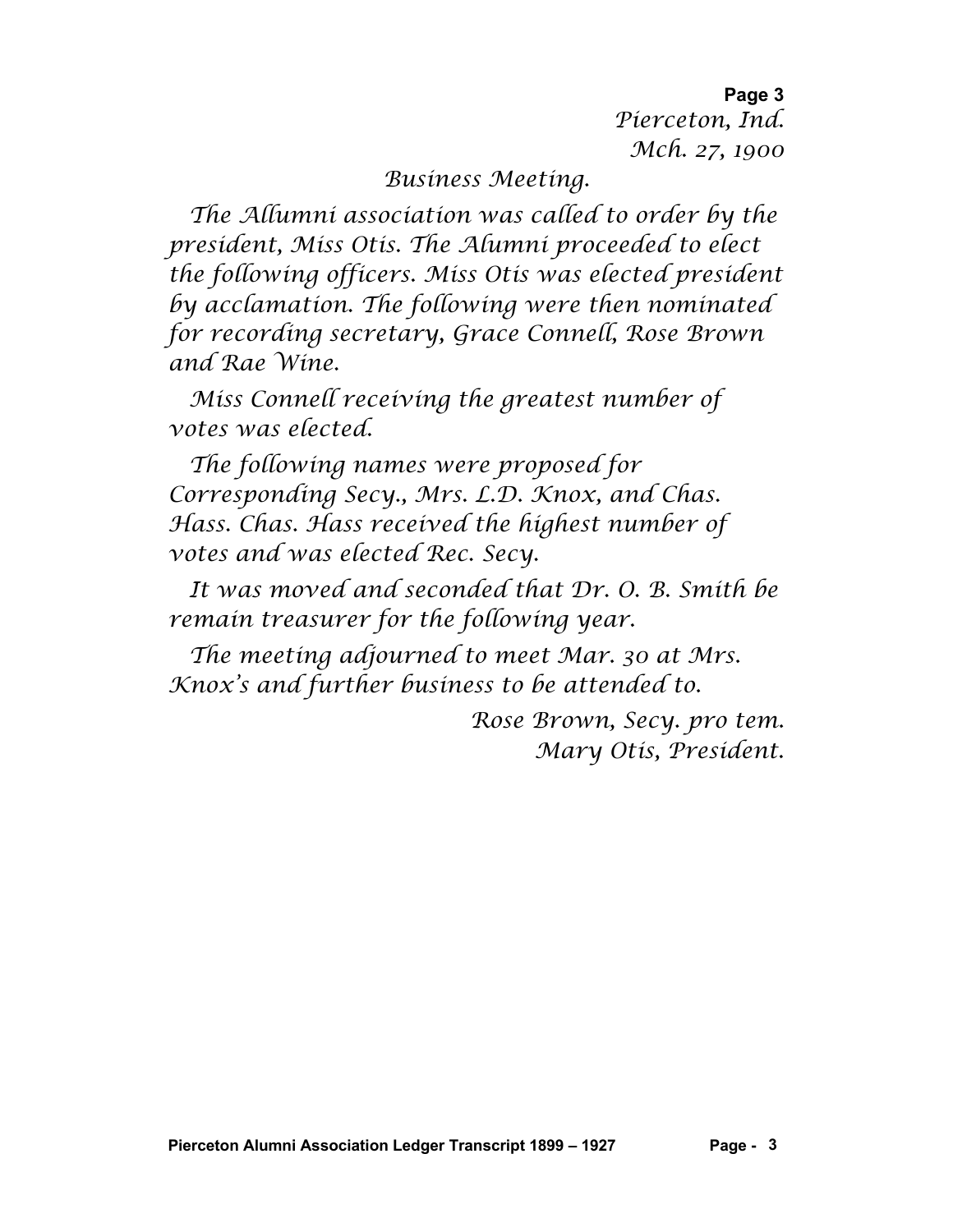*Reception committee. Rose Brown – Chairman, Lovon Knox. Chas. Hass – Clara Leedy.*

*Decorating. Amy Knox – Chairman. Jessie Bishop, Edith Hayes – Rae Wine – Mary Brown*

*Program. Mary Lawrence – chairman, Josie Bowman – Orton Smith.*

*Music. Gertrude Grimm – chairman. Floy Snodgrass – Eula Heagy.*

*Arrangements. Orton Smith – chairman. Floy Snodgrass – Edith Hayes.*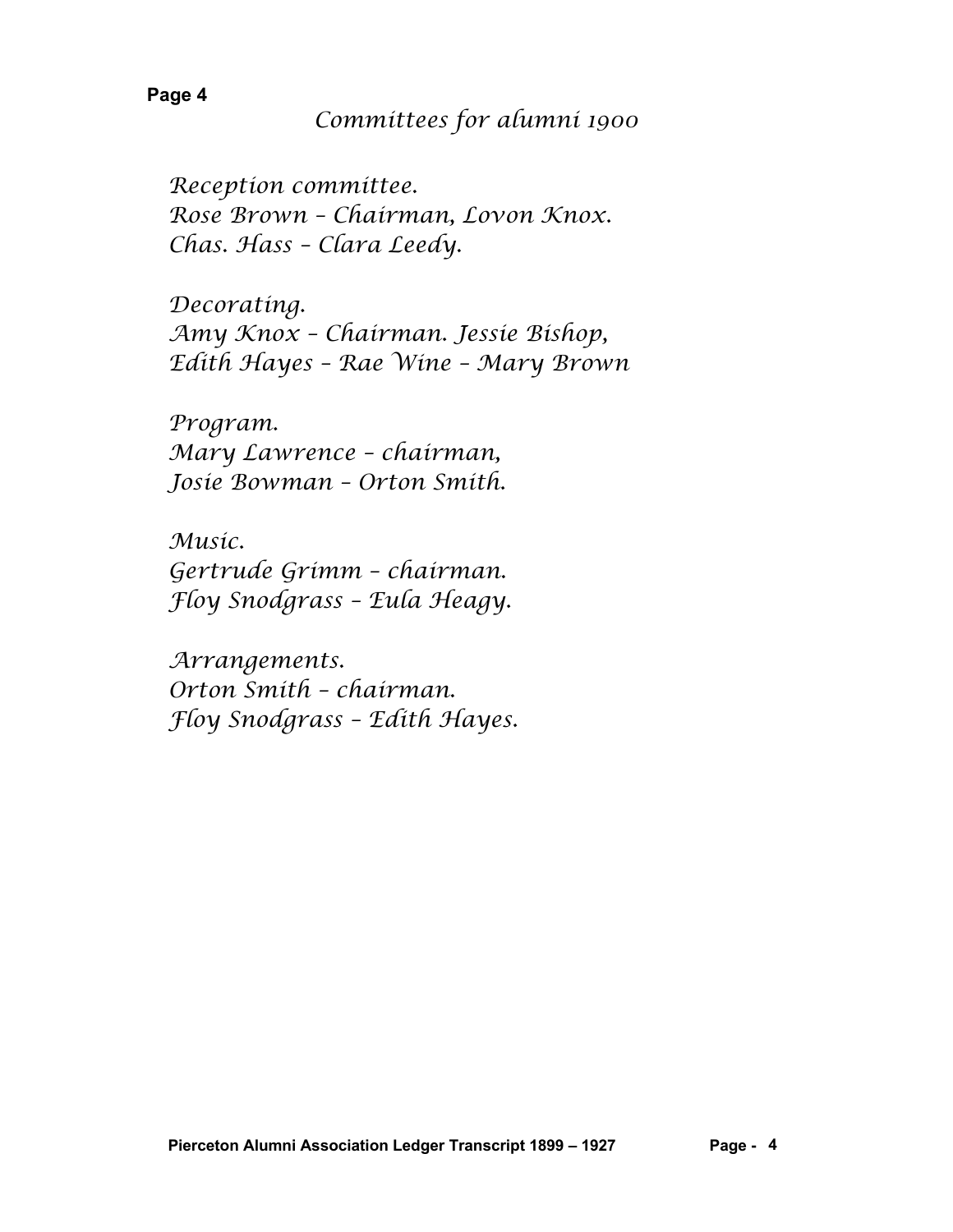**Page 5** *Pierceton, Ind. Mar. 30, 1900.*

*2nd. Business Meeting.*

*The meeting was called to order by the president.*

*The first work of the evening was completing unfinished business. Nominations for vice presidents were then made., They were, Edith Hayes Trude Grimm, Eula Heagy.*

*Those elected were Edith Hayes, 1st. vice president and Trude Grimm 2nd. vice president.*

*The president then appointed the committees.*

*Motion was made and carried to each invite a guest. It was moved and seconded that the graduate be invited and invited to bring a guest. Motion was carried.*

*Matter about orchestra to be decided at next meeting.*

*Motion to invite school board and teachers put on table until next meeting.*

*Meeting adjourned,*

*Grace Connell, Secy. Mary Otis, Pres.*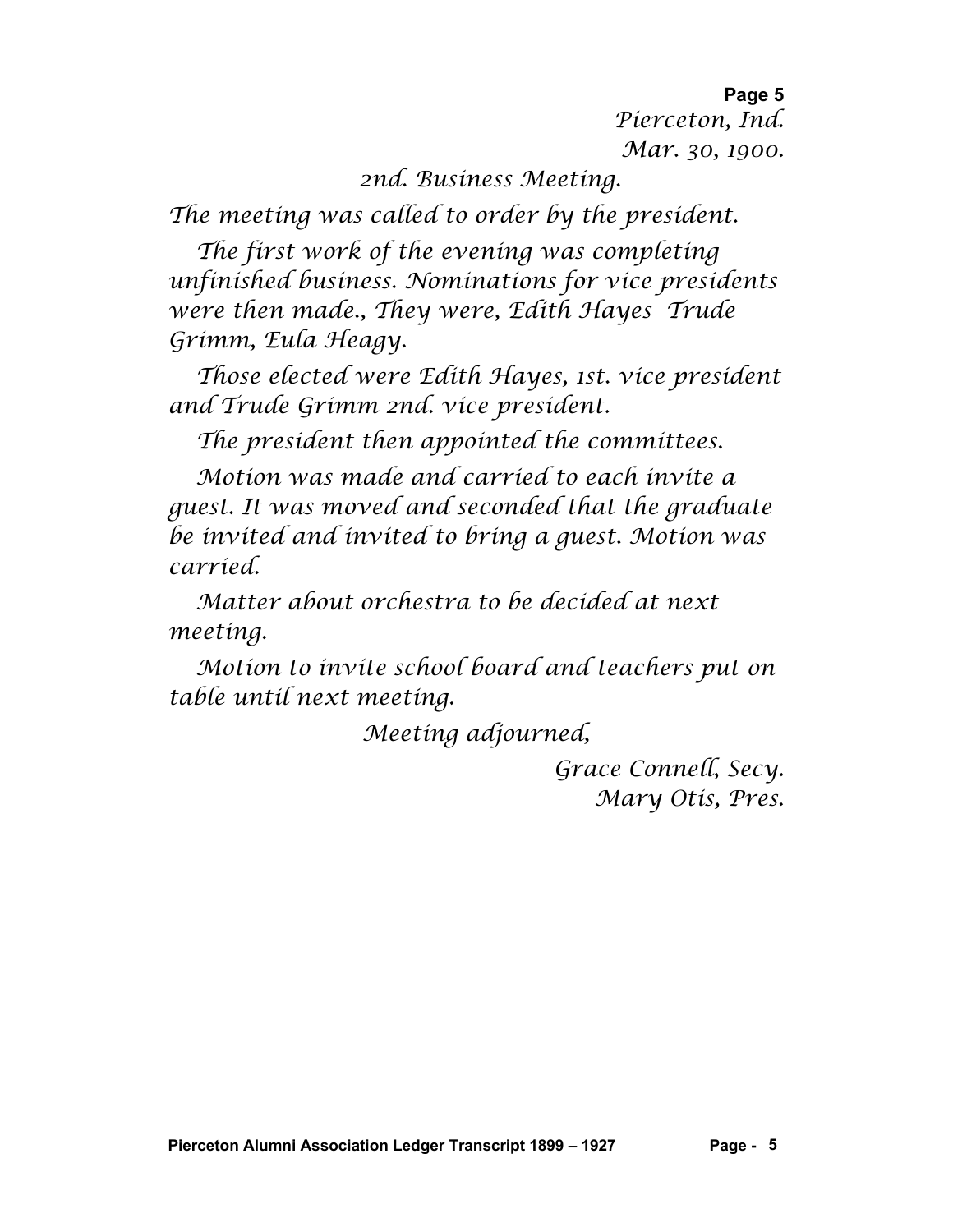This page was left blank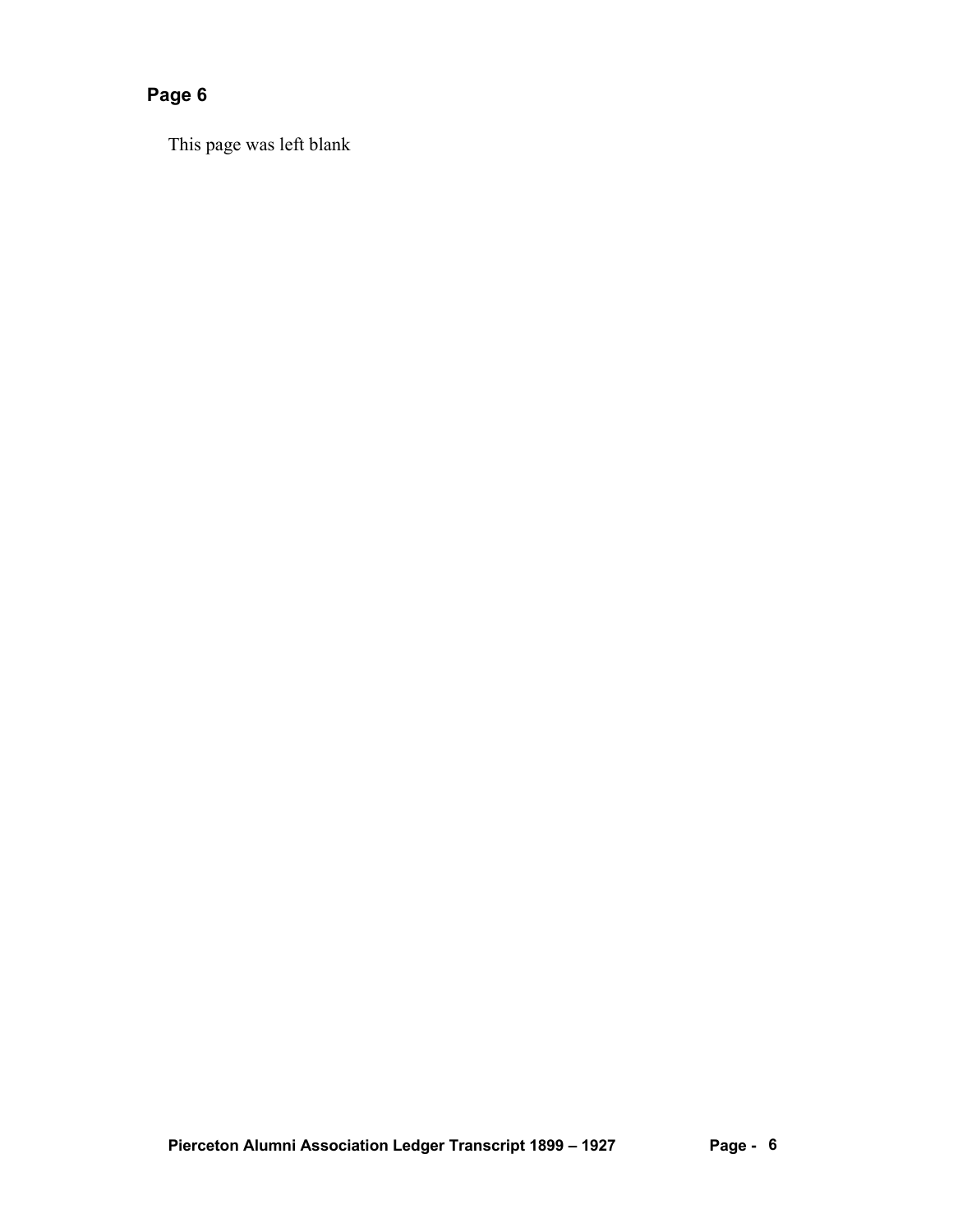**Page 7** *Pierceton, Ind. Apr. 23, 1901*

*The Allumni association was called to order by the vice-president Mrs. Radcliffe.*

*The following were nominated as president, Miss Snodgrass, Miss Heagy, and Miss Connell.*

*Miss* ^*Ethel*^ *Heagy was elected president, Miss Snodgrass as second* ^*first*^ *vice, and Miss Connell as second vice.*

*Nominations for secy. Viz. – Mrs. L D Knox, Miss Grimm, - Miss Lena Moser.-*

*Miss Moser was elected Recording secy.*

*Nominations for treasurer were as follows. – Miss Grimm, Miss Leedy and Miss Eula Heagy.*

*Mrs. Leedy was elected treasurer.*

*It was moved and carried that the president cor. secy. be retained for another year.*

*The officers being elected, Miss Heagy acted as President.*

*It was moved and seconded that the members of the class of 1901 be invited to the Alumni Association and each be permitted to bring a guest.*

*It was moved and carried that an invitation be extended to the Teachers and School Board.*

*There being no further*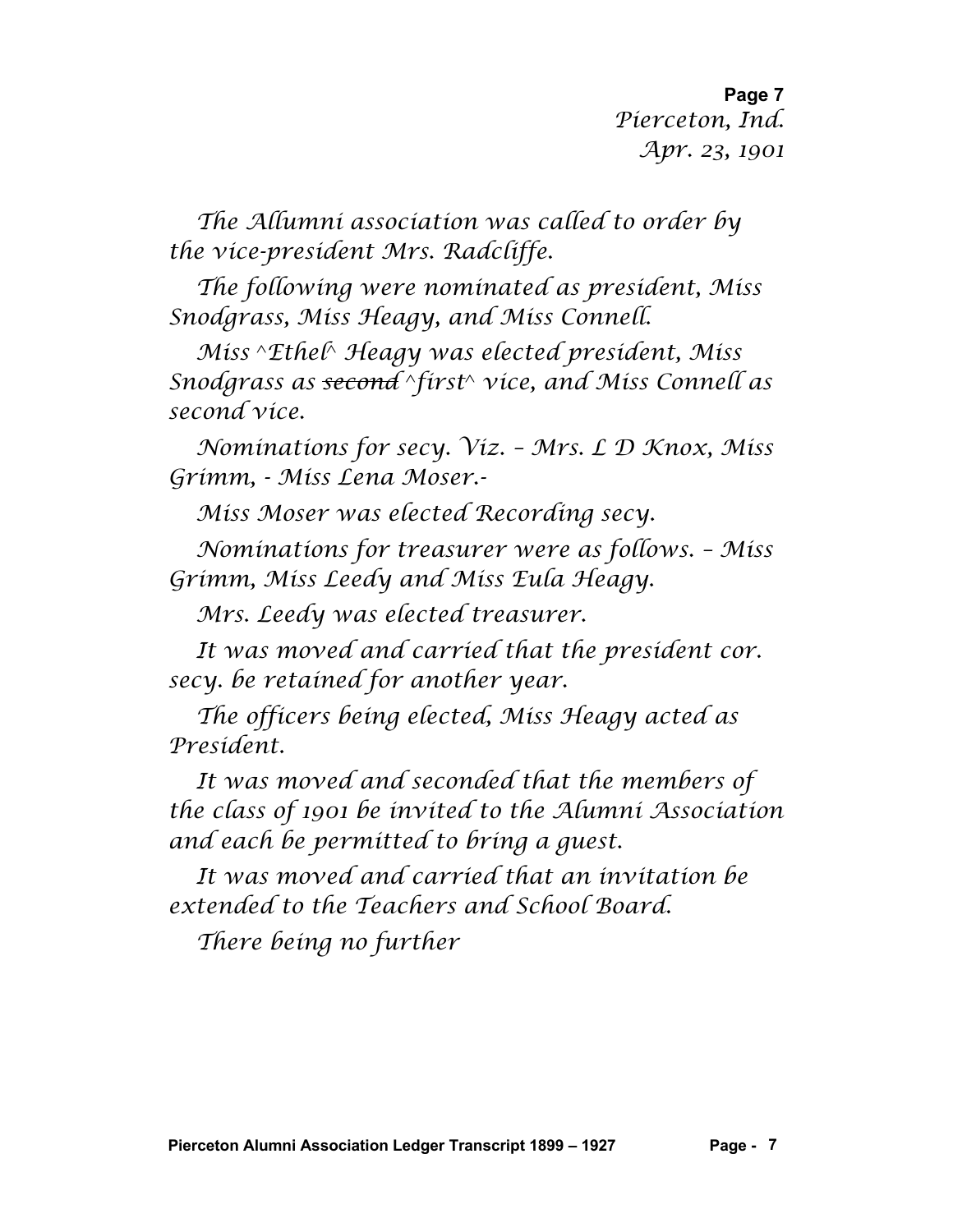*business, the meeting adjourned.*

*Ethel Heagy, Pres. Lena Moser, Secy.*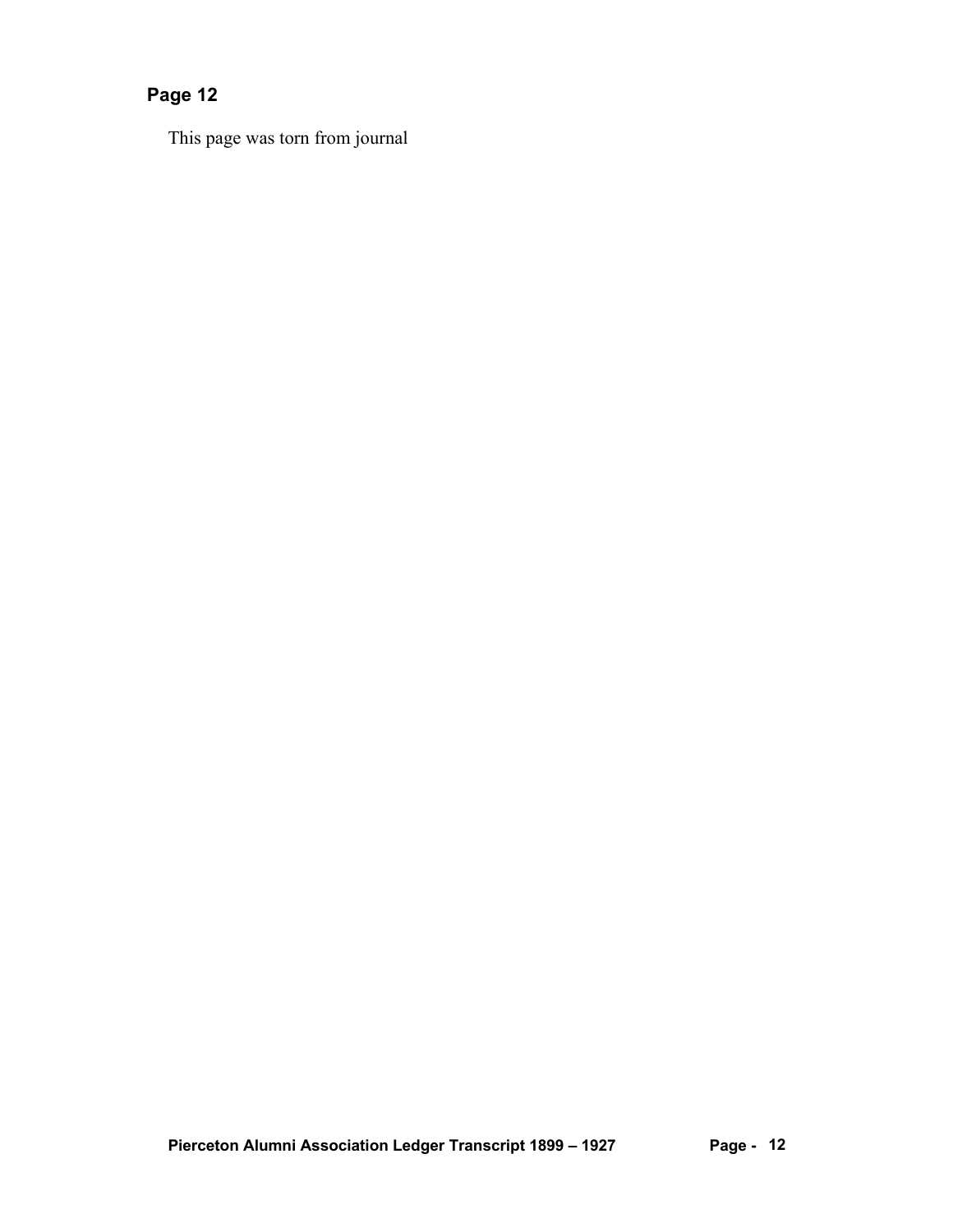**Page 13** *Pierceton, Ind. April 25-1902*

*1st Business Meeting.*

*The Allumni Association was called to order by the President, Ethel Heagy.*

*The first business was the election of officers. Chas. Hass was elected President unanimously Ethel Heagy was elected Vice-President*

*Nominations for Secretary were then made. The nominees were*

*Hazel Blaine,*

*Lena Moser.*

*Lena Moser was elected.*

*The following names were then proposed for Corresponding Secretary*

*Eula Heagy,*

*Eula Heagy receiving the greatest number of votes, was elected.*

*It was moved and carried that the present Treasurer be retained for another year.*

*The President then appointed the Committees The meeting adjourned to meet Monday, May 15- 1902.*

> *Chas Hass, Pres. Lena Moser Secy.*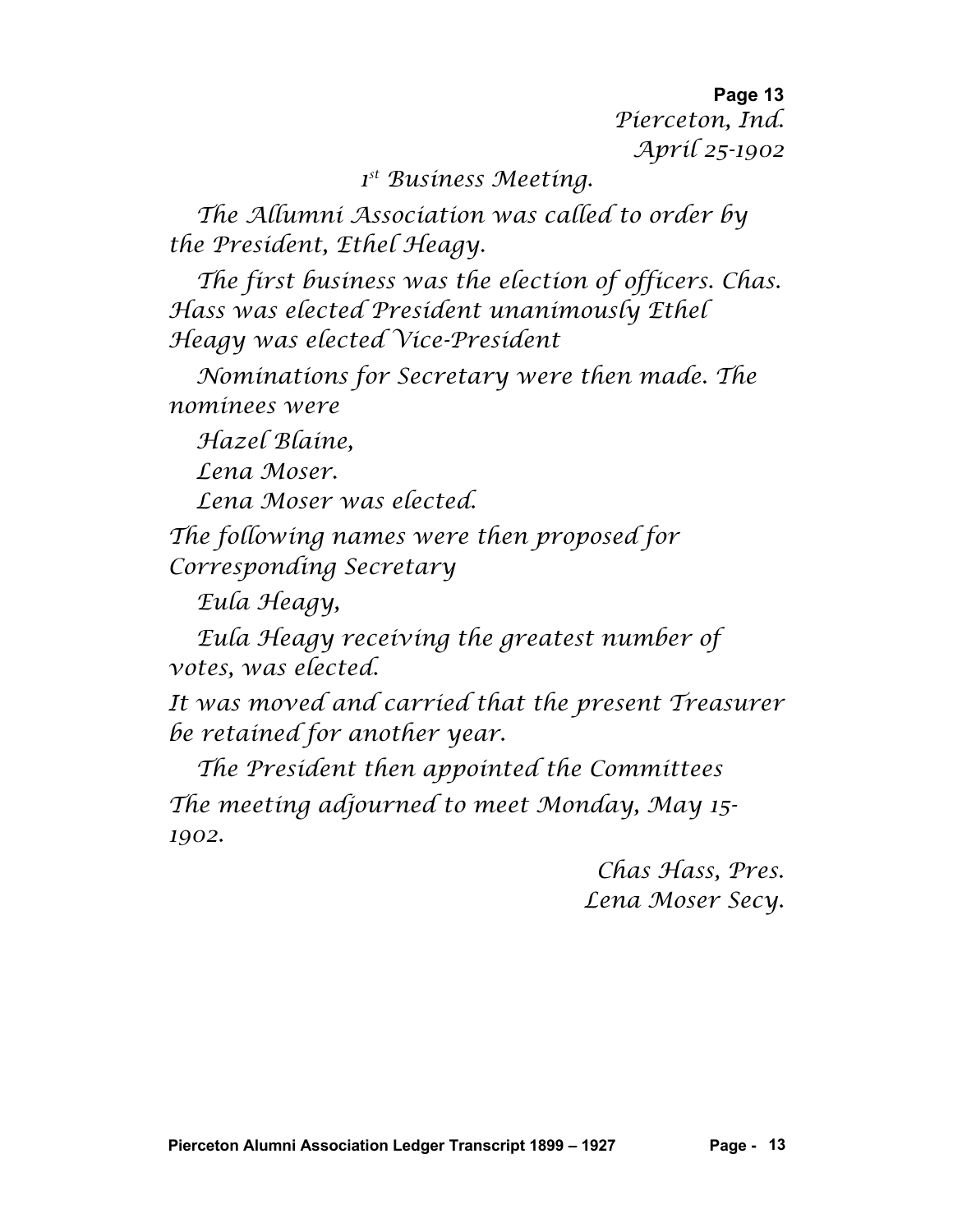**Page 14** *Committees for Allumni, 1902.*

*Reception Committee Mary Lawrence Chairman Mary Otis Opal Downs Maud Leiter Mabel Taylor*

*Decorating Committee Grace Connell, Chairman Fred Yohn Mrs Brown Lena Lipps Eula Heagy*

*Program Committee Mary Otis chairman Trude Grimm Hazel Blaine*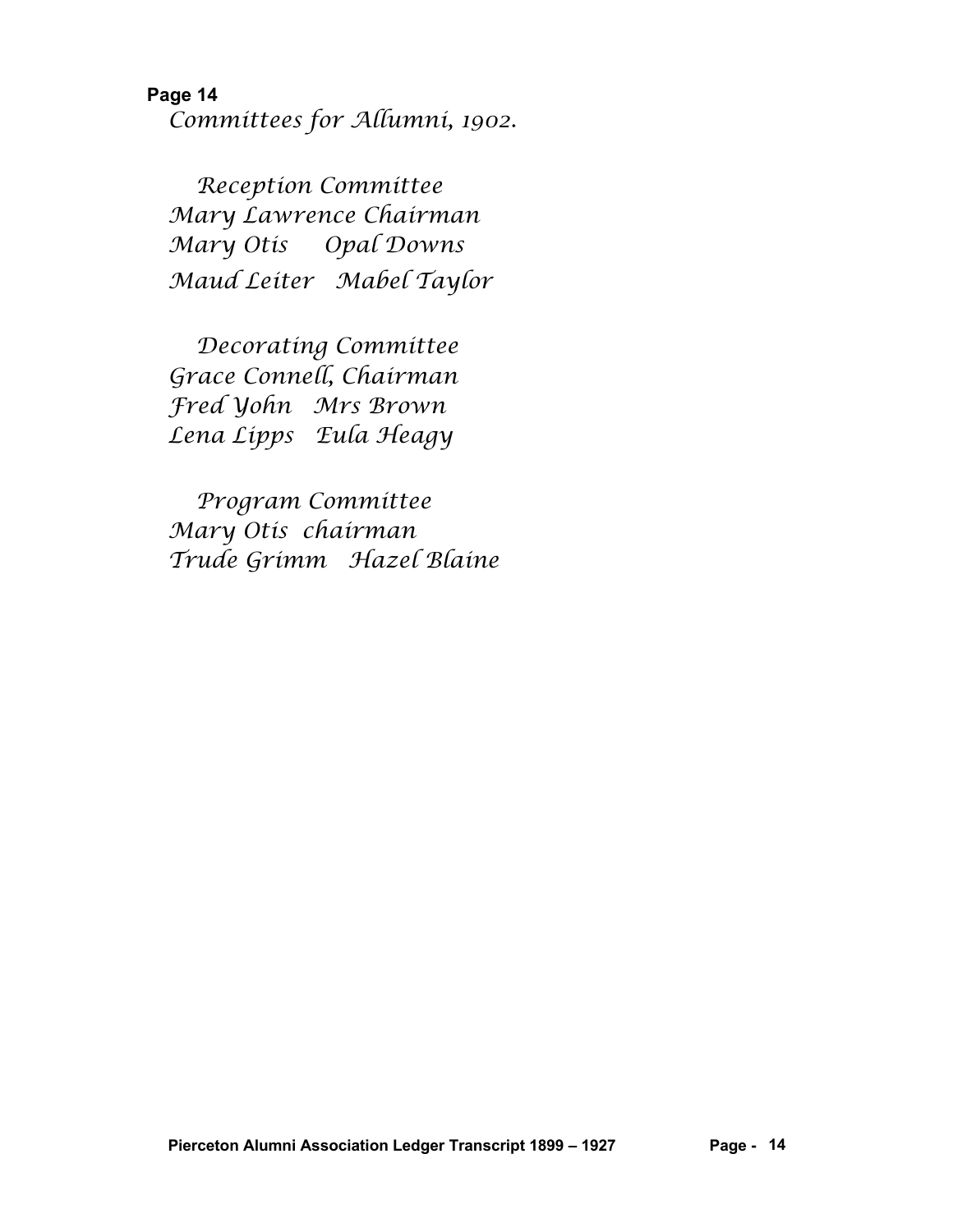**Page 15** *Pierceton Ind May 5-1902*

#### *2nd Business Meeting.*

*The meeting was called to order by the President, Chas. Hass.*

*The first part of the evening was spent in making arrangements for the banquet. Motion was made and carried that the Allumni invite the members of the graduating class of 1902 and that each graduate be permitted to bring a guest*

*It was moved and carried that an invitation be extended to the Teachers and School Board*

*Motion made and carried that the Allumni accepted the invitation of the Class of '02 to accompany them to the Baccalaureate Sermon at the M. E. Church, May 18-1902*

*There being no further business the meeting adjourned to meet Friday, May 9-1902*

> *Chas. Hass Pres Lena Moser Secy.*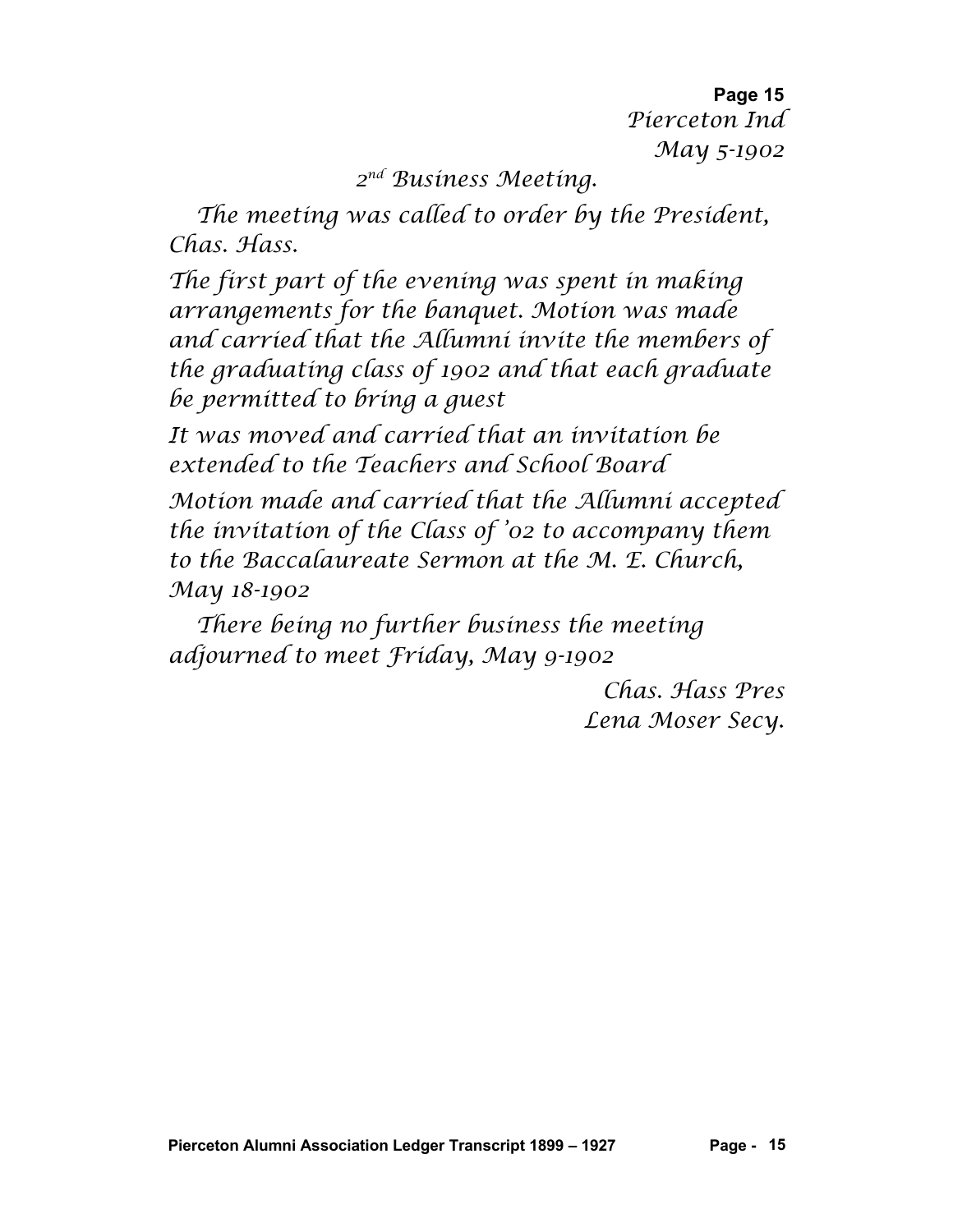*Pierceton, Ind. April 14-1903*

*The Alumni Association was called to order by the president, Chas. Hass.*

*The association proceeded to elect their officers for the ensuing year.*

*The nominations for President were as follows – Chas. Hass, Mrs. Clara Leedy and Lena Lipps.*

*Lena Lipps receiving the highest number of votes was elected Pres. and Chas. Hass receiving second highest number was elected Vice President.*

*Mabelle Taylor was elected Recording Secretary; Grace Hass, assistant secretary; and Opal Downs, Corresponding Secretary.*

*Mrs. Clara Leedy was retained as Treasurer of the Association.*

*The meeting then adjourned.*

*Lena Lipps, Pres. Mabelle Taylor, Secy*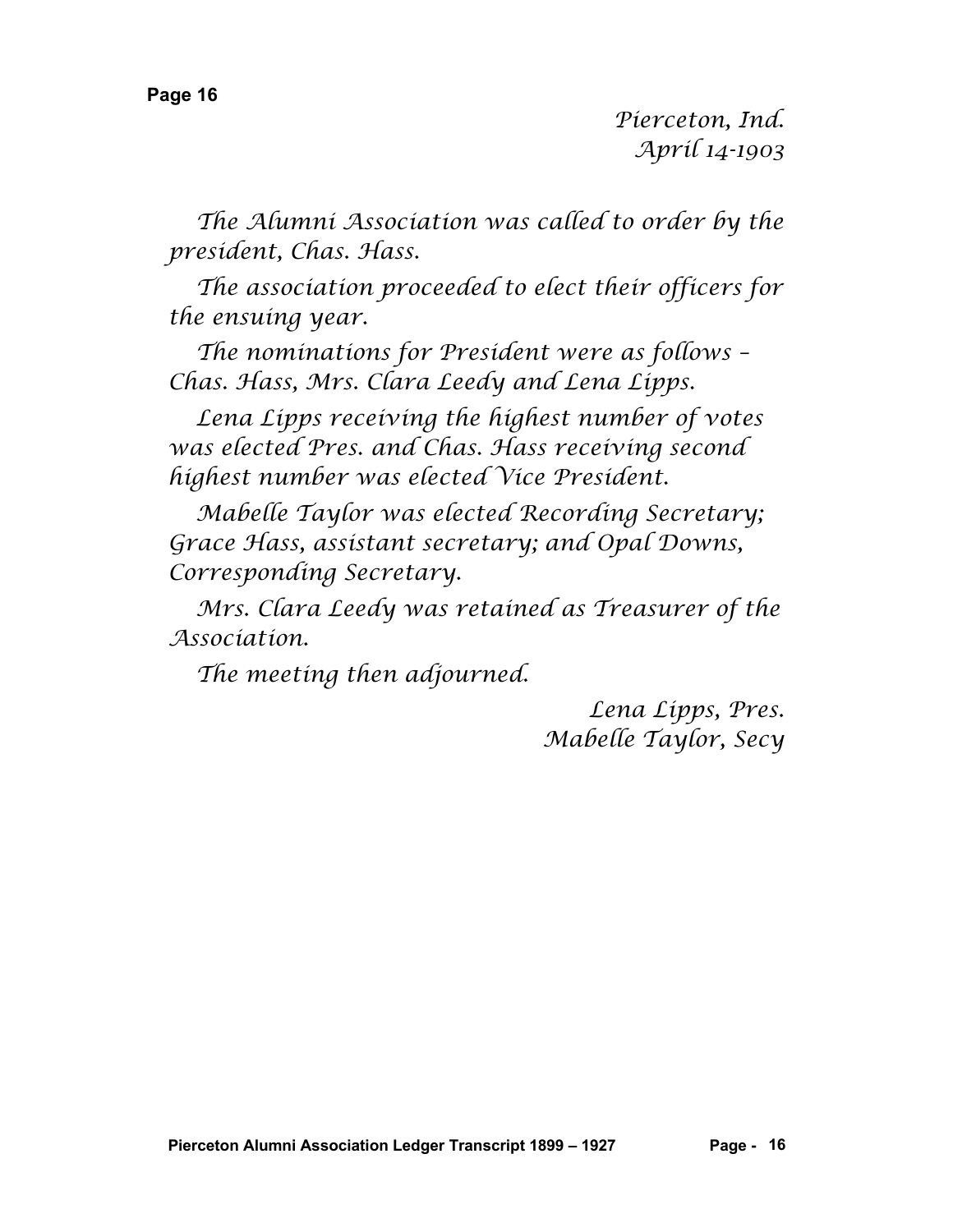**Page 17** *Pierceton Indiana April 17 - 1903*

*The Alumni Association was called to order by the President, Miss Lena Lipps.*

*It was moved and seconded that a banquet be given, and that each of the churches, Presbyterian, Methodist and Baptist be given opportunity to bid on the supper.*

*Then the association selected a suitable menu for the banquet.*

*The committees as appointed by the Pres. were as follows.*

*Reception Committee.*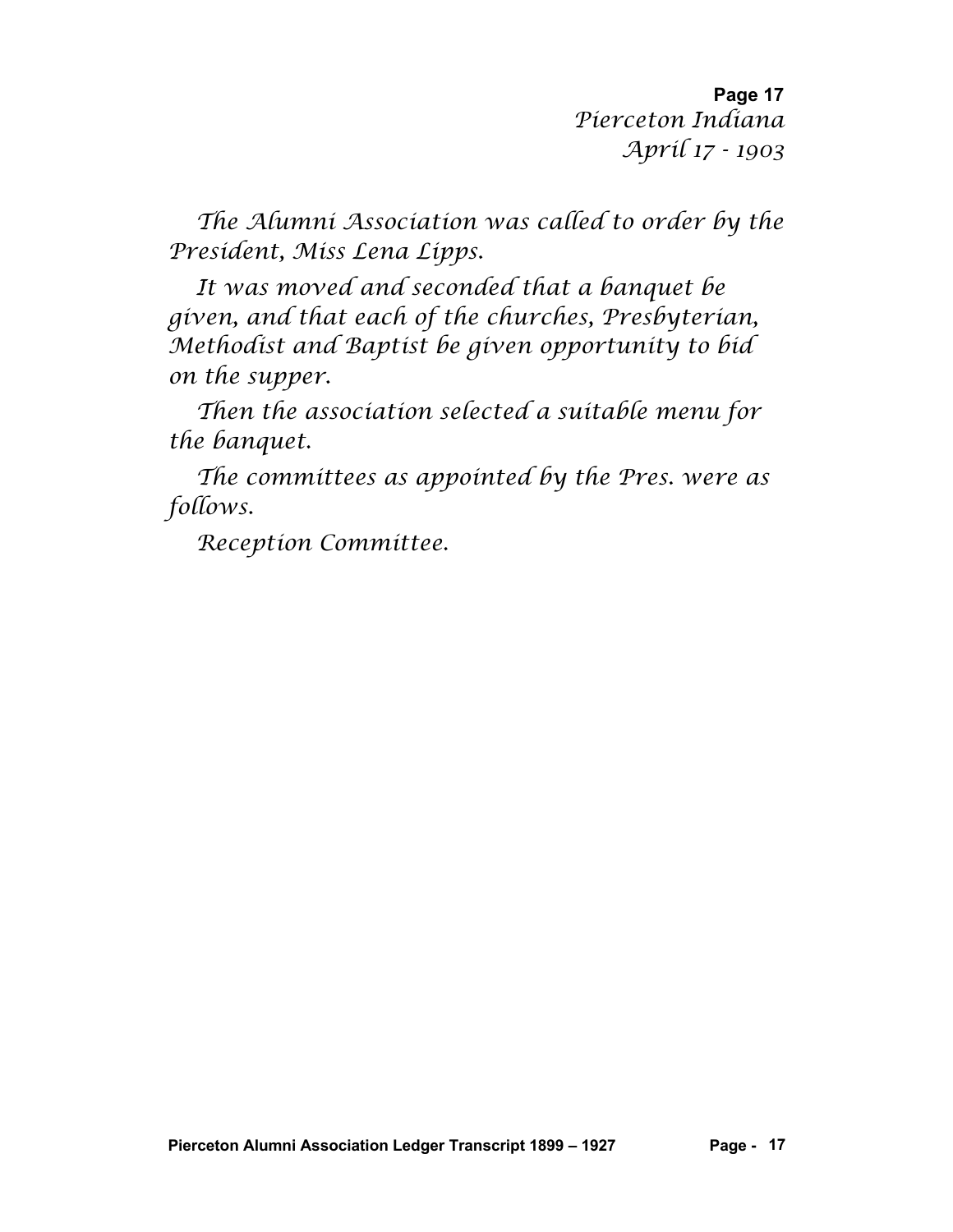*Pierceton Ind. April 20 – 1903*

*Alumni Association was called to order by the President.*

*Sealed bids from each of the churches had been received. The Methodist church having made the lowest bid, was selected to give the supper at 45¢ per plate, 65 guaranteed.*

*On account of so few members being present it was moved that we have another meeting and that all the members be notified concerning it.*

*Association adjourned to meet in the Shuman building Apr. 25.*

> *Lena Lipps, Pres Mabelle Taylor, Sec'y.*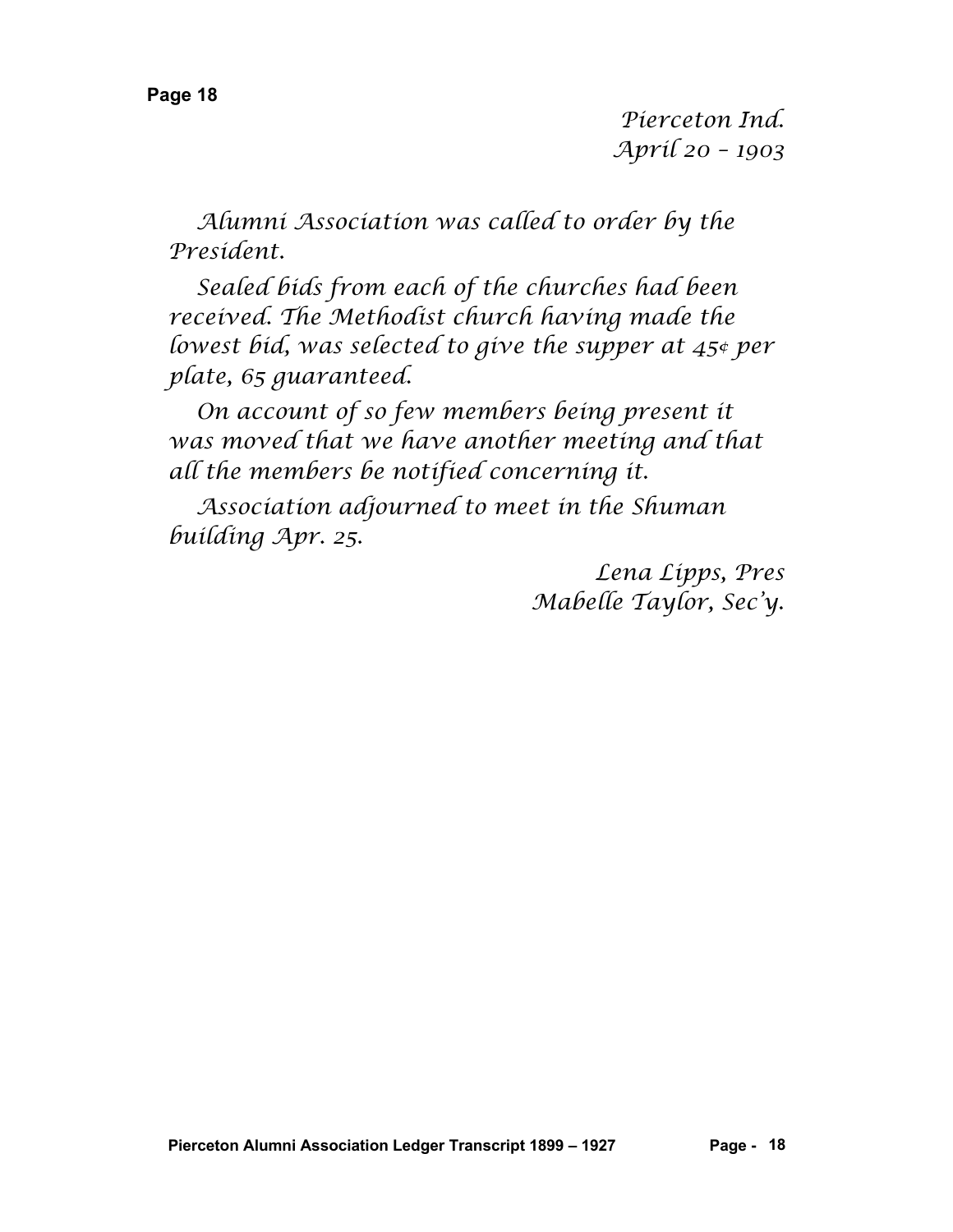**Page 19** *Pierceton Ind. April 25 – 1903*

*The Pierceton Alumni Association, after being called to order, proceeded with remaining business.*

*The motion was made and carried that an invitation be extended to the teachers, married teachers allowed to bring their escort.*

*Also that an invitation be extended to the class of 1903, and that, upon the payment of their initiation fee, they should be allowed to bring a guest.*

*It was moved and carried that we secure services of Hoot Owl Orchestra and that if necessary, each member be reassessed to meet additional expenses.*

*Motion was made and carried that members back in their dues be permitted to attend the Alumni for this year upon the payment of this years dues.*

*Invitation extended to Alumni by Class of 1903 to accompany them to Baccalaureate sermon, Apr. 26. was accepted.*

*Meeting adjourned to meet April 29.*

*Lena Lipps, Pres Mabelle Taylor, Sec'y.*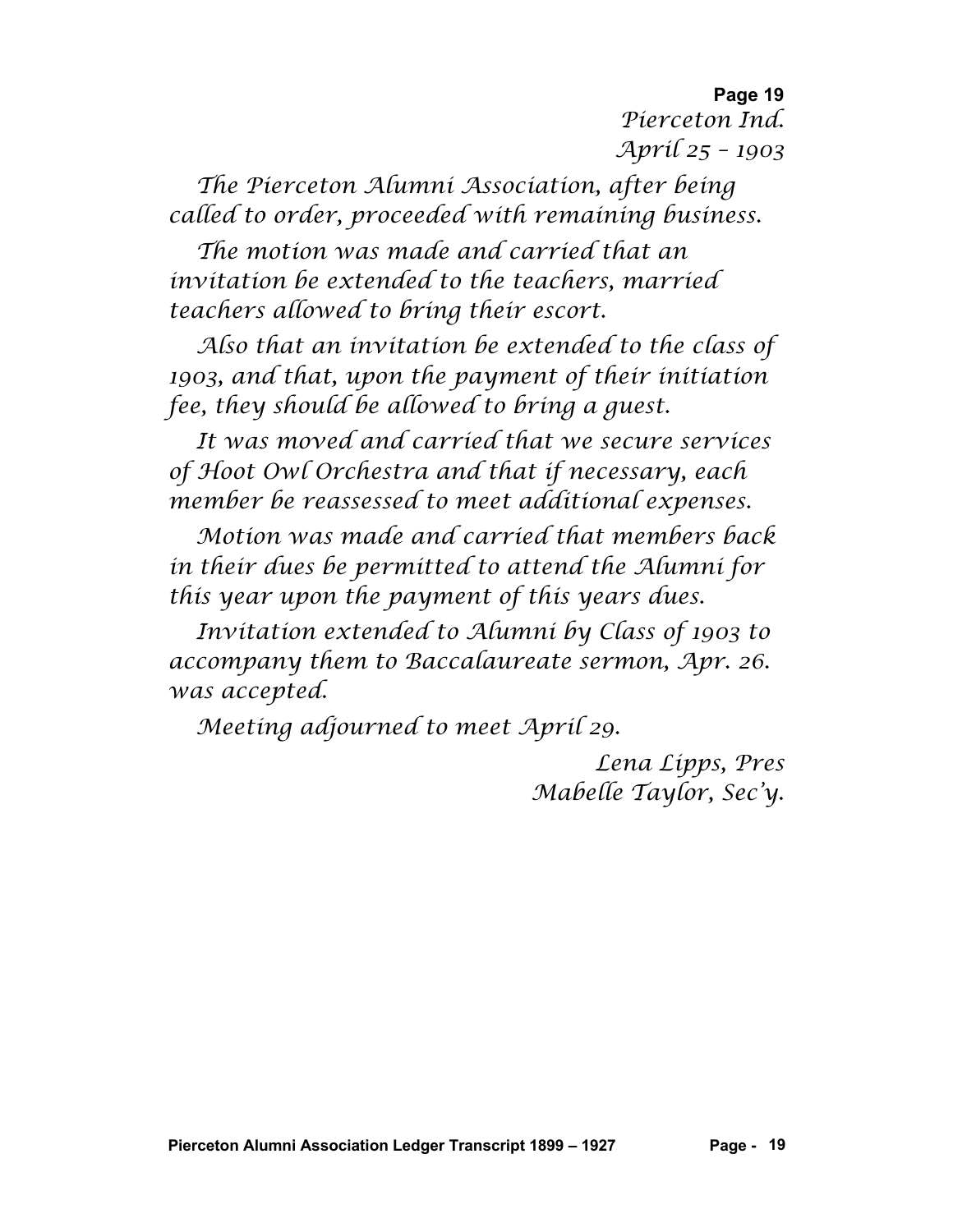*Alumni Association met in the Shuman building to decide upon further business.*

*The motion made at the preceding business meeting concerning reassessment of members to pay expenses incurred by services of Orchestra was declared illegal.*

*The question was ably discussed by some of the members and it was decided that we should recall invitation to the Hoot Owl Orchestra and secure other music if possible*

*Meeting then adjourned.*

*Lena Lipps, Pres. Mabelle Taylor, Sec'y.*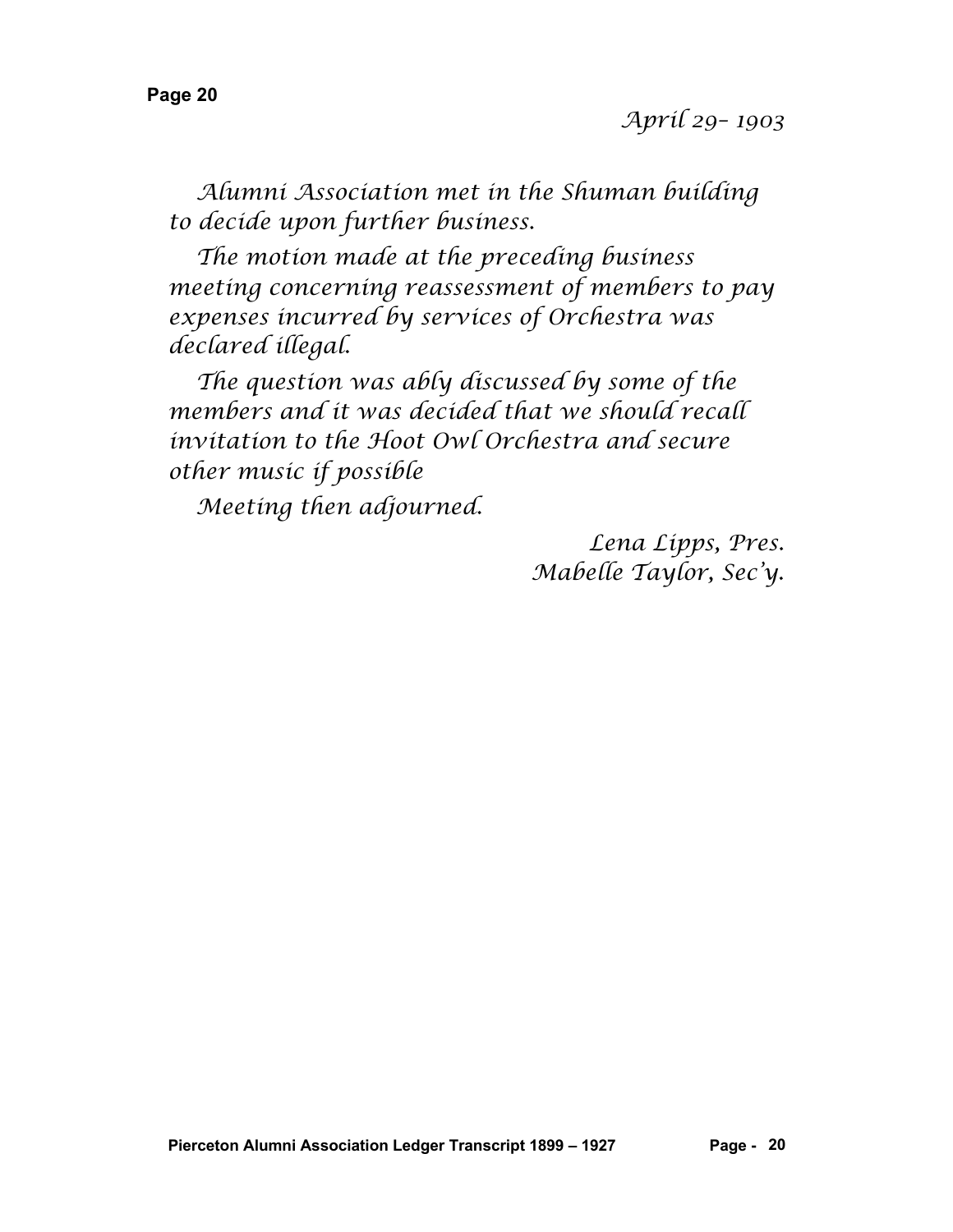**Page 21** *Pierceton Ind March 4 – 1904*

*The Pierceton Alumni Association met in the first alumni meeting of 1904 and was called to order by the President, Miss Lena Lipps,*

*The following officers were elected for ensuring year.*

| President               | Miss Gertrude Grimm |
|-------------------------|---------------------|
| $Ist$ V. President      | Miss Grace Hass     |
| $2^{nd}$ V. President   | Miss Hazel Blaine   |
| Recording Secretary     | Mabel Taylor        |
| Corresponding Secretary | Dr. O. B. Smith     |
| Treasurer               | Mrs. C. E. Leedy    |
|                         |                     |

*There being no further business for the evening, society adjourned.*

> *Lena Lipps, Pres. Mabel Taylor, Sec'y.*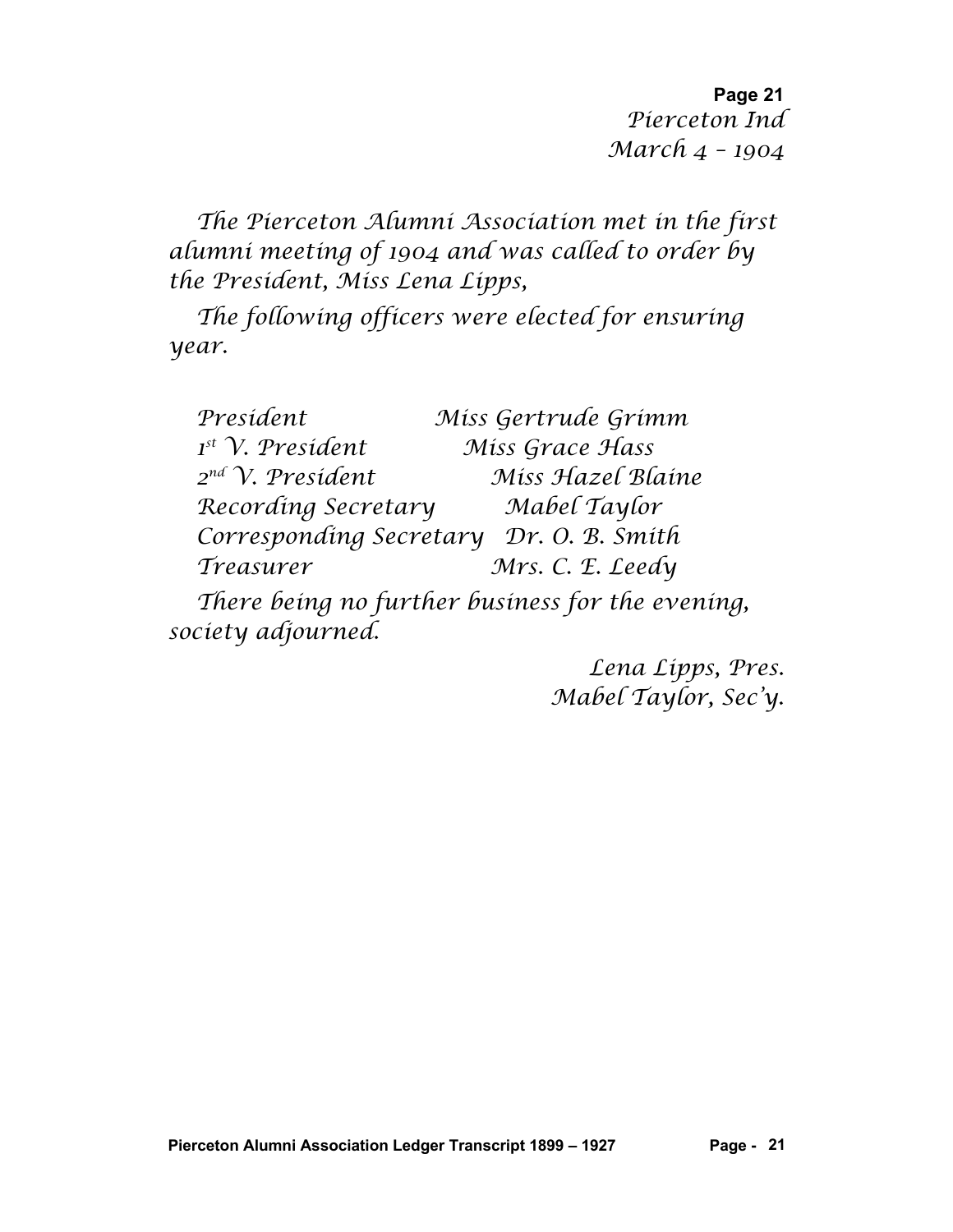*Pierceton, Ind. Mch 14 - 1904*

*The second business meeting of the Pierceton Alumni Association was called to order by the President, Gertrude Grimm.*

*The report of the programme committee was heard read and was accepted.*

*The annual banquet as decided at this meeting, will be given April 27th 04*

*Society then adjourned*

*Gertrude Grimm, Pres. Mabel Taylor, Sec'y.*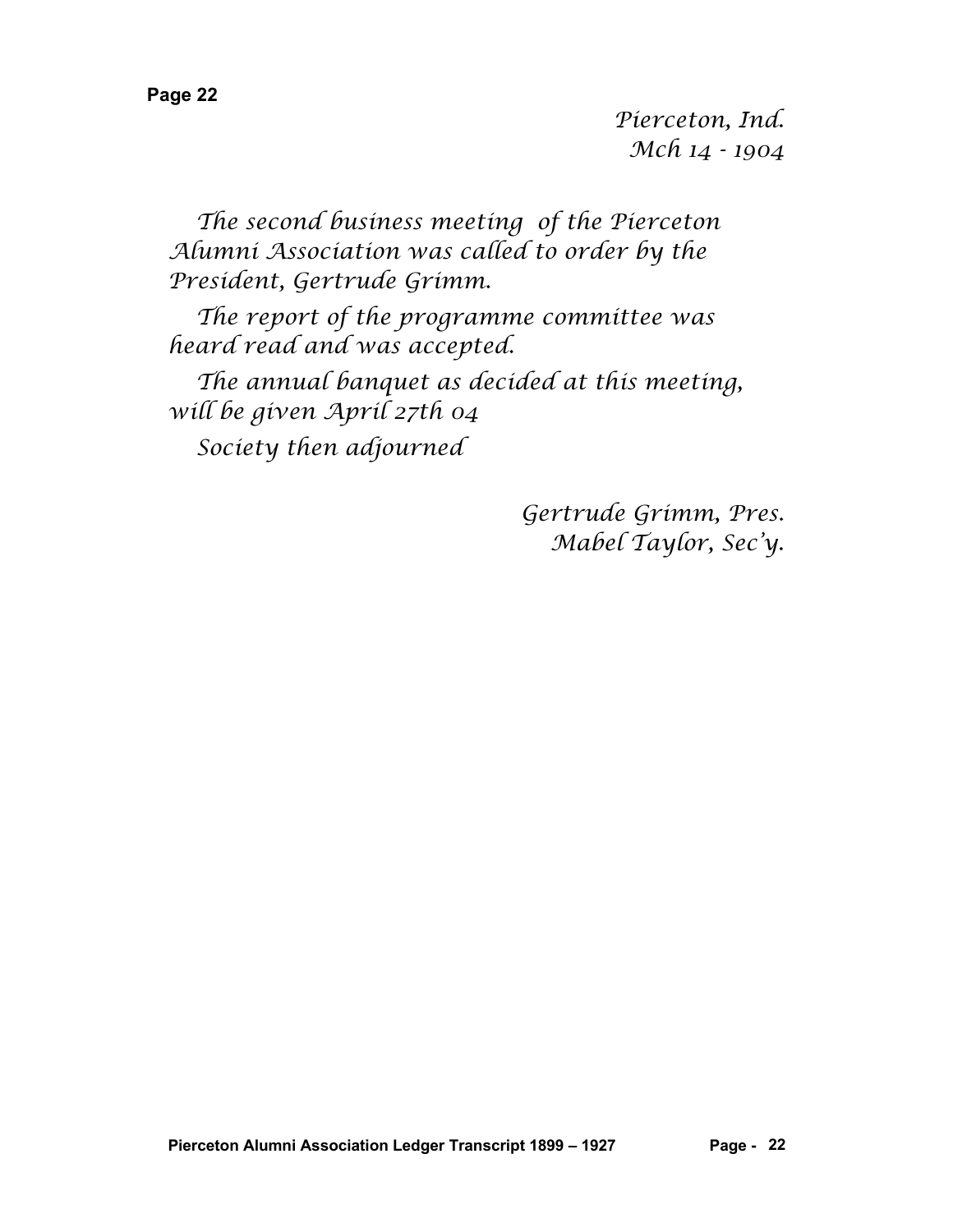**Page 23** *Pierceton, Ind. Mch 21st, 1904.*

*The Third business meeting of the Pierceton Alumni Association was called to order by the Pres., Gertrude Grimm.*

*The report of the committee on menu was received.*

*The night for the alumni Banquet was changed from April 27th, 1904 – to April 20th. Also that the menu was to be sent to the churches and lodges.*

*Other business was postponed until the next meeting.*

*The Society then adjourned.*

*Pres. – Gertrude Grimm. Sec. Grace Hass (Proxy).*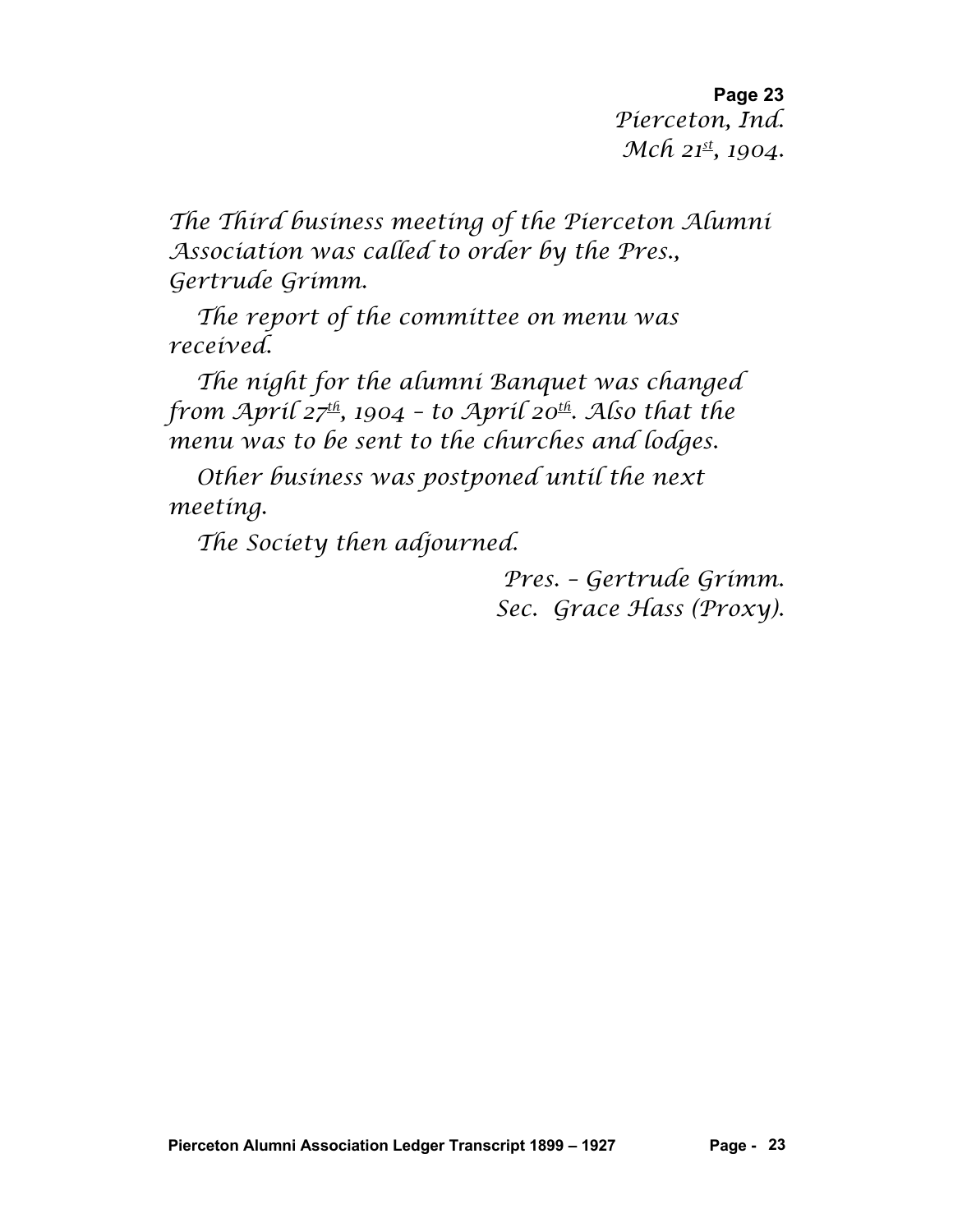*Pierceton, Indiana March 29 - 1904*

*The Alumni Association met to decide concerning the banquet. Meeting was called to order by Miss Grimm.*

*Bids for the banquet were received from the different churches and the bid from the Presbyterian ladies being the lowest, it was voted upon and accepted.*

*It was moved and seconded that the graduating class be sent invitations also the principal and teachers of the school.*

*Meeting then adjourned.*

*Trude Grimm, Pres. Mable Taylor, Sec'y.*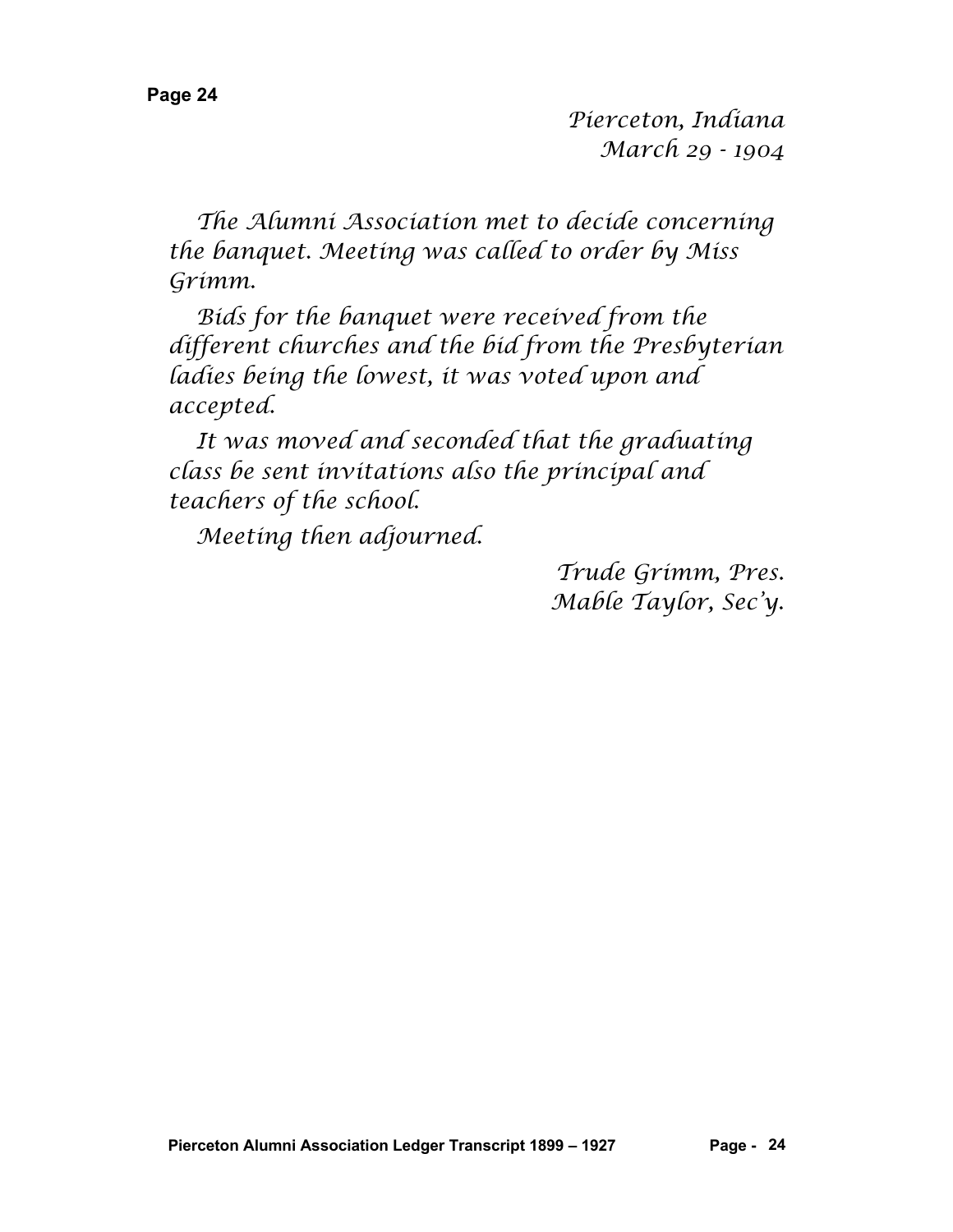**Page 25** *Pierceton, Ind. April 11 - 1905*

*The Alumni Association met at the home of Miss Grace Hass.*

*In the absence of the President, Miss Grimm, the Vice President called the meeting to order and proceeded with the election of officers for the ensuing year.*

*The officers elected were as follows –*

*President Ethel Brumbaugh Vice President Josie Hass Sec. Vice President Lena Lipps. Recording Secretary Jessica Long Corresponding Secretary Maude Leiter Treasurer Chas Hass.*

*Meeting then adjourned.*

*Grace Hass, Vice Pres. Mabel Taylor, Sec'y.*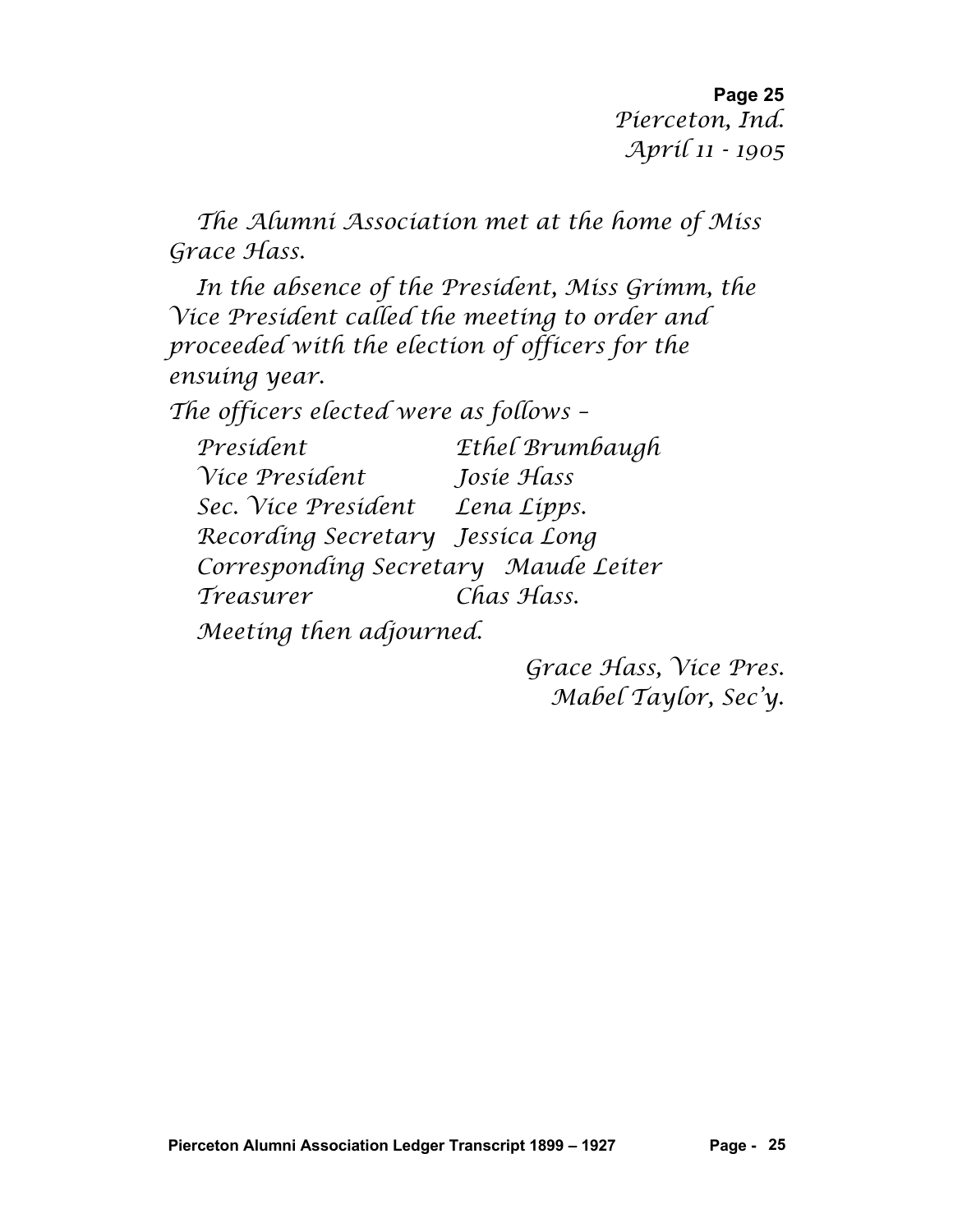*Pierceton, Ind. April 14, 1905*

*The second business meeting of the P. A. A. was held at the home of the Pres.*

*All were agreed that Ezra Deardorff should serve the following menu at \$.50 a plate.*

*Cream of Pea Soup----Bread Sticks Olives Radishes Deviled oysters on toast Stewed chicken on rice-----Rolls Apple and celery salad on Lettuce-----Wafers Cheese-----Wafers Brick ice-cream------Frosted cake Coffee Bonbons.*

*The program was read and accepted as follows – Welcome Address – Dale Taylor*

| Response    |  | Class      |  |  |
|-------------|--|------------|--|--|
| Piano Solo  |  | Opal Downs |  |  |
| Dialogue    |  |            |  |  |
| Violín Solo |  | Eula Heagy |  |  |
| Recitation  |  | Opal Downs |  |  |
| Vocal Solo  |  | Lena Lipps |  |  |
| Chorus      |  |            |  |  |

*The Pres appointed Lena Moser and Lena Lipps to be responsible for the Dialogue.*

*Meeting adjourned to meet with the Pres on Tues. evening, Apr. 18*

> *Ethel Brumbaugh, Pres. Jessie Long, Sec.*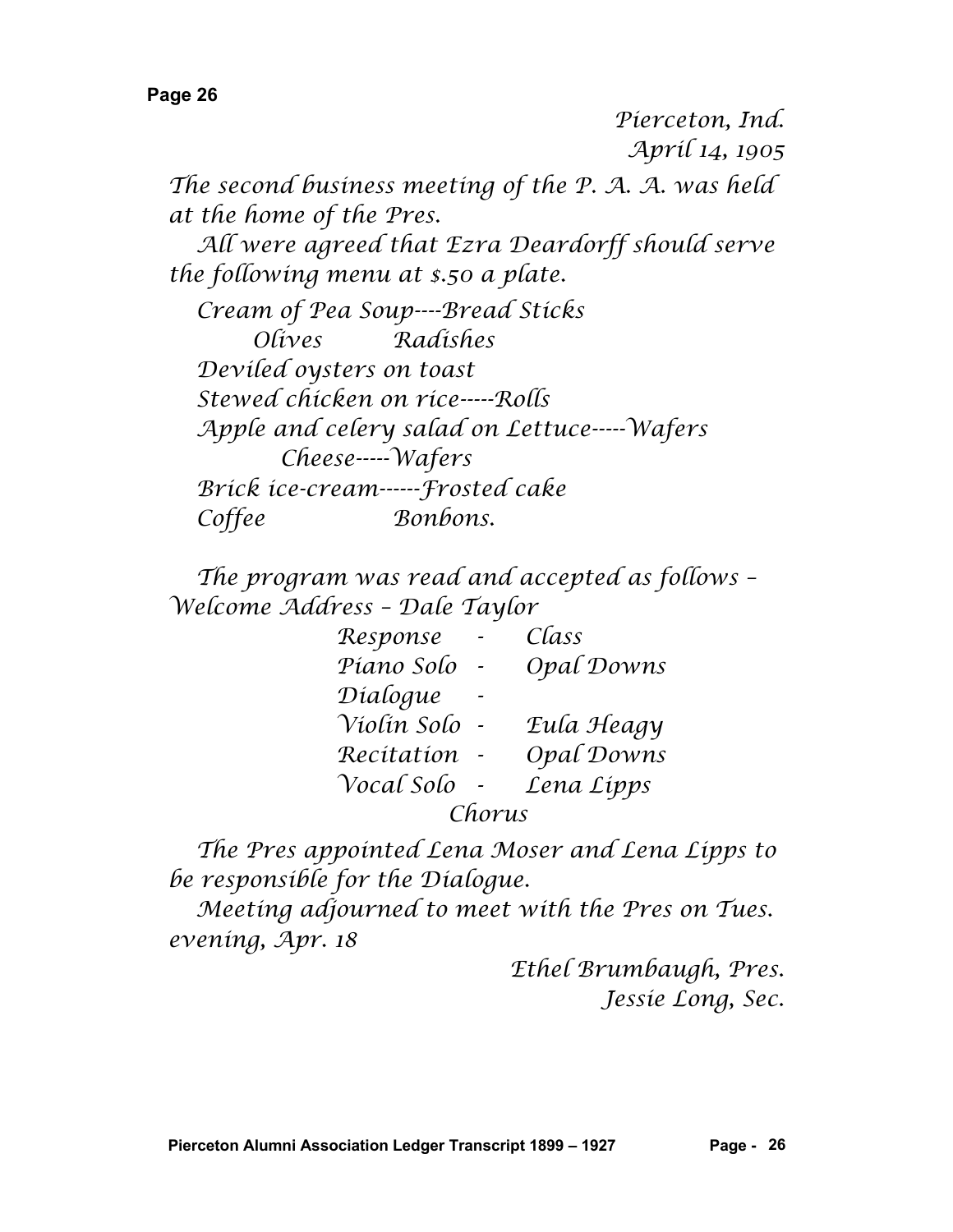#### *Committees for Alumni 1905*

*Program Comittee Clara Leedy Eula Heagy Ethel Brumbaugh*

 *Social Committee Josie Hass Opal Downs Clara Leedy*

 *Reception Committee Clara Leedy Rose Brown Ethel Brumbaugh*

 *Decorating Committee Mabel Taylor Edith Leiter Grace Hass Raymond Knox*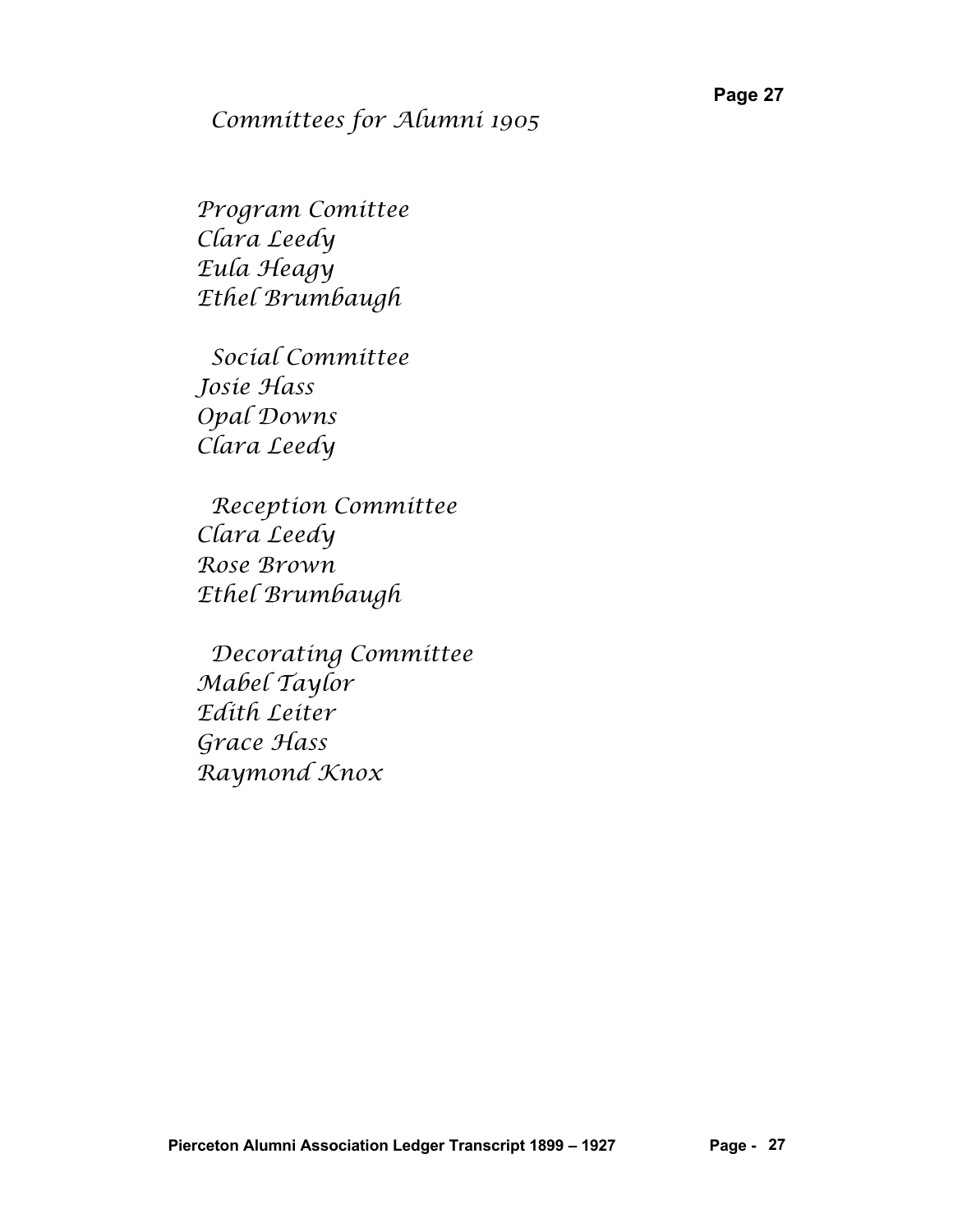*Pierceton, Ind. April 18, 1905*

*The Alumni Association met with the Pres. on Tues. evening.*

*It was decided that there would be no dancing this year but that the program comittee would furnish suitable entertainment for the entire evening.*

*The following amendment to the Constitution was legally adopted.*

*"Members who have become delinquent may be reinstated by payment of one year's dues and initiation fees."*

*It was decided that the annual reception should be held May 9, in the Fro-Bro. Opera House.*

> *Ethel Brumbaugh, Pres. Jessie Long, Sec'y.*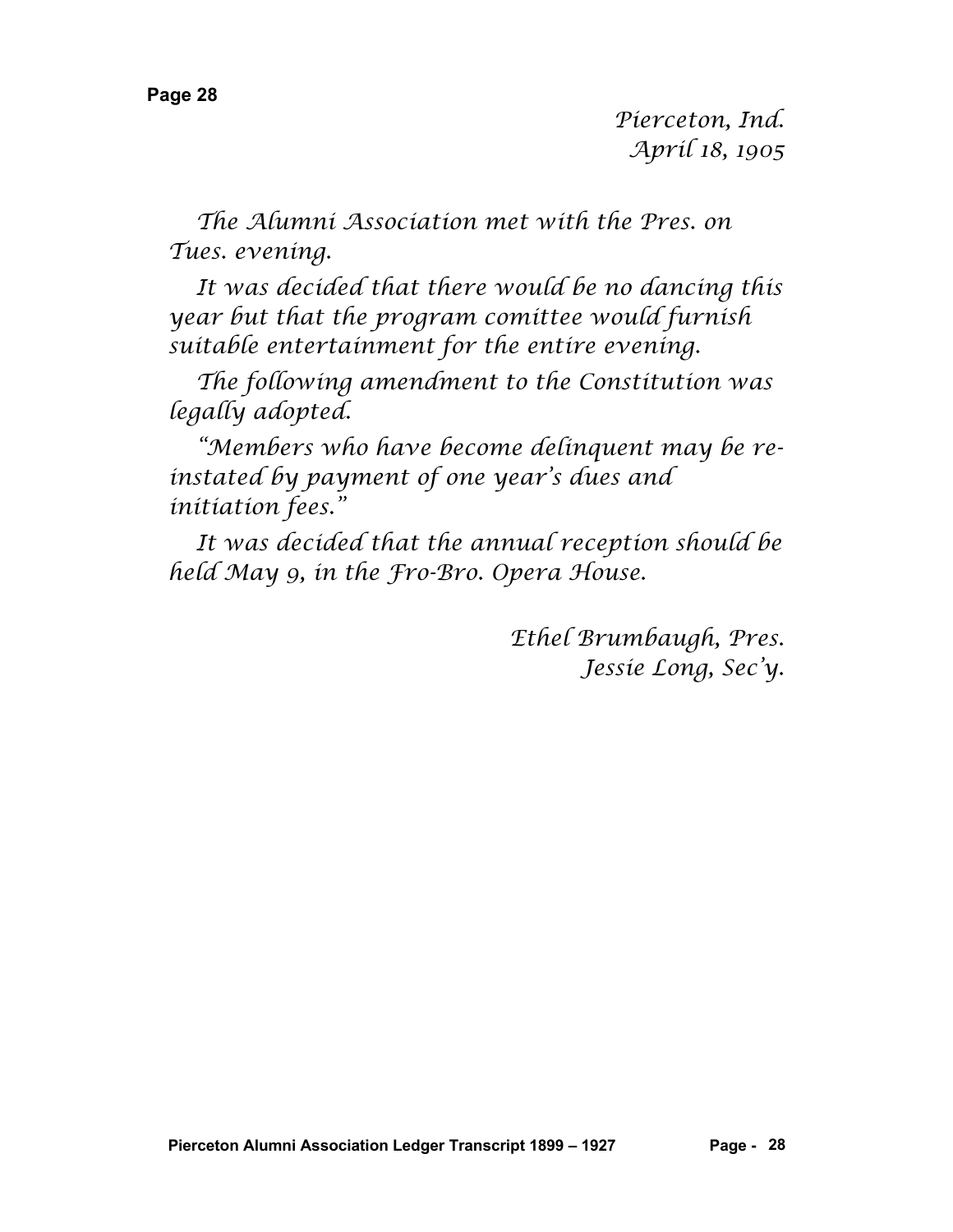**Page 29** *Pierceton, Ind. May 1, 1905*

*A business meeting was held at the home of Clara Leedy.*

*The question as to dancing arose and it was decided that if any cared to it would be allowed and proper music furnished. It was decided to ask Walter Guy and Fred Wiley to furnish us music on the piano and snare drum at \$1 apiece.*

> *Ethel Brumbaugh, Pres. Jessie Long, Sec.*

> > *May 9, 1905*

*The annual Alumni Reception was held at the Fro-Bro Opera House with fifty-five present. The program was well carried out, and the supper was creditably served to the guests by the High School girls.*

*Only three of the four graduates were able to attend and but two of the teachers.*

*The evening was spent in various games and dancing.*

*Altogether the reception was considered a success.*

*Ethel Brumbaugh, Pres. Jessie Long. Sec.*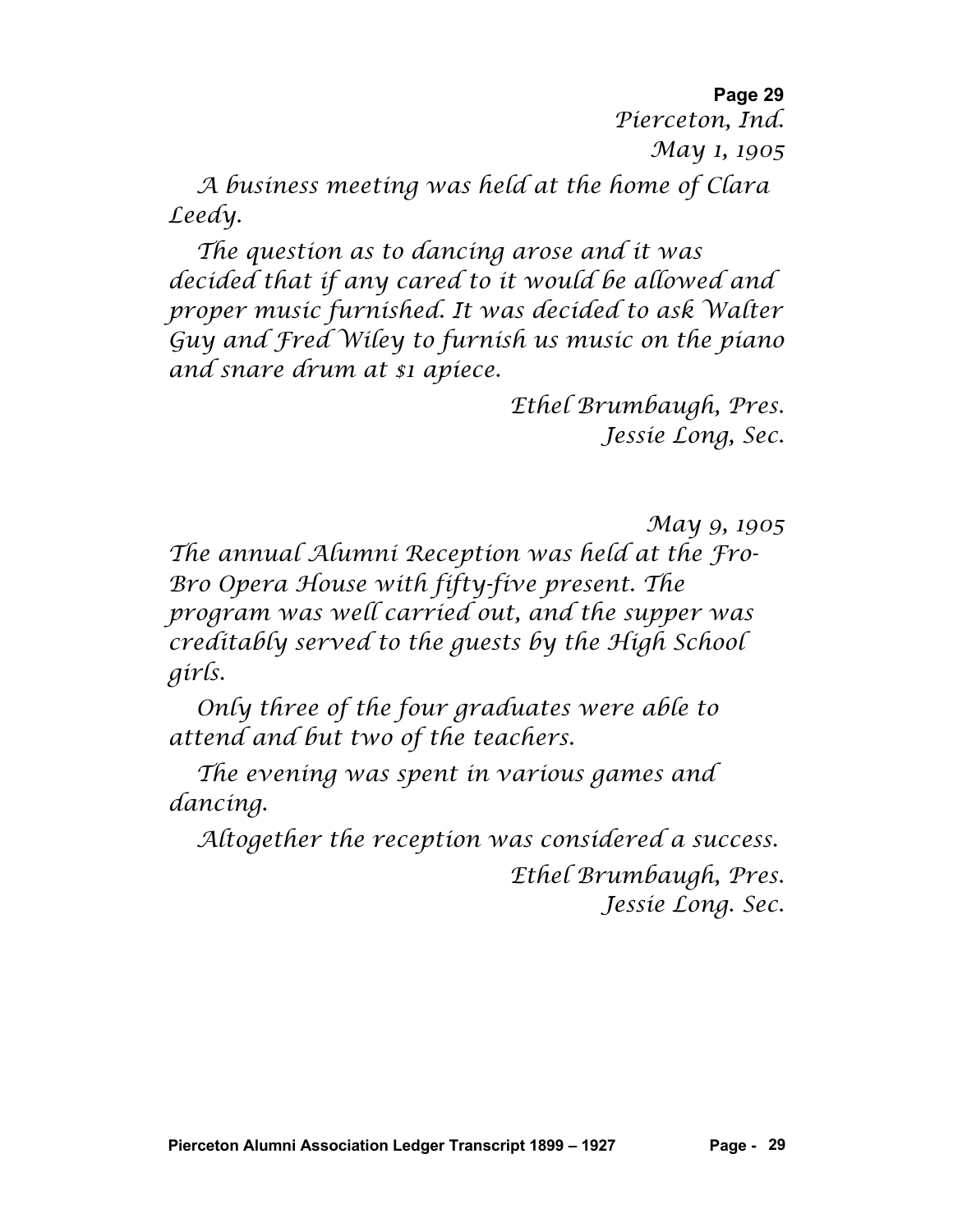*Pierceton, Ind. April 4, 1906*

*The Alumni Association was called together by the Pres. Ethel Brumbaugh and the following officers were elected.*

| Pres                       | Walter M <sup>c</sup> Connell          |  |
|----------------------------|----------------------------------------|--|
| Vice Pres                  | Lena Moser                             |  |
| Rec. Sec'y                 | Jessíe Long                            |  |
| Corres. Sec.               | Clara Leedy                            |  |
| Treas.                     | Mabelle Taylor                         |  |
|                            | Committees were appointed as follows - |  |
| Refreshments Comm.-----    |                                        |  |
| Eula Heagy                 |                                        |  |
| Josíe Hass                 | Rose Brown                             |  |
| Program Comm----           |                                        |  |
| Clara Leedy                |                                        |  |
| Lena Lípps                 | Mabelle Taylor                         |  |
| Decorating Comm-----       |                                        |  |
| Ethel Brumbaugh            |                                        |  |
| Lena Moser                 | Jessie Long                            |  |
| Entertainment Comm.-----   |                                        |  |
| Dr. O. B. Smith            |                                        |  |
| Ethel Brumbaugh Grace Hass |                                        |  |
| Josíe Hass                 | Lena Lipps                             |  |

*Meeting adjourned to meet Mon. Apr. 9. Walter Mc Connell, Pres. Jessie Long, Sec.*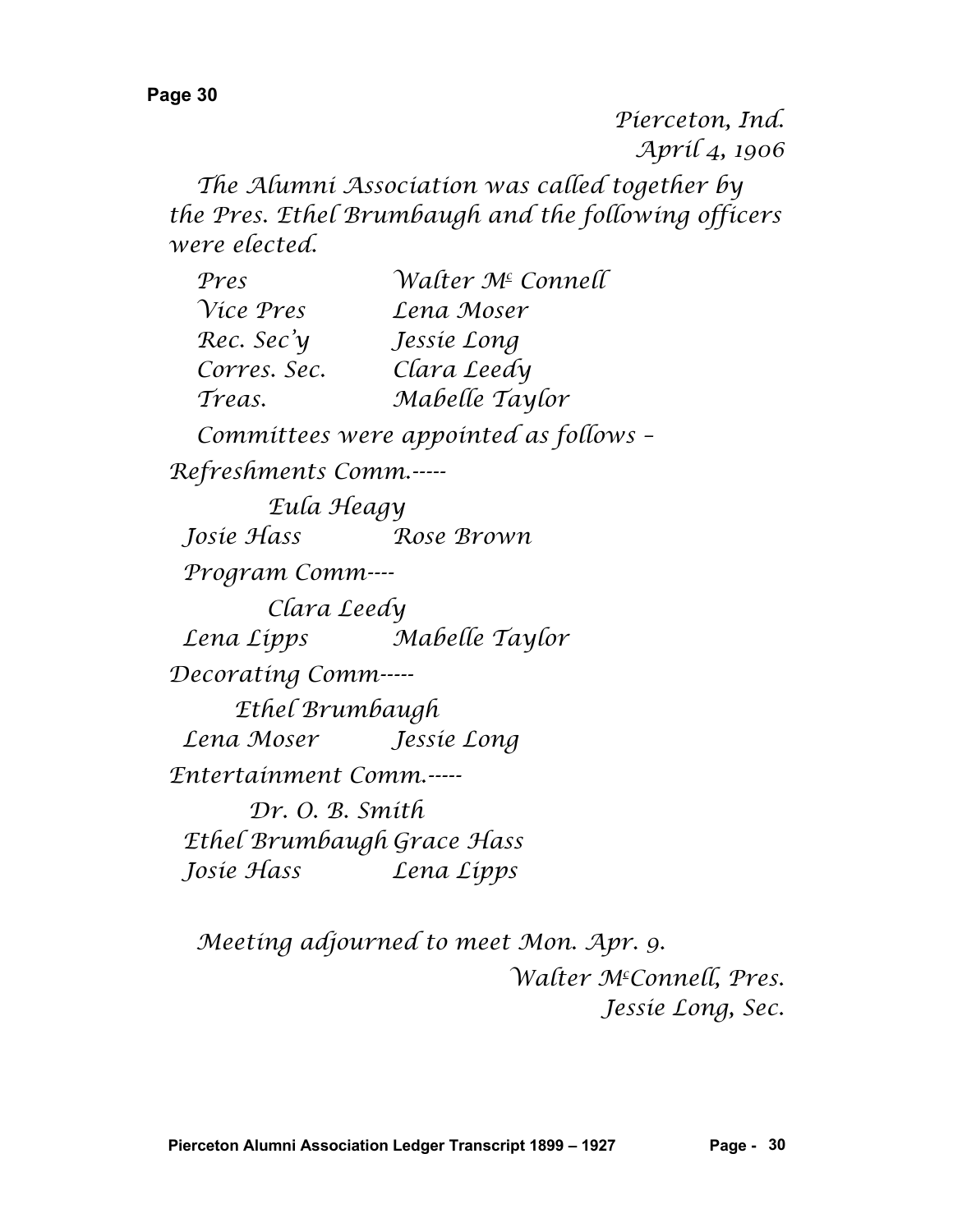**Page 31** *Pierceton, Ind. April 9, 06*

*The 2nd meeting of the Alumni was called to order by the Pres. and the Program and Refreshment Comm. reported favorably.*

*It was decided to send the menu to the Pres., M. E. and F. W. B. Churches also to the Relief Corps and ask for bids.*

*The question arose as to whether dancing should or should not be a feature of the entertainment and the Pres. asked for a rising vote. It was unanimously decided eliminate dancing, so a committee was appointed to furnish proper amusement for the evening.*

*It was further decided to hold the annual Reception in the Fro. Bro Hall Apr. 27, 1906 and to extend an invitation to the twelve thirteen members of the graduating class and to the teachers of the school.*

*Adjourned to meet Friday evening Apr. 13. Walter Mc Connell, Pres. Jessie Long, Sec*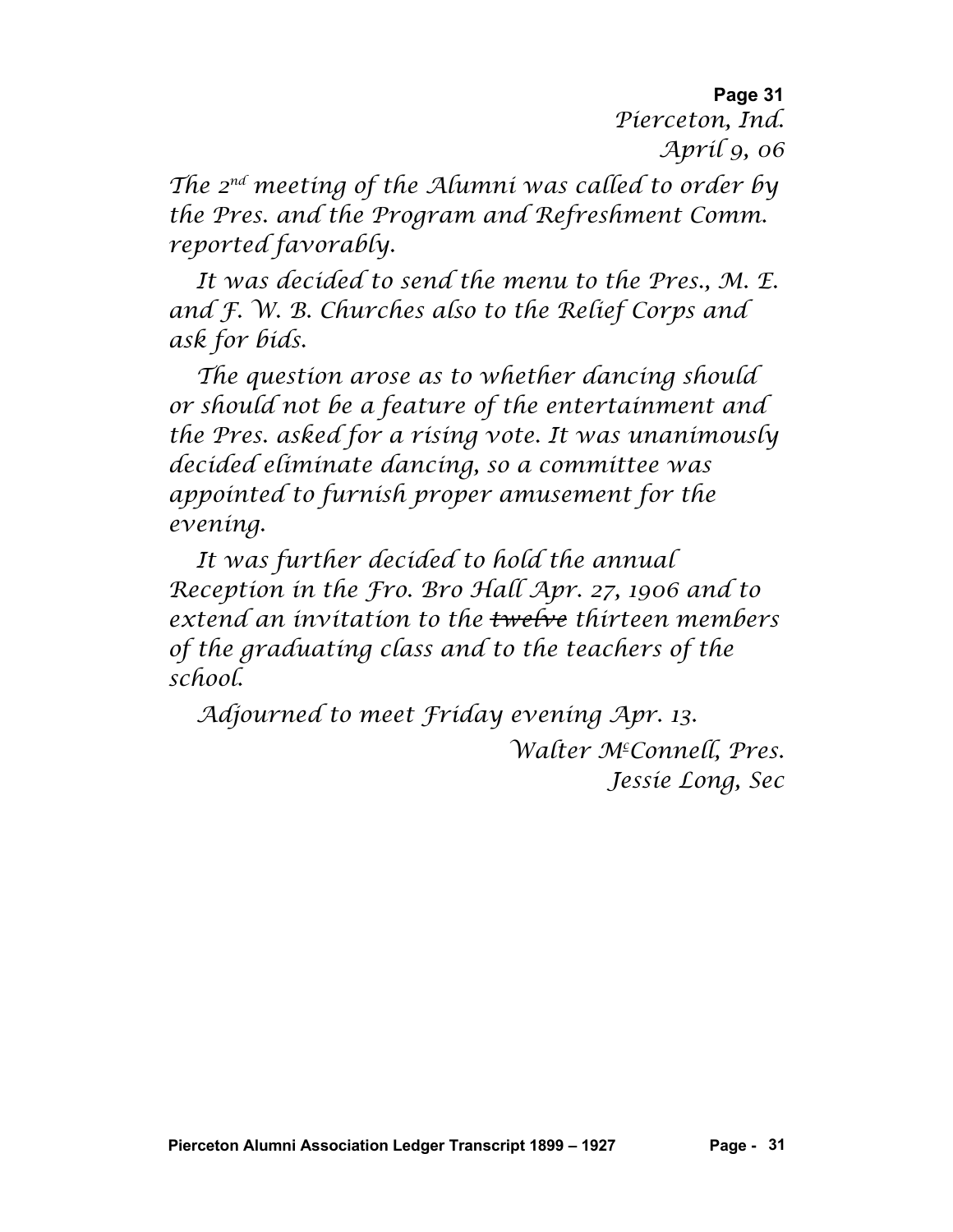*Pierceton, Indiana April 13, 1906*

*The P.A.A. met with Ethel Brumbaugh to receive the bids for the supper.*

*The M. E. bid was sixty-five cents (.65) per plate and the Relief Corps was one dollar (\$1). The members decided both bids were too high and all were in favor of the Alumni serving the supper themselves.*

*The matter was carried over until the next meeting which will be held at the home of Josie Hass Wed. Apr. 18.*

> *Lena Moser, Vice Pres. Jessie Long, Sec*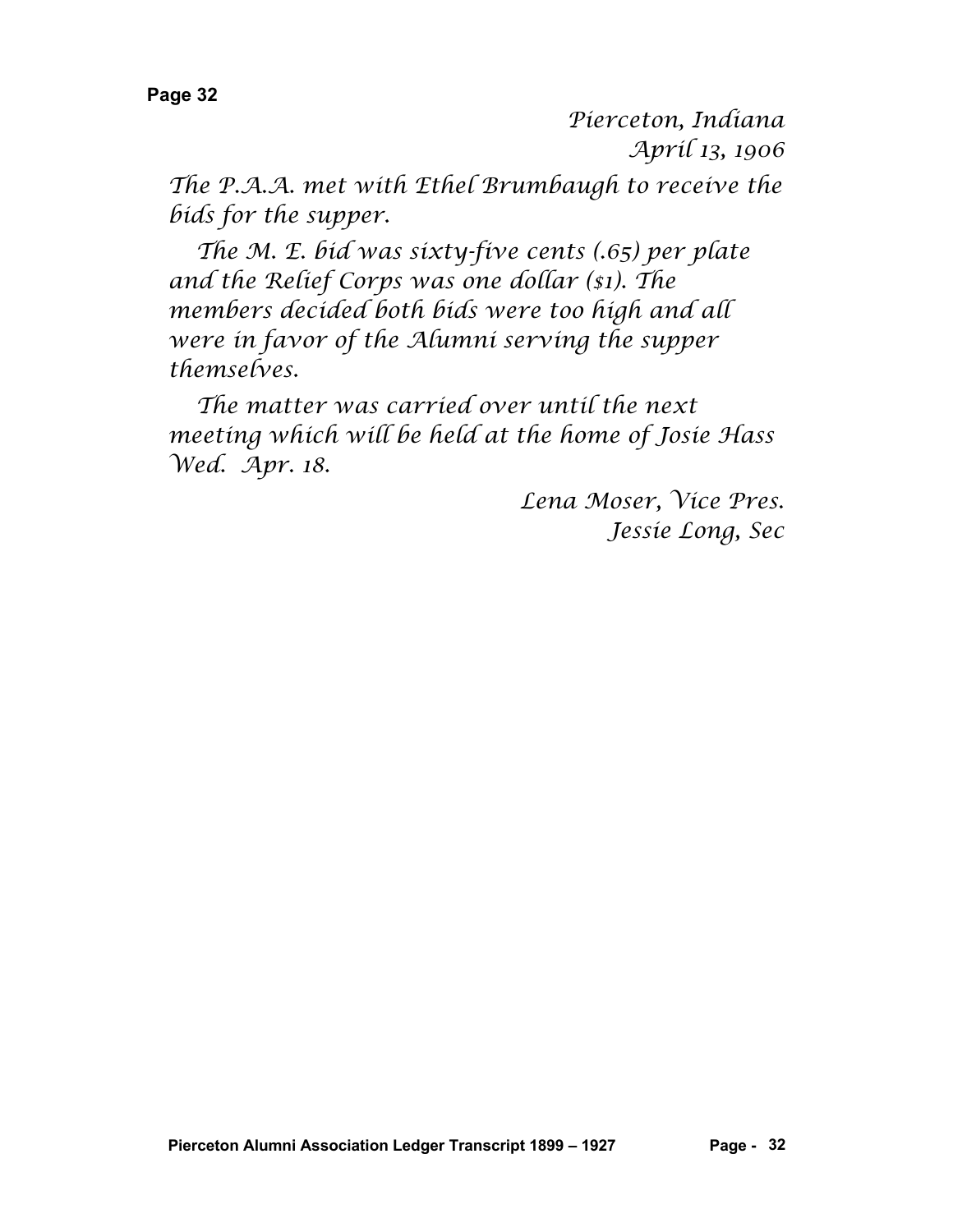**Page 33** *Pierceton, Ind. April 18, 1906*

*The Association met with Josie Hass and made the final arrangements for the supper. They decided to serve – Chicken sandwiches – Egg Salad – Olives – Icecream – Coffee, and that each member should pay twenty-five cents for himself and for every guest invited.*

*The Alumni accepted the invitation of the Class of 1906 to accompany them to the Baccalaureate Sermon to be preached in the Pres. church Sunday April 22, '06.*

*Mrs. Scott Smith was engaged to serve the lunch in the Opera House.*

*Meeting adjourned.*

*Lena Moser, Vice Pres. Jessie Long, Sec*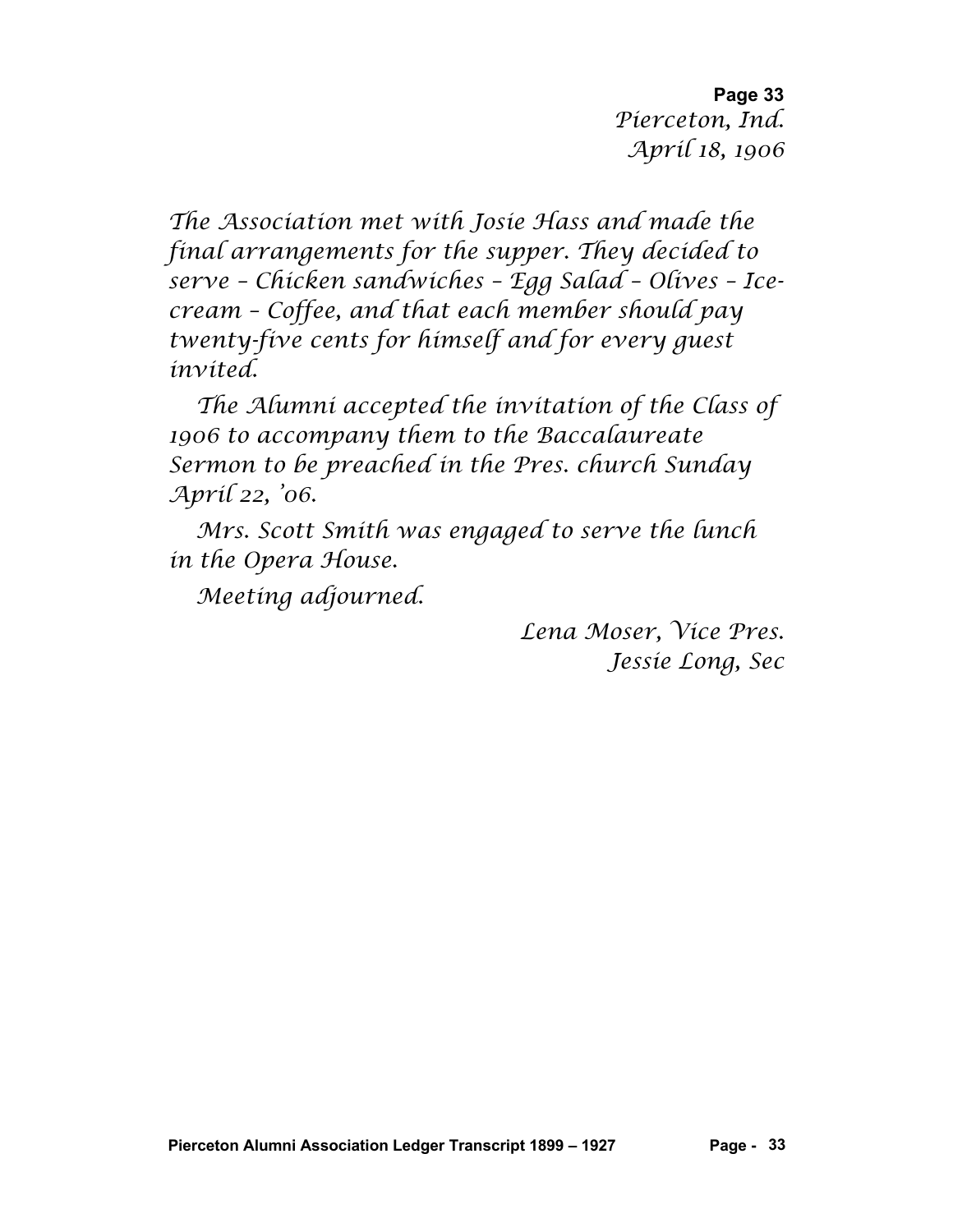*Pierceton, Ind. April 27, 06*

*The annual Alumni reception was held in the Opera House with more members and guests present than ever before.*

*Walter Mc Connell welcomed the class and Kate Brosnahan responded.*

*The following program was given –*

| Piano Solo  | Opal Downs          |
|-------------|---------------------|
| Recitation  | Grace Hass          |
| Díalogue    | Sweet <i>Family</i> |
| Violín Solo | Eula Heagy          |

*Lunch was served on small tables in the rear of the room by the Junior class. Partners were found by matching numbers.*

*After lunch a progress red-letter game was played until it was time too leave.*

*About eighty were present and all seemed to enjoy themselves.*

> *Walter Mc Connell, Pres. Jessie Long, Sec*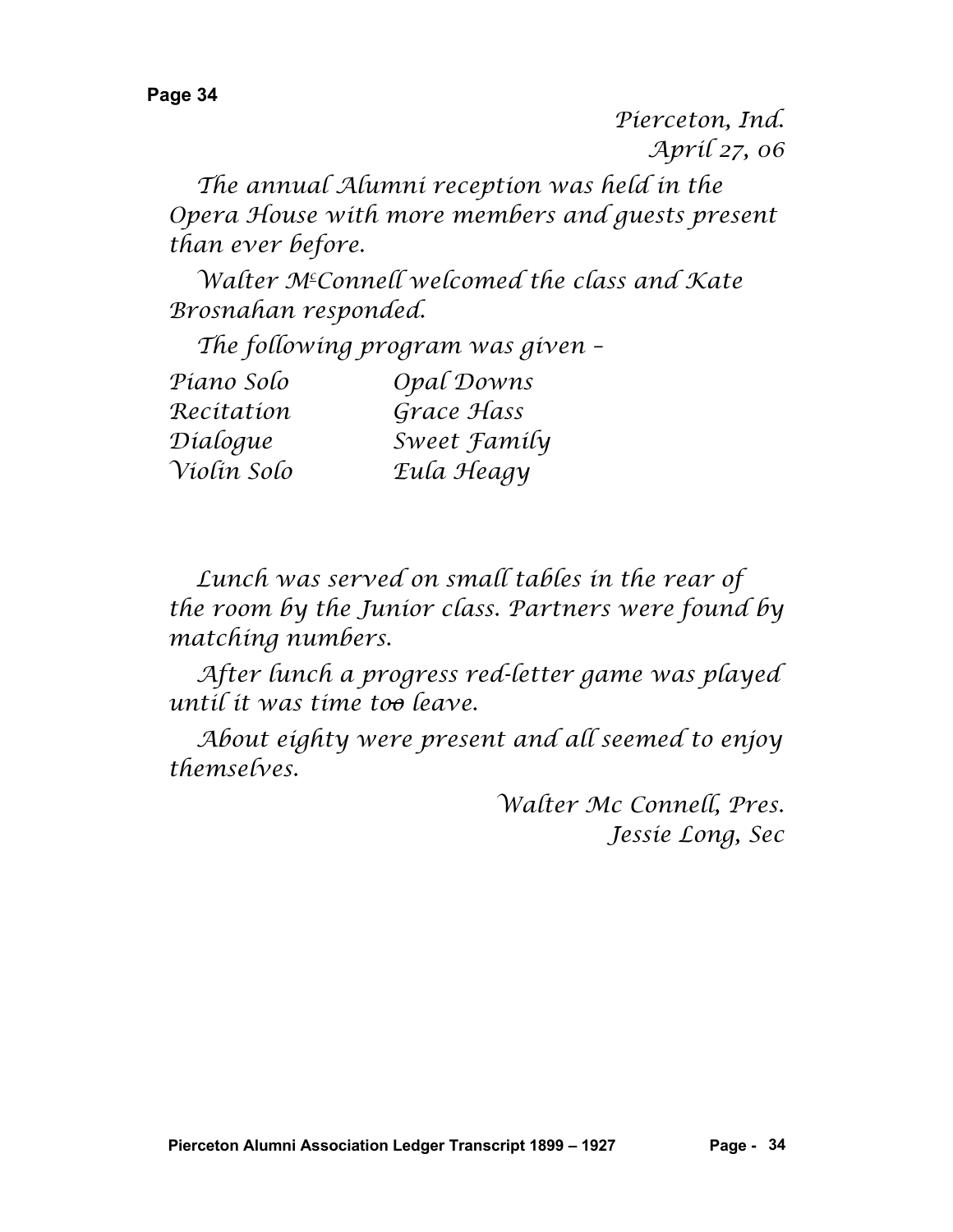**Page 35** *Pierceton, Ind. March-14-'07*

*The Alumni Association met at the home of Mrs. Ethel Brumbaugh, who called the meeting to order and proceeded with the election of officers for the following year.*

*The officers elected were as follows:---- President Ethel Brumbaugh Vice President Mrs. Mary Brown Recording Secretary Bernice Dick Corresponding Secretary Edyth Clifford Treasurer Opal Pletcher*

*The meeting then adjourned*

*Ethel Brumbaugh, Pres. Bernice Dick, Sec.*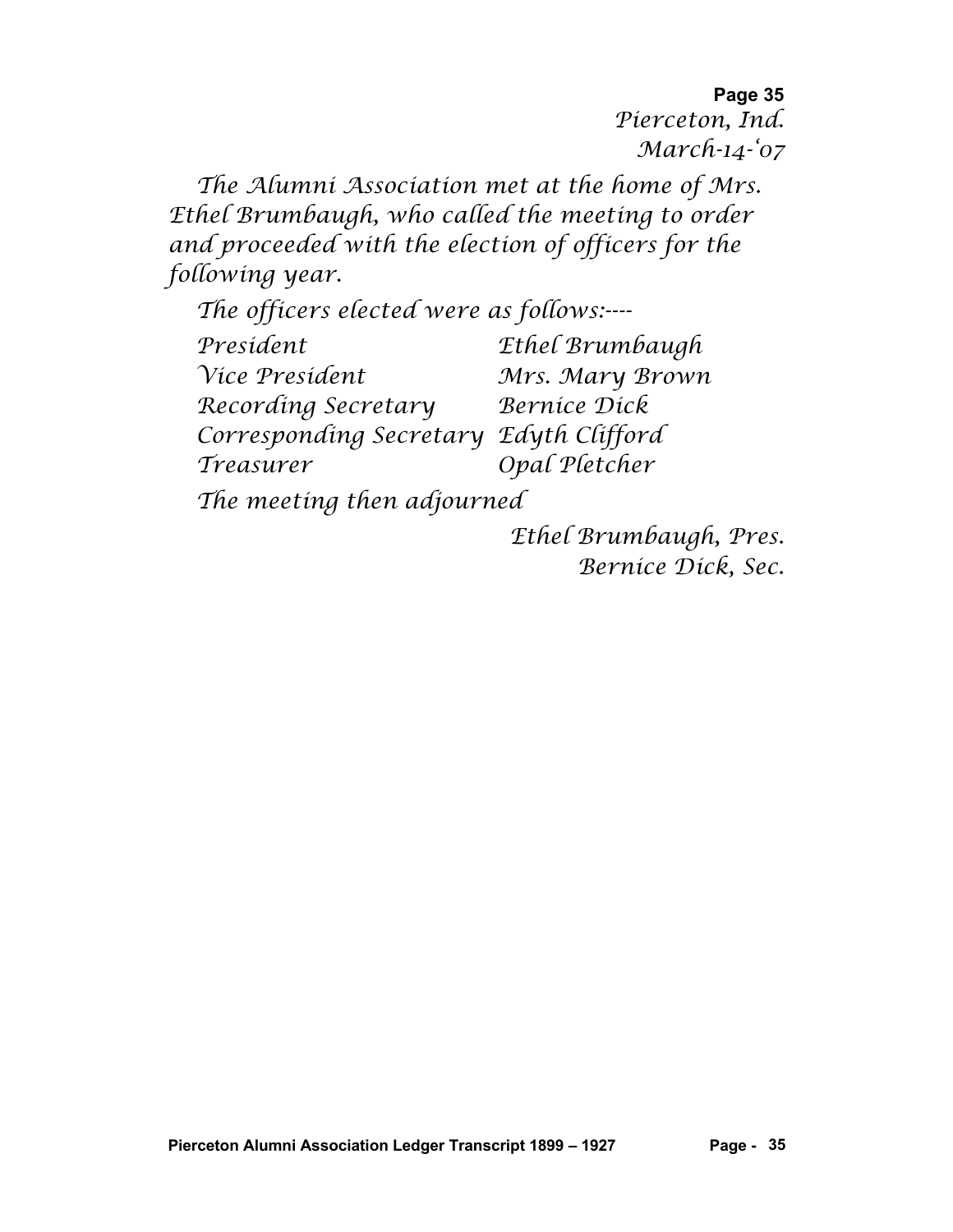*The Alumni Association met with the Pres. Monday evening.*

*The Refreshment Committee, Eula Heagy, Mary Brown and Josie Hass gave the report of the Menu. It consisted of the following:----*

 *Chicken Sandwiches Cabage Salad Potato Chips Olives & Pickles Ice Cream and Cake Coffee Grapes & Bonbons*

*This being agreed upon, it was decided to first offer the serving of it so Mrs. Smith, and if not agreeable to her, to then give offers to the churches.*

*It was agreed that the Pres. should send for a Play to take the place of a programme. The Entertaining Committee, Clara Leedy, Opal Pletcher and Katie Brosnahan failed to report.*

*The Decorating Commitee, Bernice Dick, Bertha Yontz and Amy Knox, was then chosen.*

*It was further decided to hold the annual Reception in the Fro. Bro. Hall, May 3 – 1907 and to extend an invitation to the members of the graduating class and the teachers of the school.*

*Meeting adjourned to meet April 4.*

*Ethel Brumbaugh, Pres. Bernice Dick, Sec.*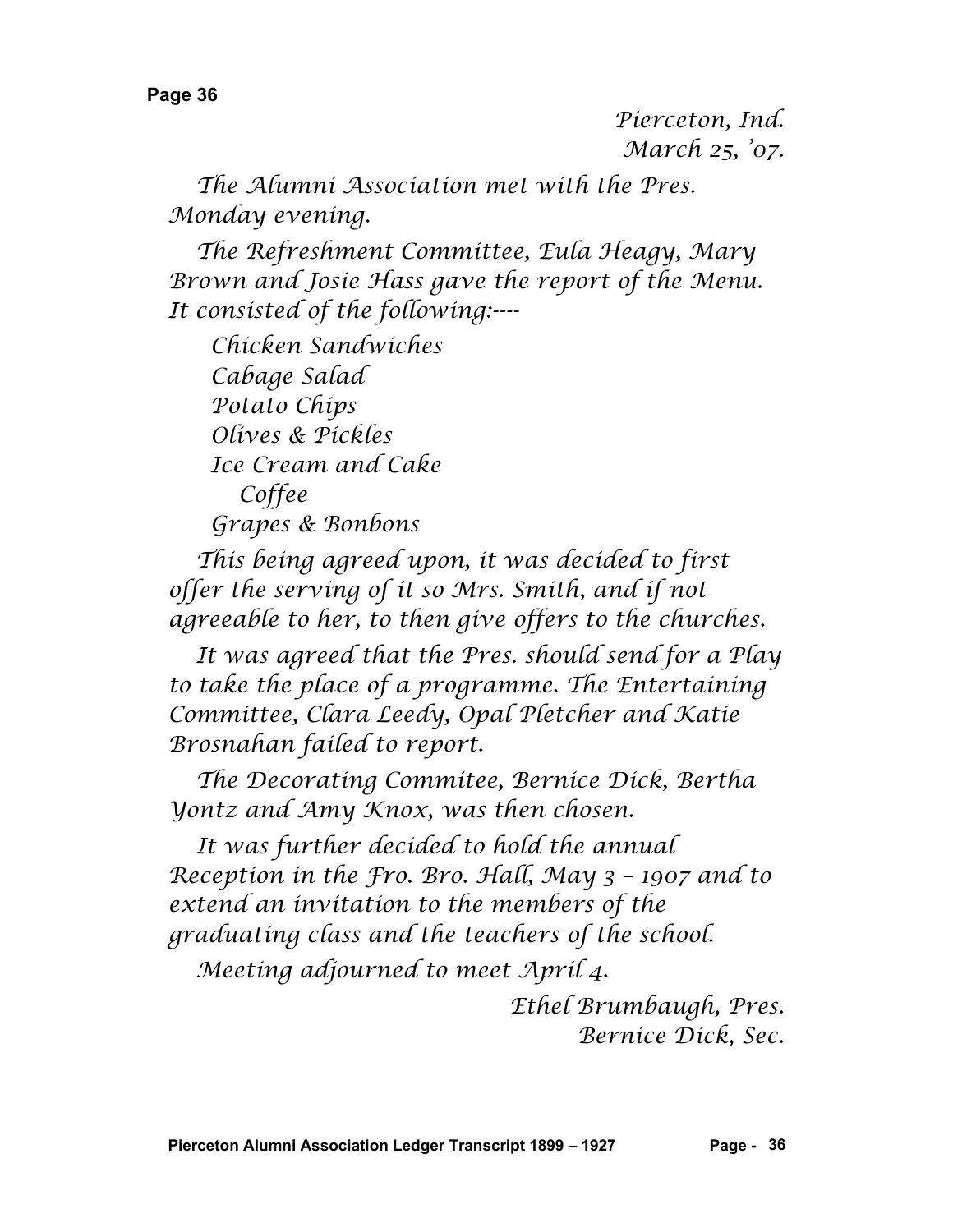**Page 37** *Pierceton, Ind. March 27, '07.*

*The A. A. met with Ethel Brumbaugh Wednesday evening.*

*The invitation of the class of 1907, to the Alumni, to accompany them to the Baccalaureate Sermon to be preached at the Methodist Church, was accepted. In like manner the invitation of the Alumni to the graduating class and teachers of the school, was accepted.*

*The Methodist ladies were engaged to serve the lunch in the G.A.R. Hall at thirty-five cents (35cts) a plate.*

*The meeting adjourned.*

*Ethel Brumbaugh-Pres. Bernice Dick-Sec.*

*Pierceton, May 3 – 1907*

*The annual Alumni Reception was held at the Fro. Bro. Opera House with eighty-five present. The play "Her Aunt's Heiress" proved a success. The guests then adjourned to the G.A.R. Hall where lunch was served.*

*The evening was spent in various games and dancing.*

*Altogether the reception was considered a success.*

*Ethel Brumbaugh, Pres. Bernice Dick, Sec.*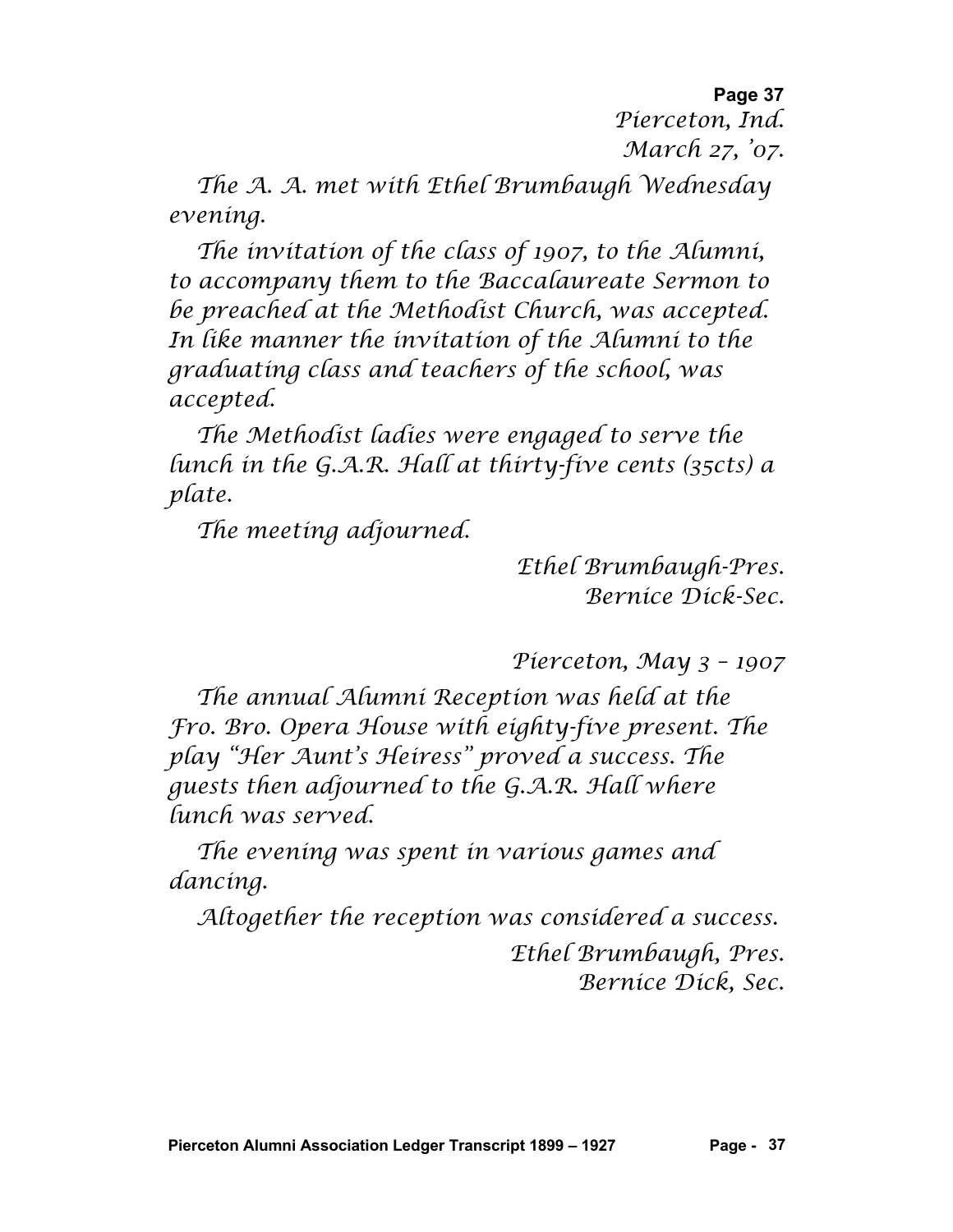*Pierceton, Ind April 3, '05 The Alumni Association met at the home of Mrs. Mary Brown, who called the meeting to order and proceeded with the election of officers for the following year.*

*The officers elected were as follows;---*

| President          | <i>Florence Long</i> |
|--------------------|----------------------|
| $\gamma$ ice "     | Edith Clifford       |
| Secretary          | Bernice Dick         |
| Corresponding Sec. | Grace Hass           |
| Treasurer          | Mary Bryram          |

*The committees were then chosen which were as follows:----*

*Entertaining Committee – Mary Brown, Opal Pletcher, Bertha Yontz, Grace Hass and Jessie Long.*

*Refreshments Committee – Clara Leedy, Josie Hass and Rose Brown.*

*The meeting then adjourned*

*Florence Long. Pres. Bernice Dick. Sec.*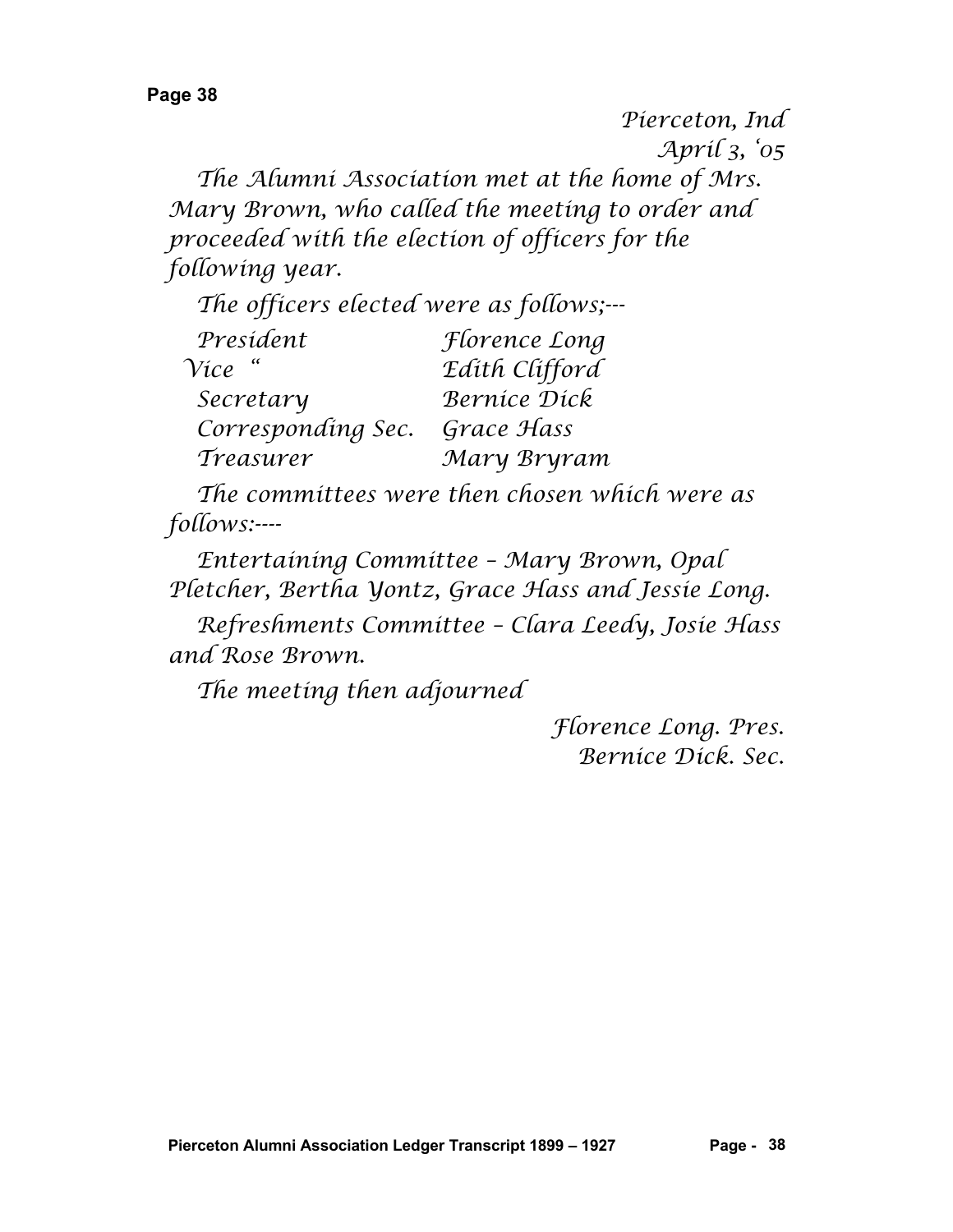**Page 39** *Pierceton, Ind April 8– '08*

*The members of the A. A. met at the home of the Pres., Miss Florence Long.*

*The entertaining committe reported and it was decided that the evening in honor of the graduates should be a Japenese evening.*

*The refreshment committe reported giving the following menu,-*

*Ham Chicken creamed in Timbals. Creamed peas. Home made rolls & butter. Pickles. Lettuce Mayonnaise Eggs Coffee with good cream Pineapple Sherbet & Cake After dinner Mints*

*This agreed upon, it was given to the secretary to offer to the different denominations for bids. Meeting adjourned.*

> *Florence Long-Pres. Bernice Dick-Sec.*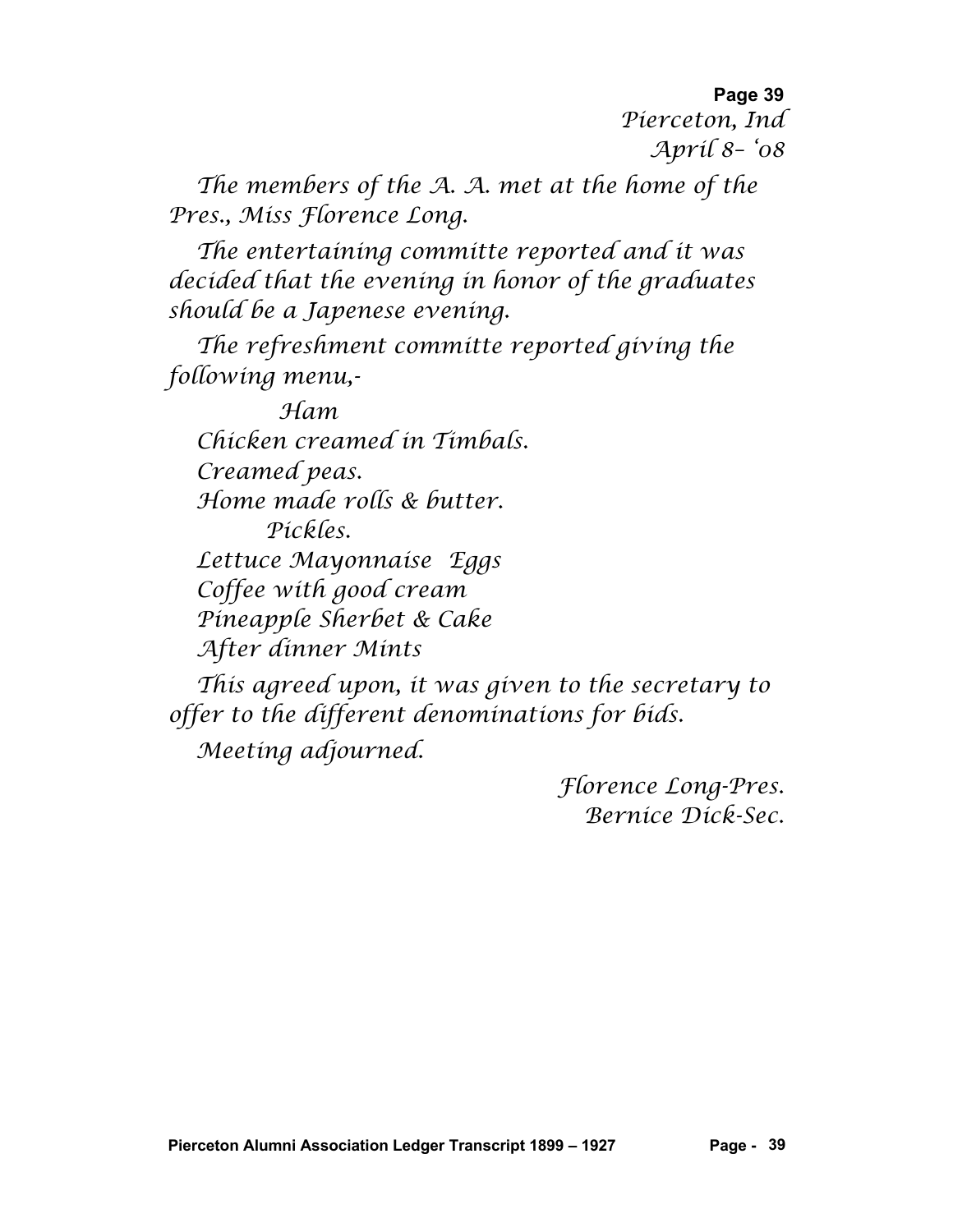*Pierceton, Ind April 13, '08.*

*The members of the A. A. met at the home of Miss Florence Long. The participants of the Japenese Drill were chosen and also the evening for practicing. It was then decided to send for four plays from which one would be chosen. The vote was cast in favor of dancing & other entertainment. On the later Amy Knox, Jessie Long and Nina Mc Carter were appointed to serve.*

*The Methodist ladies agreed to serve the supper for thirty-five cents a plate & were promptly engaged.*

*The decorating committe chosen were O. B. Smith, Josie Hass and Edith Leiter.*

*Meeting then adjourned.*

*Florence Long-Pres. Bernice Dick-Sec.*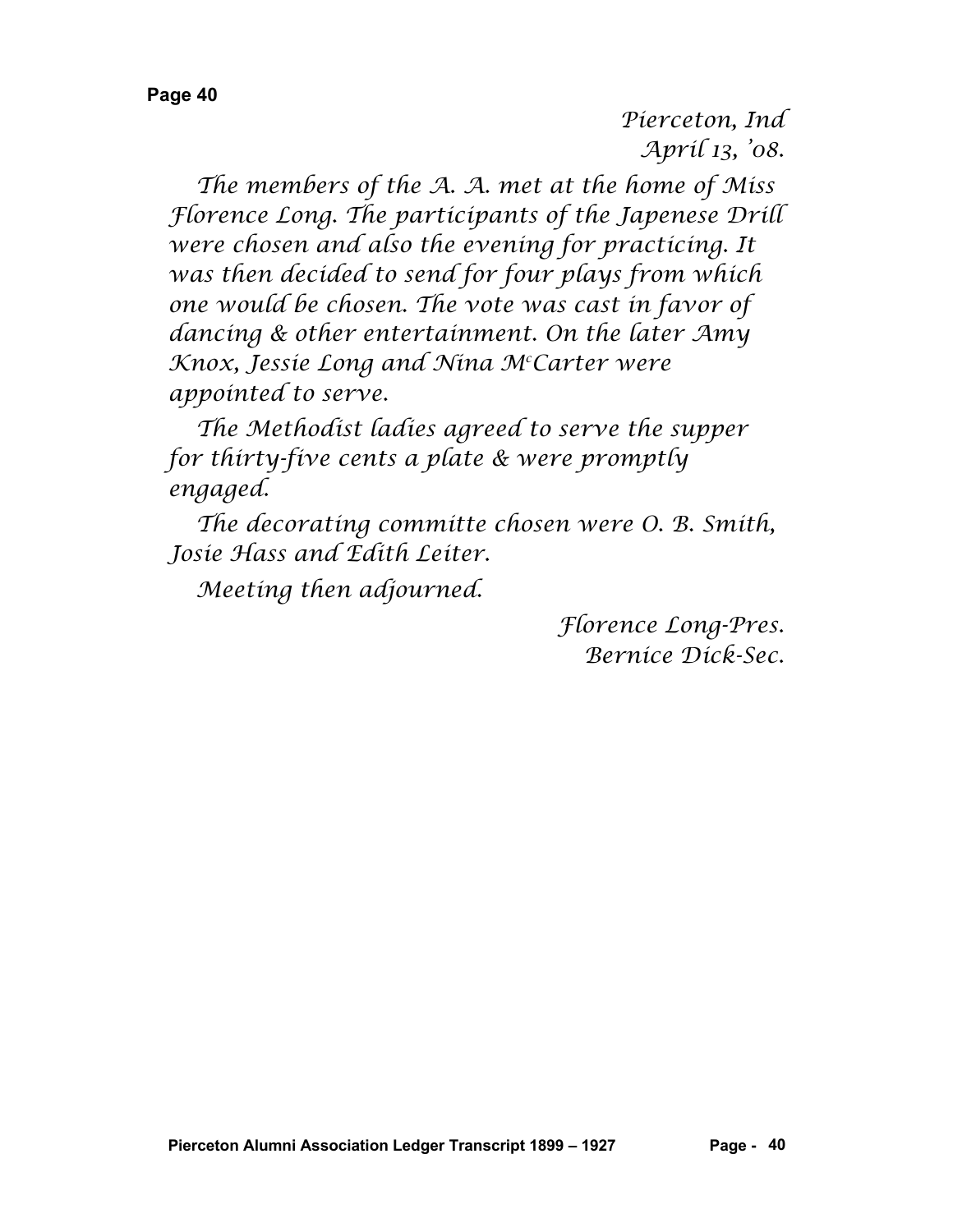This page is missing from journal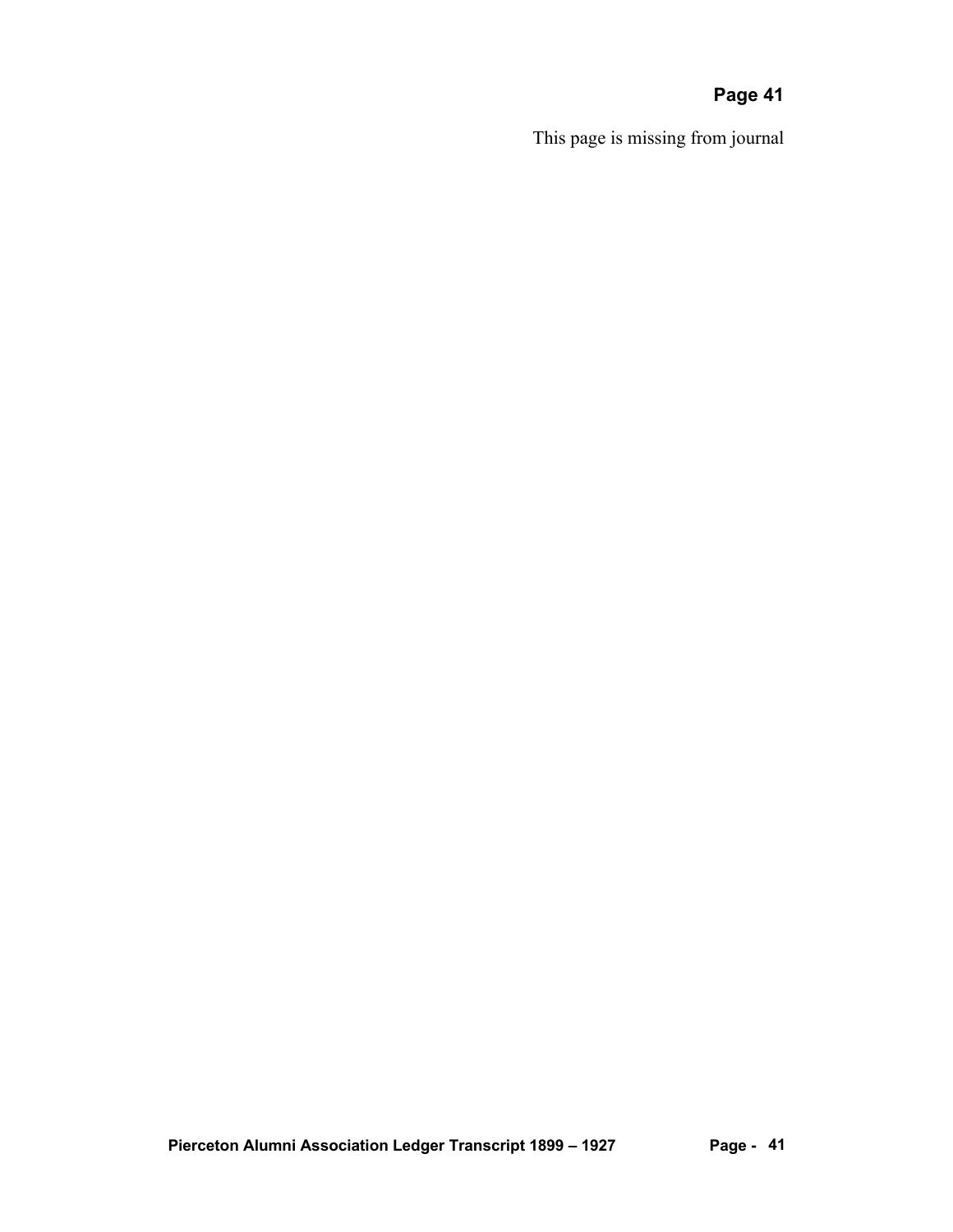This page is missing from journal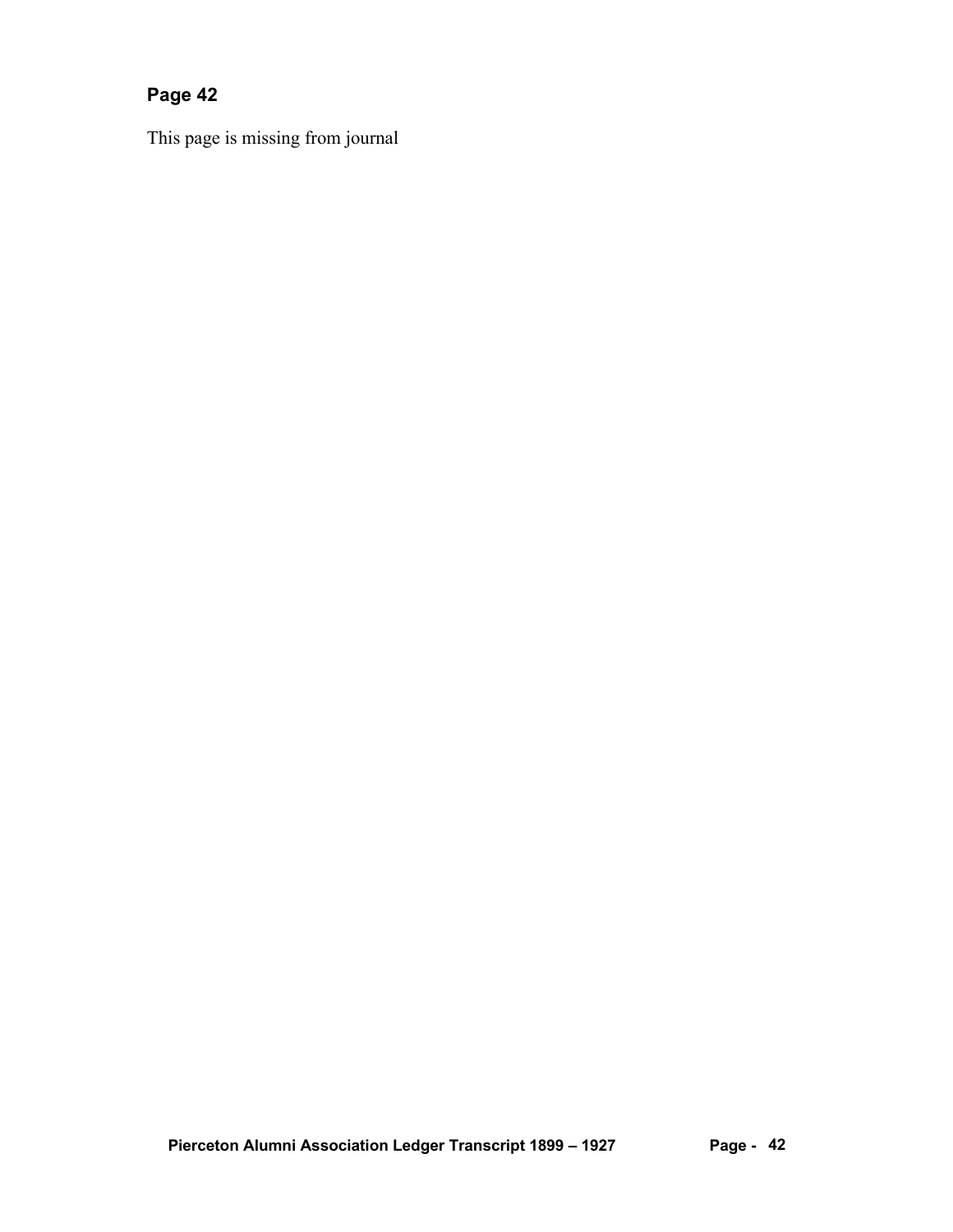*Pierceton, Ind. May 5-1908*

*The annual Alumni Reception was held at the Fro. Bro. Opera House with one hundred and two present.*

*The programme, consisting of the following: - first, Song and Chorus, Japenese Drill & lastly a play entitled "Mrs. Busby's Pink Tea," – was voted a success.*

*The guests then adjourned to the G.A.R. Hall where lunch was served.*

*The evening was spent in various games, contests and dancing. The evening proved quite a success in every way.*

> *Florence Long – Pres. Bernice Dick – Sec.*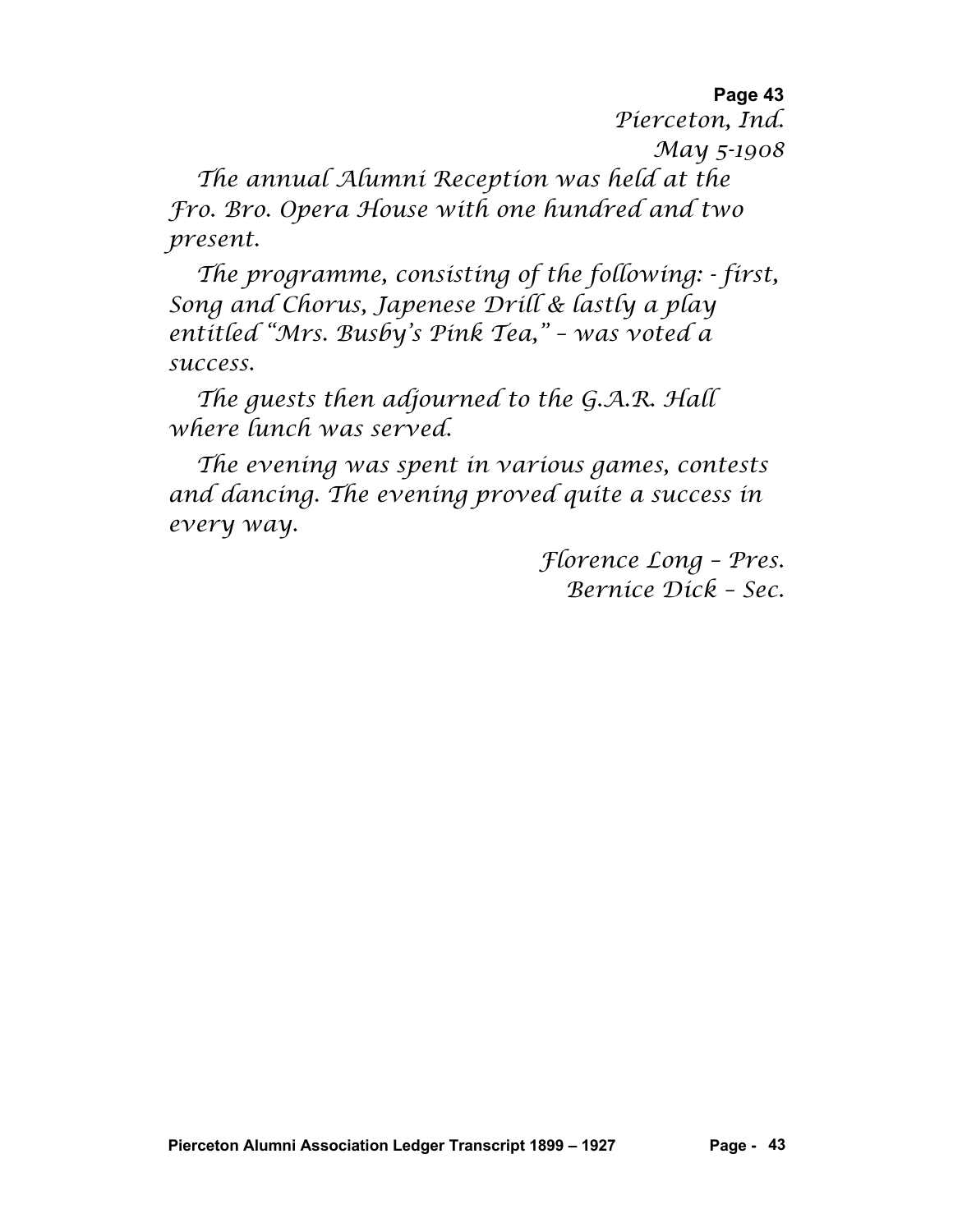*Pierceton, Ind. March, 25 - 1909 At the home of Edith Clifford the Alumni Association met and elected the following officers. –*

| Pres.            | Mrs. Brumbaugh      |
|------------------|---------------------|
| $\gamma$ . Pres. | Jessie Long.        |
| Rec. Sec         | Edith Clifford      |
| Corres. Sec.     | <b>Bernice Dick</b> |
| Treasurer        | Grace Hass          |

*The committies then chosen were as follows:*

*Entertaining committee – Rose Brown, Amy Knows ad Opal Plectcher*

*Decorating committee – Will Taylor, Fred Schrome Ralph Beebe and Walter Guy*

*The meeting adjourned to meet the following Wed. March 31.*

> *Mrs. Brumbaugh – Pres. Edith Clifford – Sec.*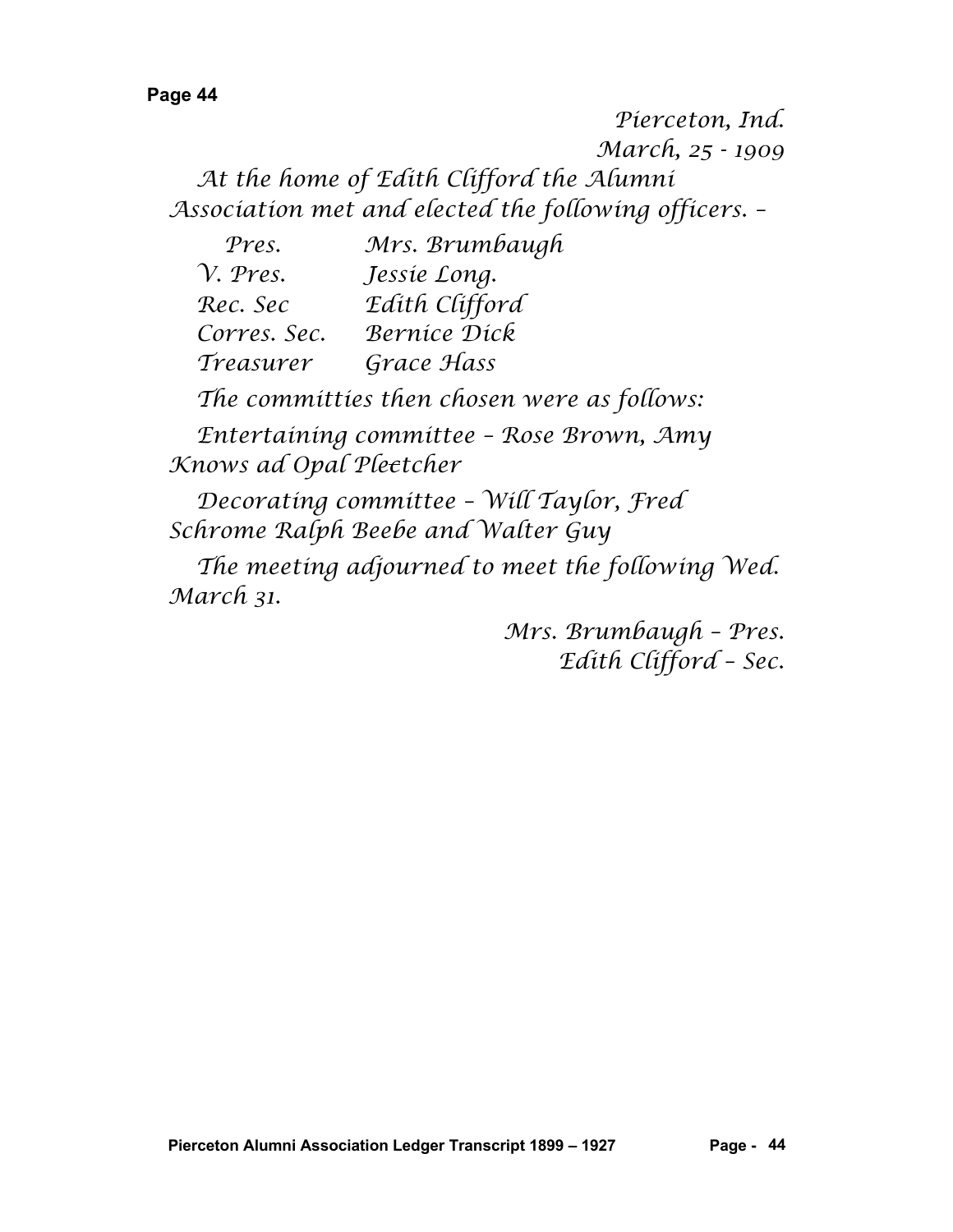*Pierceton, Ind.*

*March 31 – 1909*

*The members of the A. A. met at the Pres- Mrs. Brumbaugh and the several committees made their reports.*

*The refreshment committee gave this menu: Half Oranges*

*Hot-Chicken Sandwiches with Home-made bread. Scaloped corn*

*Lettuce egg-salad*

*Ice-cream Home-made cake " " candy*

*Coffee*

*which was agreed upon and copies, having been made of the menu, were to be handed to the M.E. Church and the Presbyterian, and also to the Relief Corps to see who would give the most favorable bid for the serving of it.*

*The Entertaining Committed decided to have a play and also a drill and dancing. For the amusement of those not dancing other entertainment was to be furnished by a special committee.*

*The Annual Reception was decided to be given in the Fro. Bro. Hall, April 23, 1909, and invitations extended to the members of the Class of '09 and the teachers of the school.*

*The meeting adjourned to meet April 6th.*

*Mrs. Brumbaugh – Pres. Edith Clifford Sec.*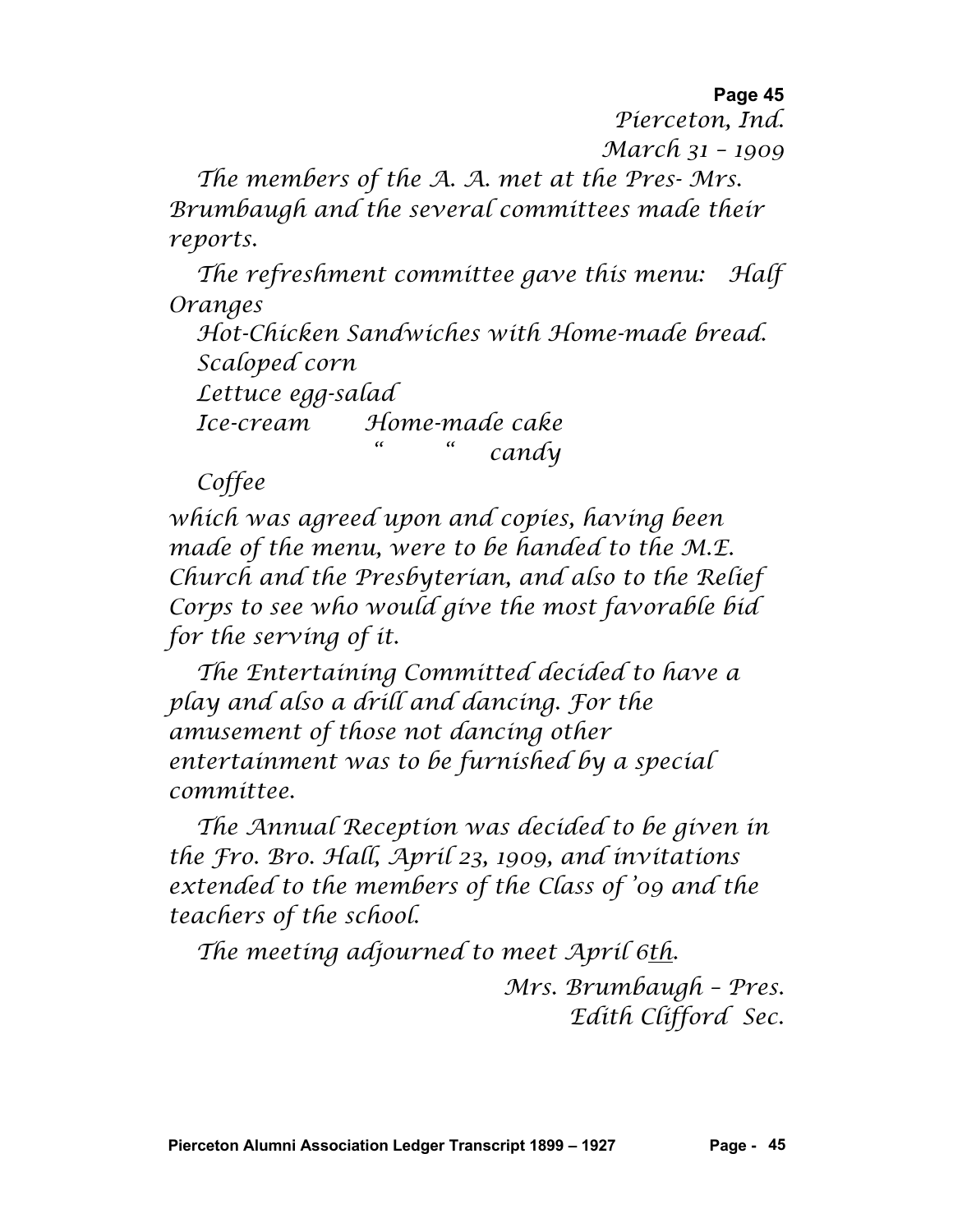*Pierceton, Ind. April 6 – 1909*

*The members of the A. A. met at the home of Opal Pletcher where the Entertaining Committee chose those who were to take part in the play.*

*As the M.E. ladies agreed to serve the supper for thirty-five cents a plate with a guarantee of sixtyfive, they were engaged at once.*

*After appointing a time for practicing the meeting adjourned.*

> *Mrs. Brumbaugh- Pres Edith Clifford. Sec*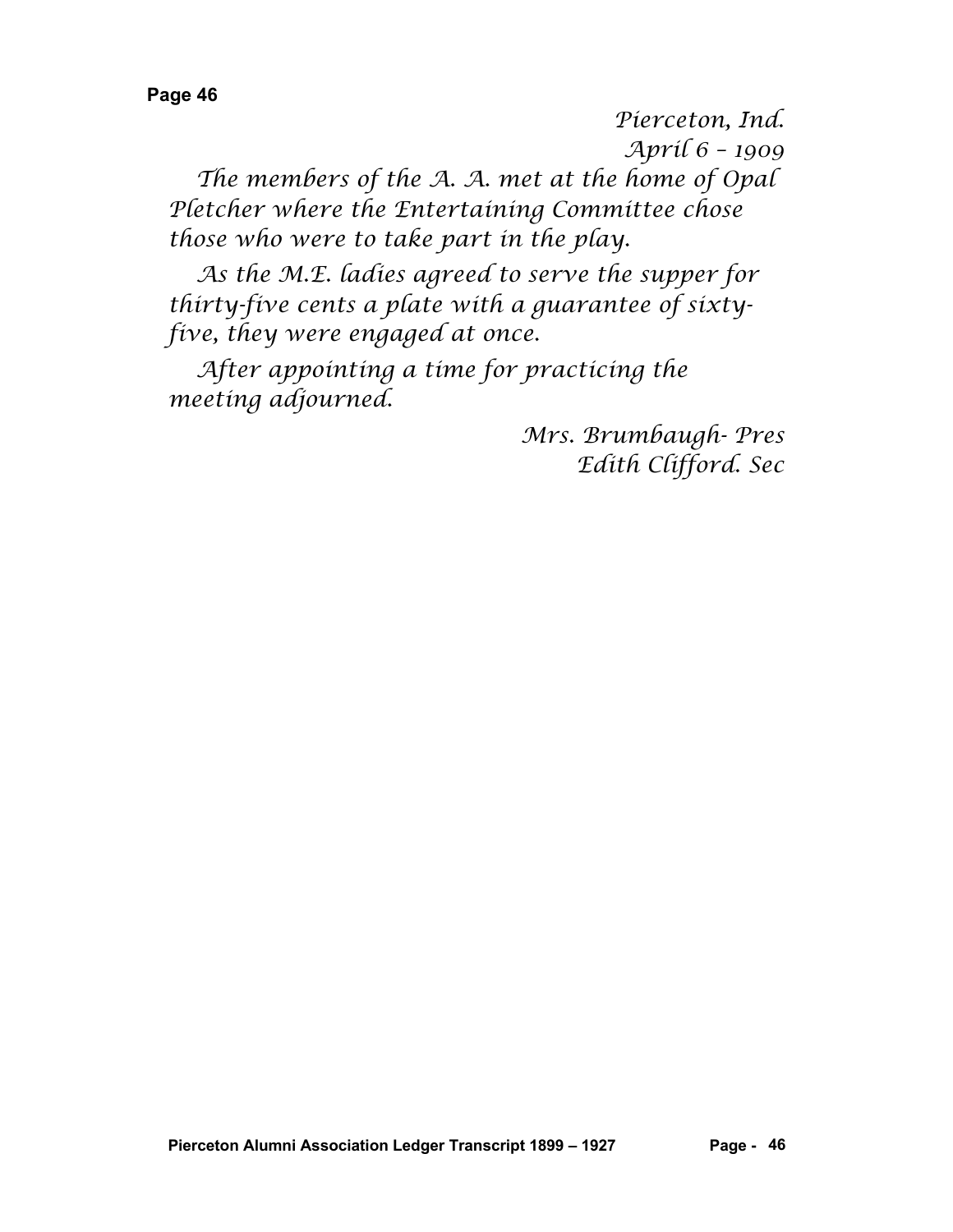**Page 47** *Pierceton, Ind. April 23 – 09 The annual Alumni Reception was held at the Fro. Bro Opera House with one hundred and six present.*

*The play and drill was well carried out and seemed to give amusement. After a very well prepared supper had been served by the ladies of the M.E. Church the guests returned to the hall and dancing was participated in the rest of the evening. The evening was considered to have been a success.*

> *Mrs. Brumbaugh -Pres Edith Clifford – Sec*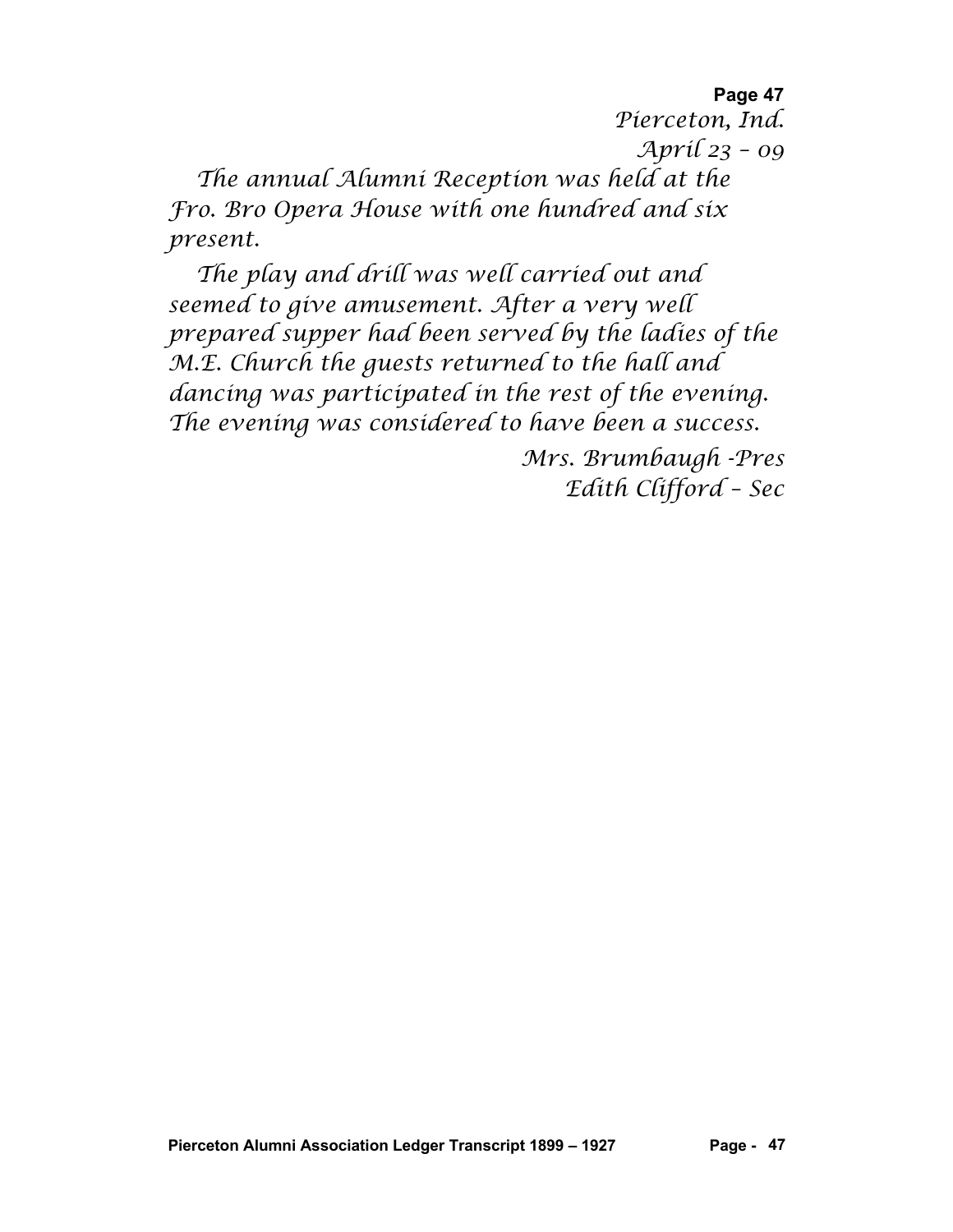*Pierceton, Indiana April 2, 1910 The first business meeting of the Alumni Association met with Mrs. L D Knox with thirteen members present.*

*The following officers were elected.*

| Pres.      | Ralph Beebe   |
|------------|---------------|
| Vice Pres. | Nellie Gavin  |
| Cor. Sec   | Florence Long |
| Rec. Sec.  | Jessie Long   |
| Treasurer  | Amy Knox      |

*The new president appointed the following committees:*

*Program committee Mary Brown Juanita Bussing Rose Mc Namara Refreshment committee Bertha Yontz Grace Hass Edith Clifford Committee to urge attendance Ethel Brumbaugh Bernice Dick*

*The date for the reception was set for Tuesday May 3.*

*Meeting adjourned.*

*Ralph Beebe, President Jessie Long, Sec*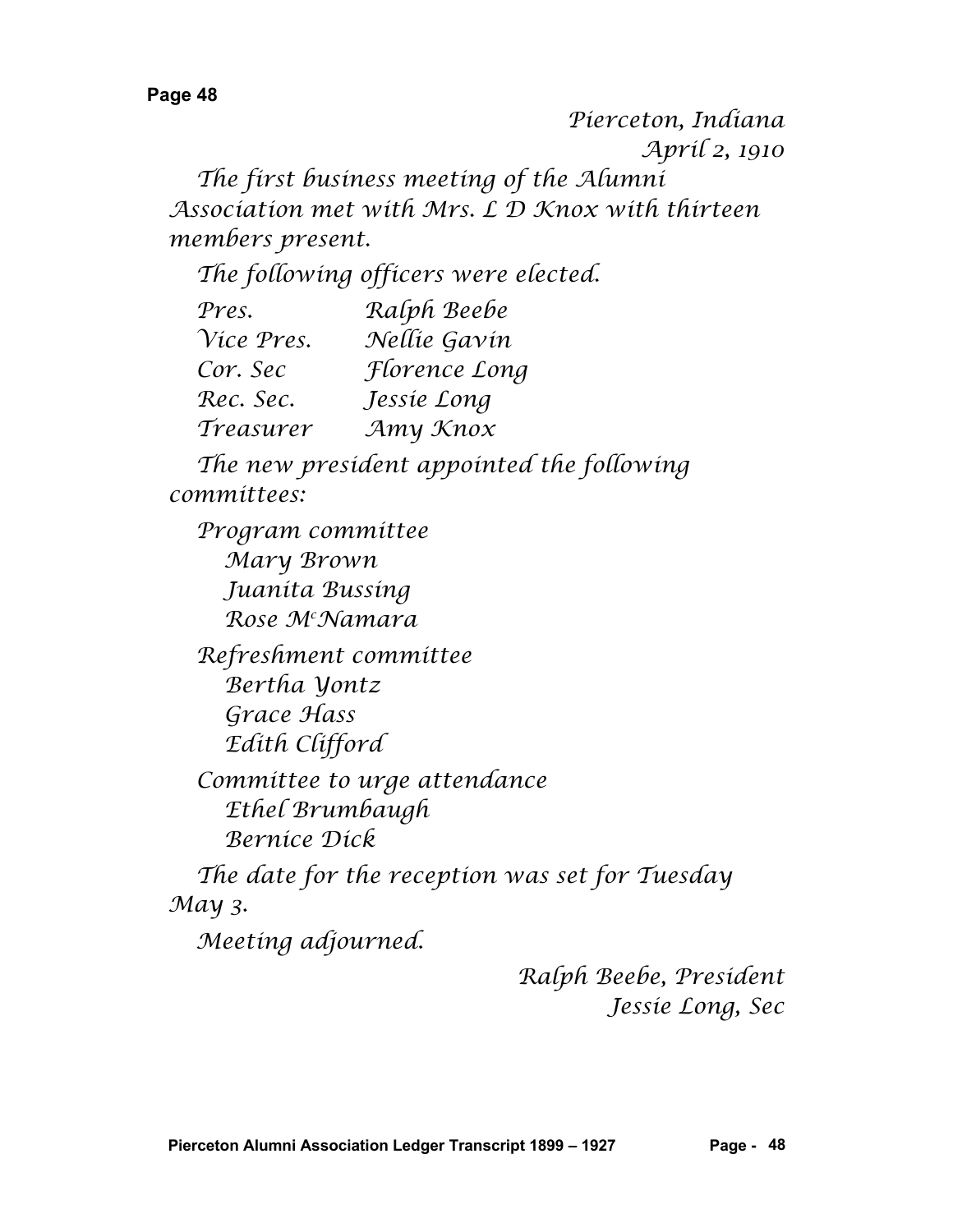**Page 49** *Pierceton, Indiana April 9, 1910*

*The P.A.A. met with Amy Knox.*

*The Program Committee reported that a play had been selected and that the parts would be assigned as soon as possible.*

*The following menu was read and accepted: Cream of Celery Soup Wafers Olives Cabbage Salad Pressed Chicken Creamed Peas Bread Ice cream Cake Coffee*

*It was decided that each member be allowed to invite as many guests as he cared to pay for.*

*The secretary was instructed to offer the menu to the M.E. and Presbyterian churches ad to the Relief Corps with a guarentee of 85.*

*The president appointed an entertainment committee to plan for after dinner amusements.*

*C. L. Hass – Chairman Lena Long Earl Orr Icle Kissinger Grace Hass Meeting adjourned.*

> *Ralph Beebe, Pres. Jessie Long, Sec.*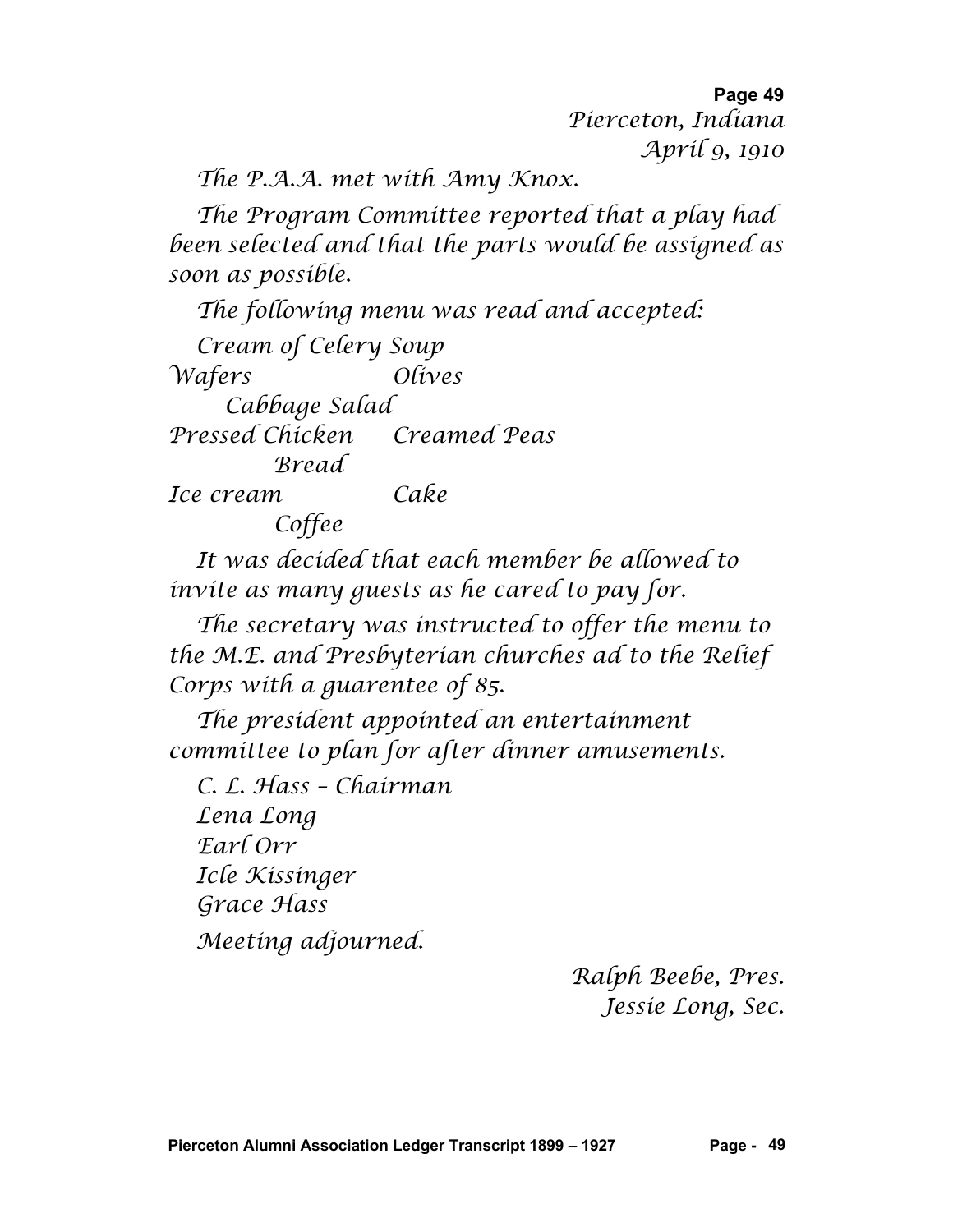*Pierceton, Indiana.*

*April 12, 1910.*

*The P.A.A. met with Florence Long with thirteen members present.*

*The question of dancing was discussed and a ballot taken. The ballot showed five to seven against the dance.*

*The bids were opened and the M.E. Ladies having made the lowest bid, thirty-five cents, were given the supper.*

*Meeting adjourned.*

*Ralph Beebe, Pres. Jessie Long, Sec.*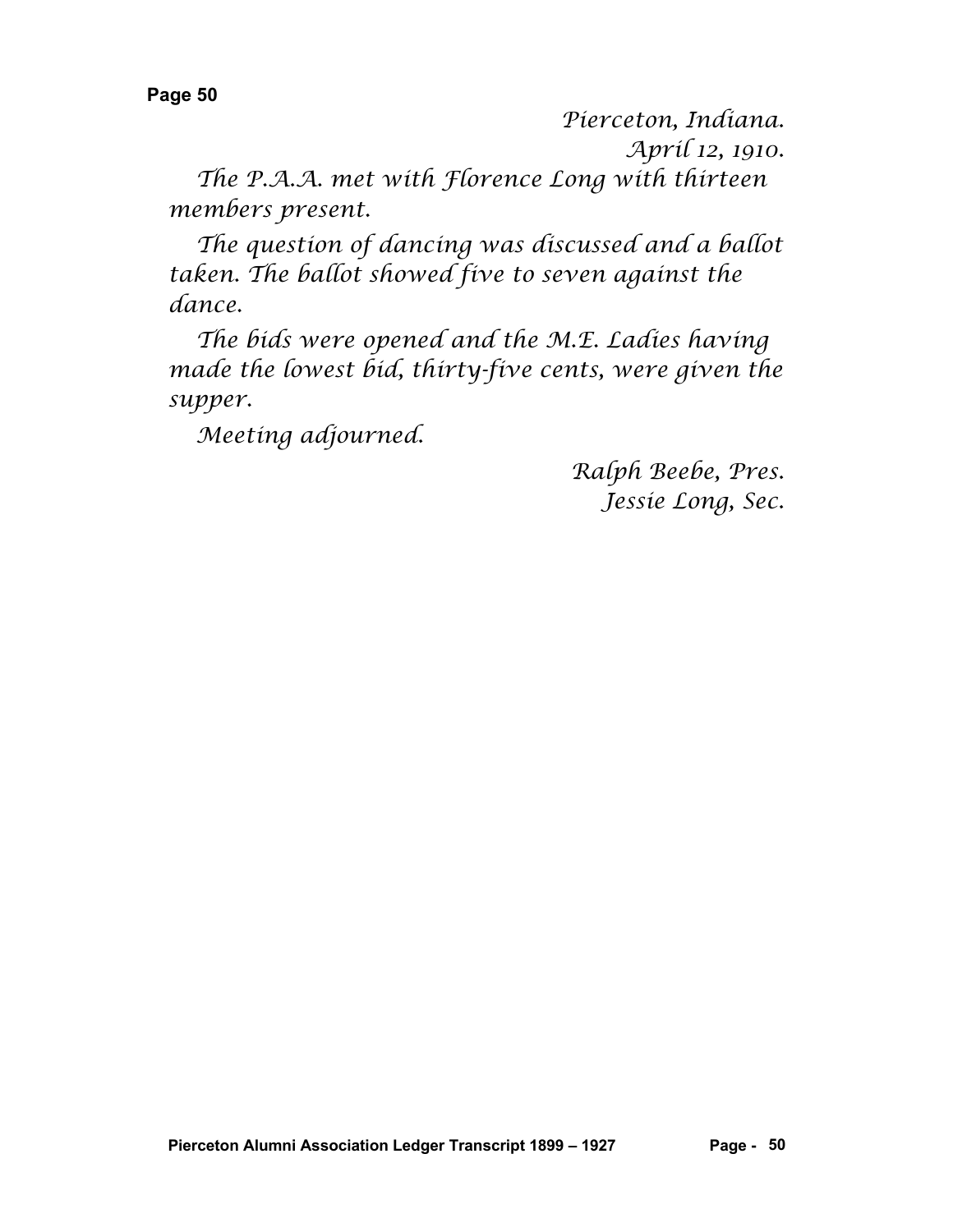**Page 51** *Pierceton, Indiana, April 20, 1911. The first business meeting was held at the home of* 

*Mrs. D. E. Brumbaugh.*

*The following officers were elected for the ensuing year:*

| Pres.     | Ethel Brumbaugh                                    |
|-----------|----------------------------------------------------|
| Secretary | Nellie Galvin                                      |
| Treasurer | Bernice Dick                                       |
|           | The date for the annual reception of the Pierceton |

*Alumni Association was set for Monday evening, May 1.*

*Meeting adjourned.*

*Ethel Brumbaugh, Pres. Nellie Galvin, Sec.*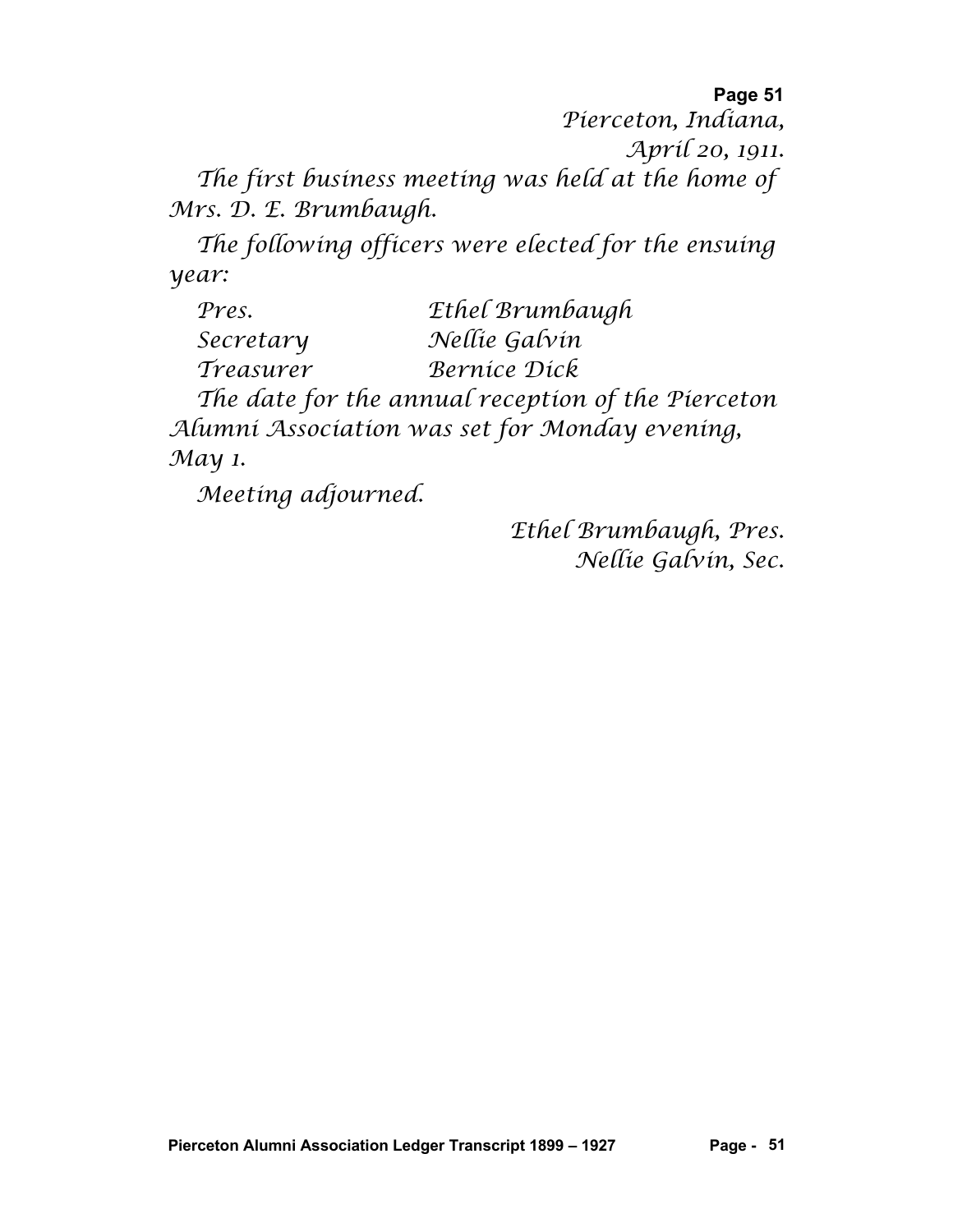*Pierceton, Indiana,*

*April 25, 1911.*

*The Pierceton Alumni met with the president, Mrs. Brumbaugh.*

*Bids for the supper were received from the different churches and the Relief Corp. The bid of the Presbyterian ladies being the lowest, it was voted upon and accepted.*

*The question of dancing at the annual reception was brought up and discussed. It was decided that suitable music be secured so that those who wished to, might dance. A committee was appointed to provide other amusements.*

*There being no graduating class it was decided upon that the Junior class of P. H. S. be extended an invitation to the annual reception. It was also decided that the teachers of the school be invited.*

*Meeting adjourned.*

*Ethel Brumbaugh, Pres. Nellie Galvin, Sec.*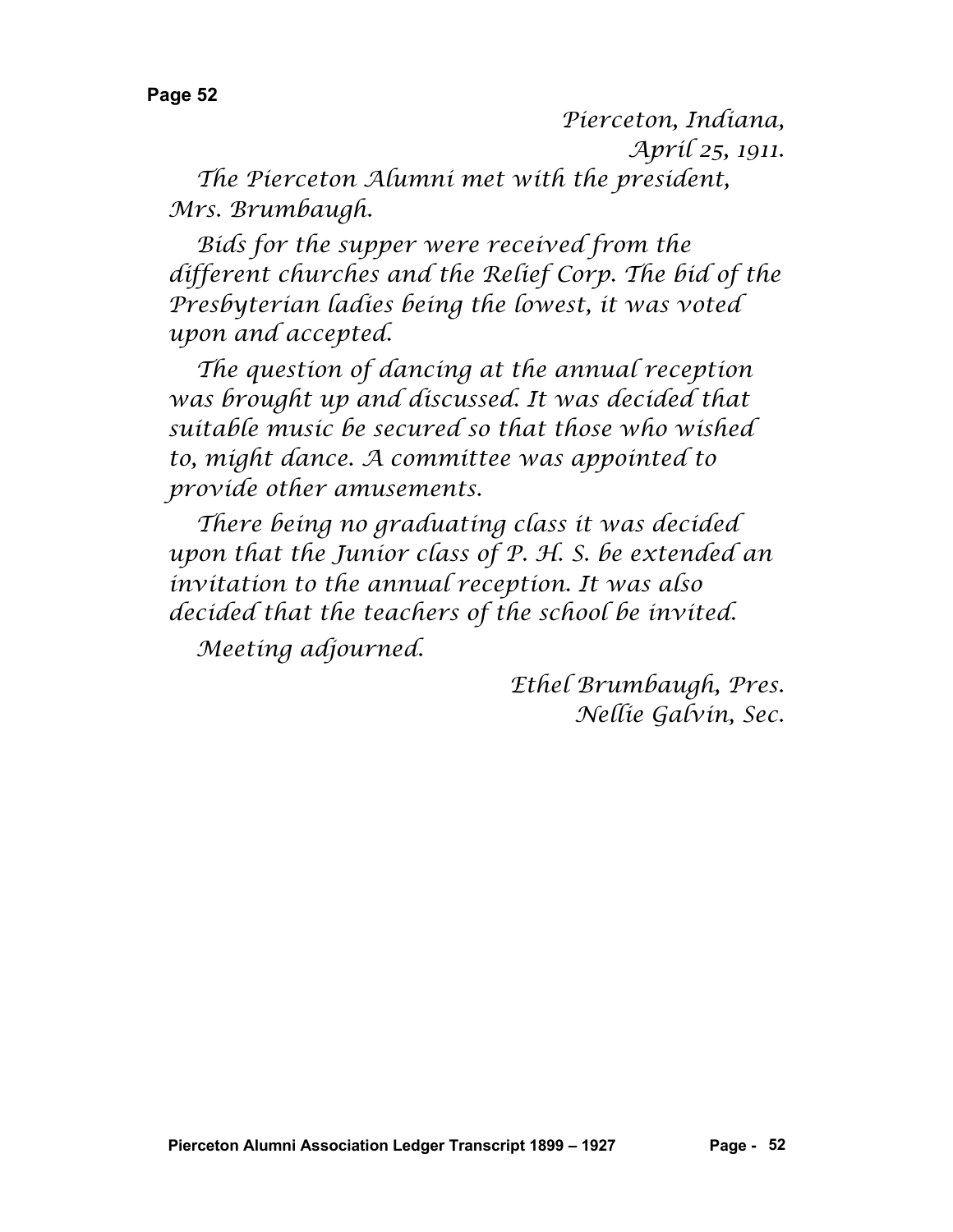**Page 53** *Pierceton, Indiana, May 1, 1911. The annual reception of the Pierceton Alumni Association was held in the Liefer building. After a good social time, the guests went to the Shuman building where lunch was served. The guess then returned to the Leifer building and spent the remainder of the evening in dancing and games.*

*Ethel Brumbaugh, Pres. Nellie Galvin, Sec.*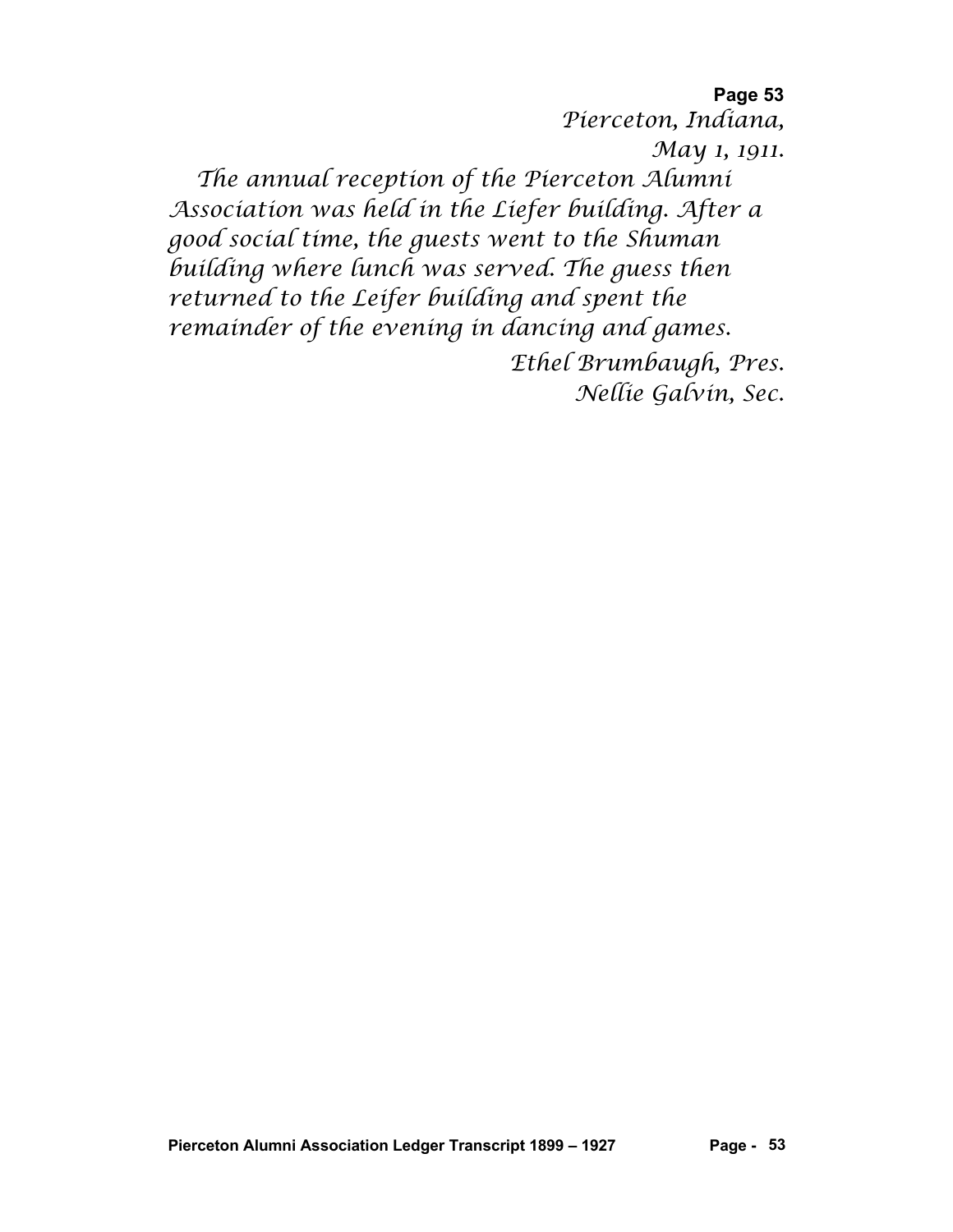*Pierceton, Indiana, March 29, 1912.*

*The members of the Pierceton Alumni Association held their first business meeting at the home of Mrs. Brumbaugh.*

*The following officers were elected for the ensuing year.*

| Presídent | $\mathcal{A}$ my $\mathcal{K}$ nox |
|-----------|------------------------------------|
| Secretary | Rose Brown M <sup>c</sup> Namara   |
| Treasurer | Earl Orr                           |

*It was decided that the annual banquet of the Alumni Association would be given on Tuesday evening, May 7.*

*Meeting adjourned.*

*Amy Knox, President. Rose Brown, ^Mc Namara^ Secretary (per N.G.)*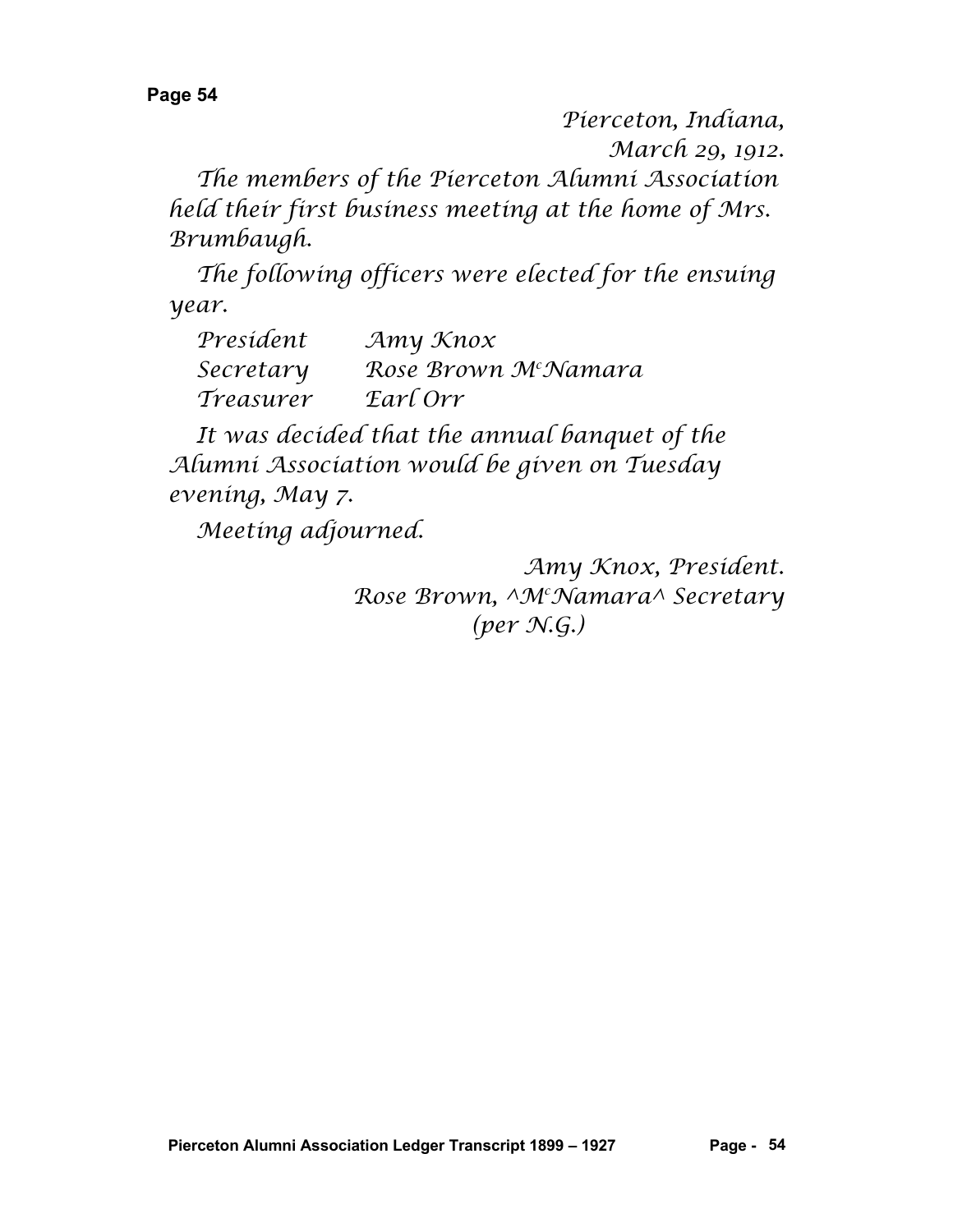*Pierceton, Ind. April 19, 1912.*

*The Pierceton Alumni Association met with the president Mrs. Amy Knox.*

*Bids for the supper were recieved from the different churches and Relief Corps. The bid of the M. E Ladies being the lowest 45 , it was voted upon and accepted.*

*Committees were appointed to see about the lights and also the building of the stage for the play. Meeting adjourned.*

> *Amy Knox, President. Rose Mc Namara, Secretary.*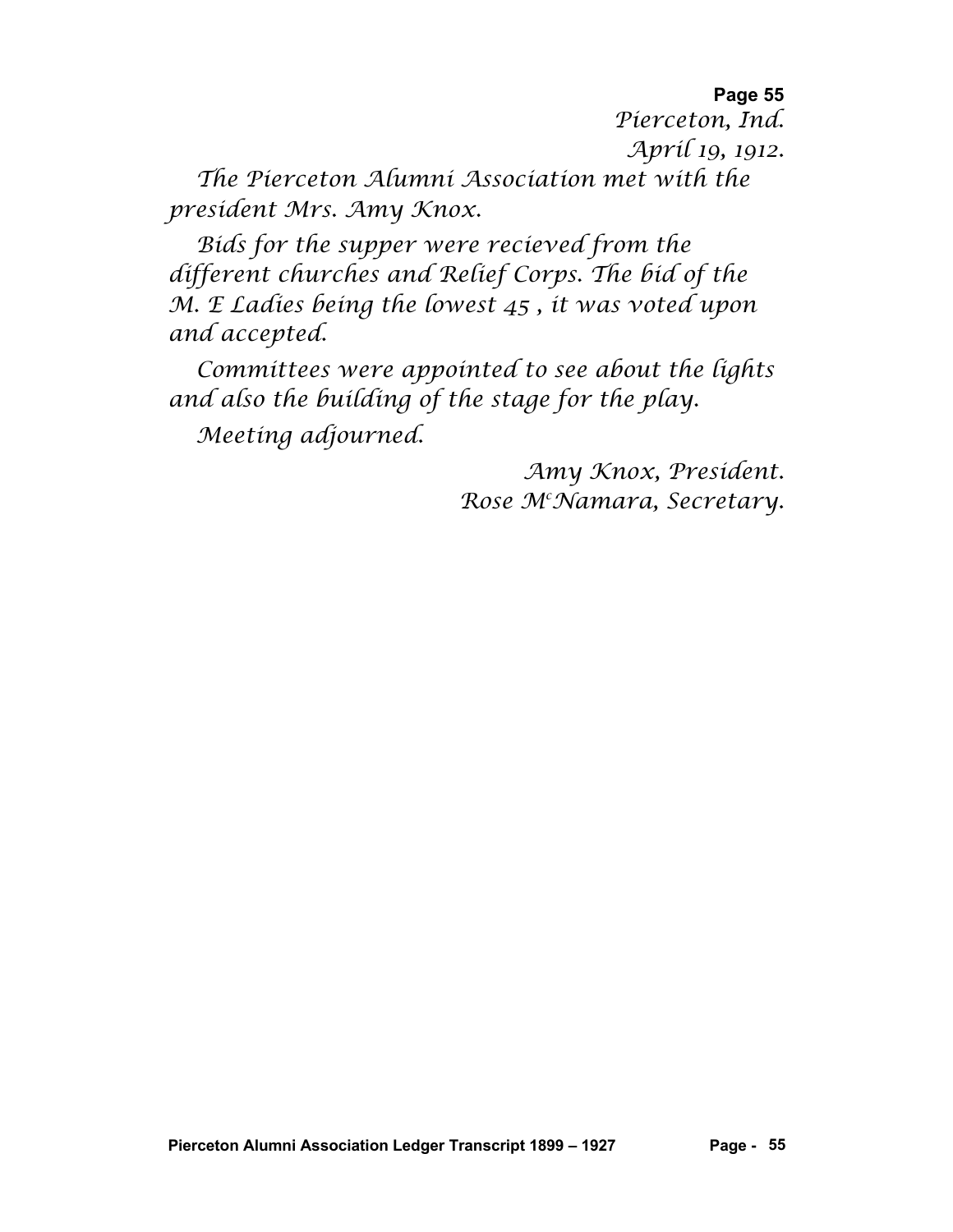*Pierceton, Ind.*

*May 7, 1912.*

*The annual Reception of the Alumni Association was held at the K of P. Hall with one hundred and four in attendance.*

*A very amusing play and some good music was given by some of the members which was highly appreciated by those present.*

*After the play the guests went to the Armory Hall where lunch was served.*

*After lunch the guests returned to the K of P. Hall and enjoyed the remainder of the evening in games and good social time.*

> *Amy Knox, Pres. Rose Mc Namara, Secy.*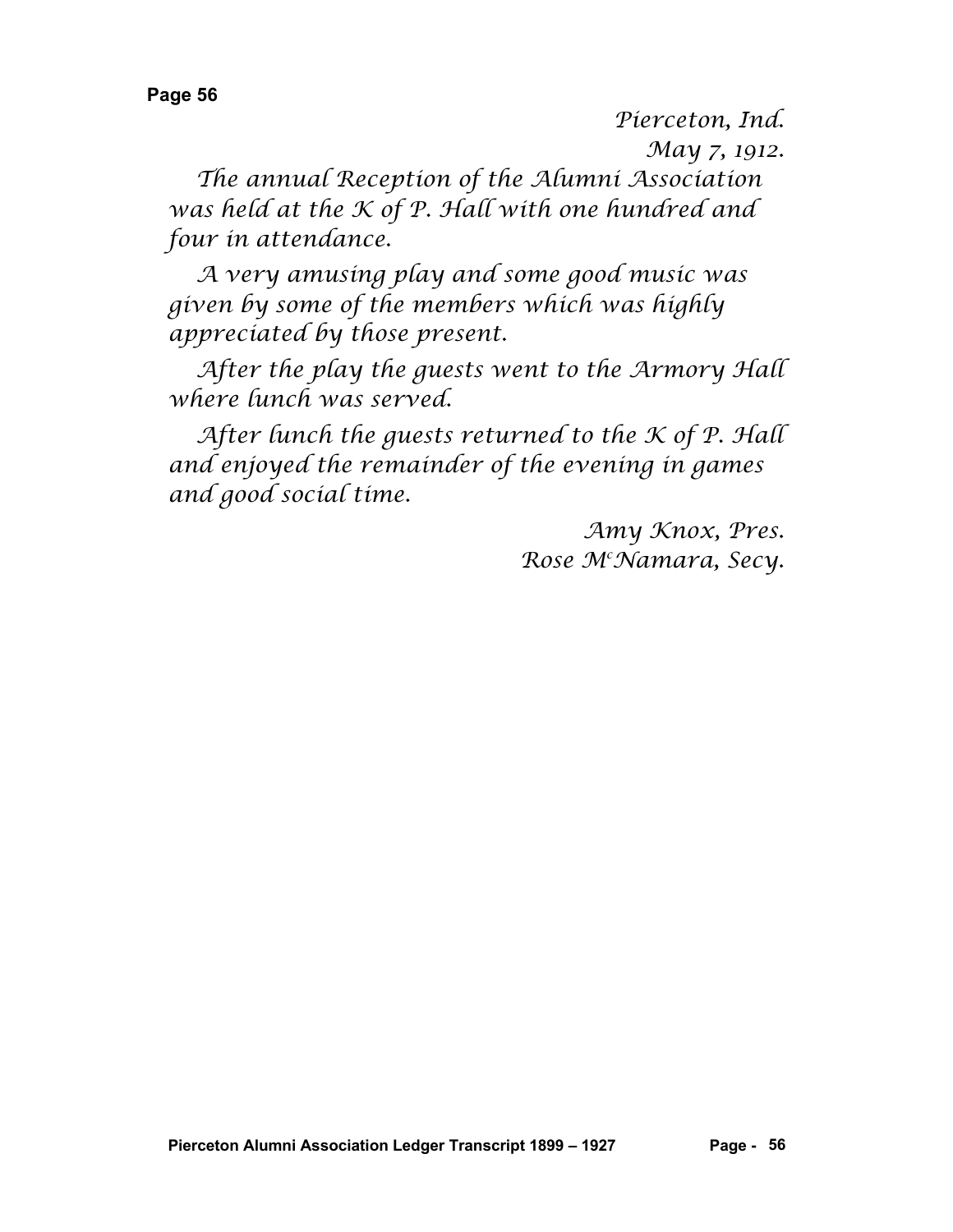**Page 57** *Pierceton, Ind. Mch 1913. The members of the Pierceton Alumni Association held their first business meeting at the home of Pres. Mrs Knox. The following officers were elected.*

*President Amy Knox Secretary Rose McNamara Treasurer Edith Radcliff. The following committies were appointed. Helen Cretcher*

*Marie Radcliff. This committie was to try and get as many new members as possible and also to get back as many of the old members as they could.*

*Maud Leiter*

*Bertha Yontz*

*Bernice Dick Committie on entertainment.*

*Ethel Brumbaugh.*

*Clara Leedy*

*Elsie Cretcher Committie to select a menue.*

*It was decided that the annual banquet of the Alumni Association would be held May 2.*

*Meeting adjourned.*

*Amy Knox, President. Rose Mc Namara, Secretary.*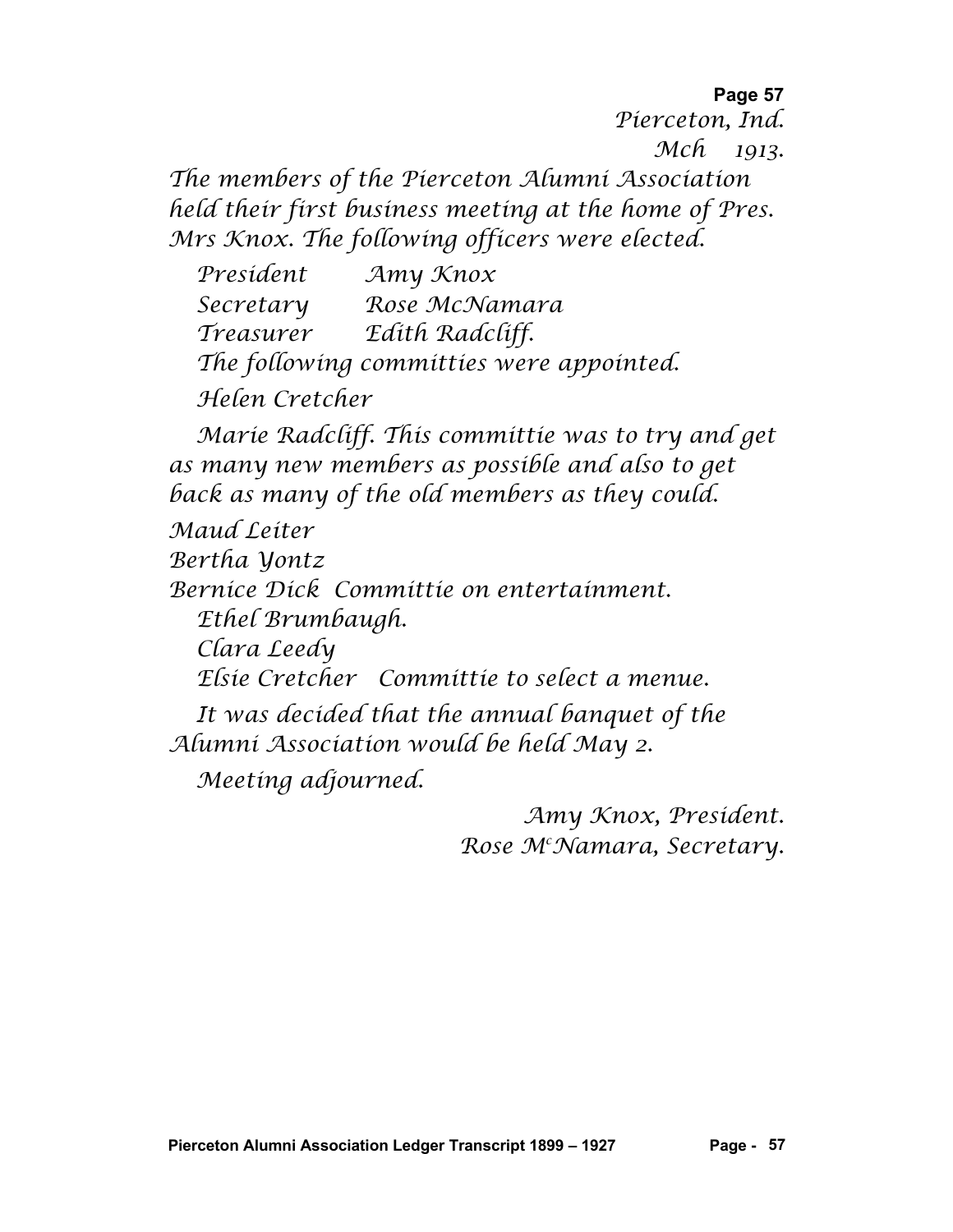*Pierceton, Ind.*

*May 2, 1913.*

*The annual Reception and Banquet of the Pierceton Alumni Association was held in the K. of P. Hall, with one hundred present.*

*The committie on entertainment gave a very good play, which was enjoyed by all those present.*

*The delicious supper was furnished by the W.R.C. ladies.*

*After the supper the guests returned to the K. of P. Hall and enjoyed the remainder of the evening with games and music.*

> *Amy Knox, President. Rose Mc Namara, Secretary.*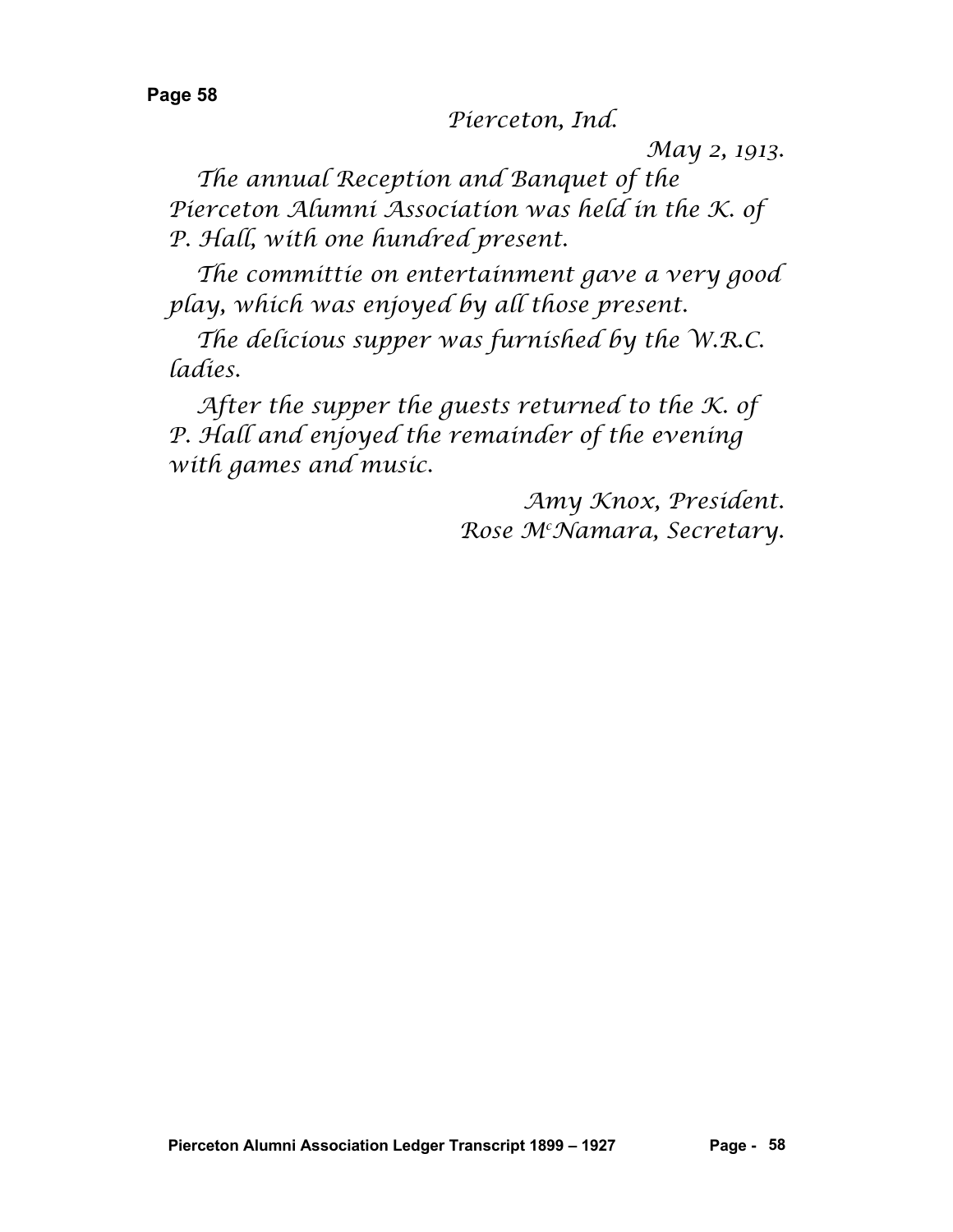*Pierceton, Ind.*

*April 6, 1914*

*The Alumni Association held their first meeting at Mrs. L. D. Knox*

*The following officers were elected,*

*President ----- Helen Cretcher*

*Sec. ----- Blanche Deboer Treasurer ---- Althalia Dill*

*The following commitees were appointed,*

*Programs committee, Bertha Yontz, Grace Hass, Myrtle Leifer*

*Music committee, Marie Radcliffe, and Bernice Dill.*

*Menu committee, Rose Mc Namara, Clara Leedy, and Maude Leiter.*

*Meeting adjourned.*

*Helen Cretcher, Pres. Blanche Deboer, Sec.*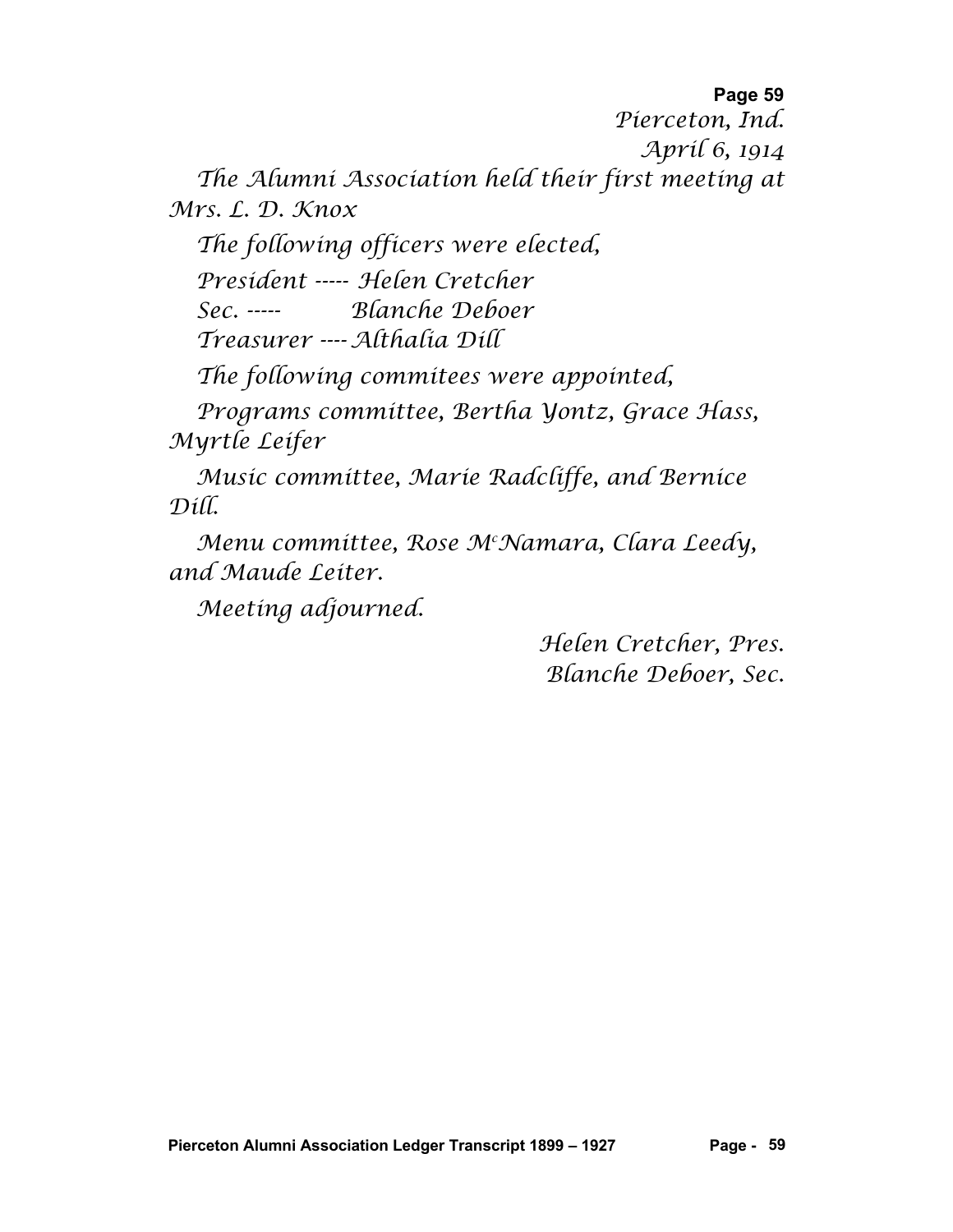*Pierceton, Ind. April 20, 1914*

*The Alumni Association met at the home of the president, Helen Cretcher. As the president was absent Amy Knox was elected vice president.*

*The following report was given by the chairman of the menue committee, and was accepted,*

*Cream Tomato Soup Salted Crackers. Smother chicken Mased Potatoes and Gravy Pickles Baked Beans and Bacon Perfection Salad with mayonnaise. Home made rolls Strawberry Ice Cream. White Cake Coffee*

*Athalia Dill and Blanche Deboer were put on committee to get new members and get back as many old members as they could.*

*It was decided that the annual banquet of the Alumni Association would be held May 8th.*

> *Helen Cretcher, Pres. Blanche Deboer, Sec*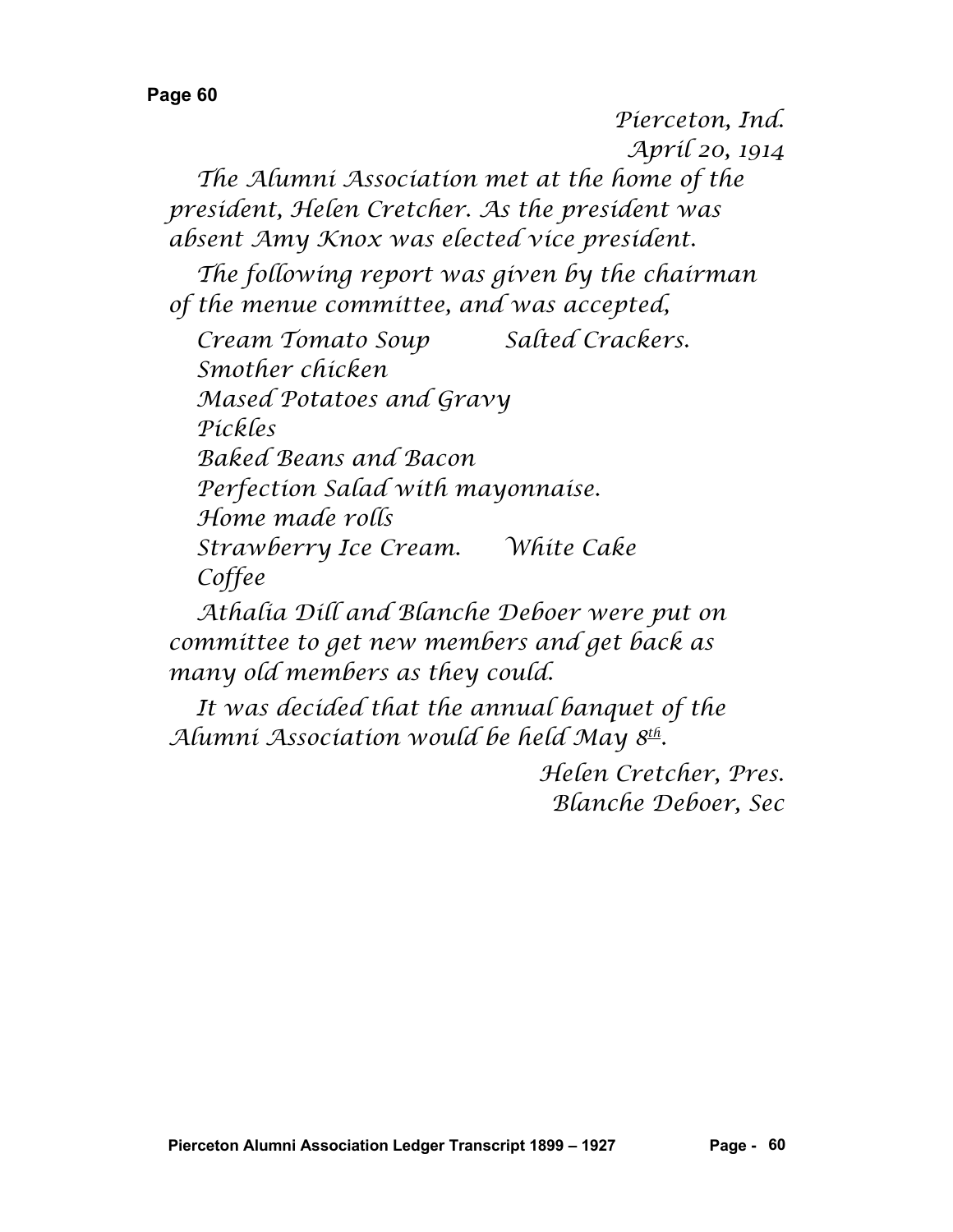**Page 61** *Pierceton, Indiana May 8, 2014*

*The annual Reception and Banquet of the Pierceton Alumni Association was held in the K. of P. Hall with over one hundred present.*

*The supper was furnished by the Presbyterian ladies in the G. A. R. Hall.*

*After the supper the committee on entertainment gave two short plays which was enjoyed by all. Some very delightful music was also given.*

*After the program was given, the rest of the evening was spent in playing games.*

> *Helen Cretcher, Pres. Blanche Deboer, Sec.*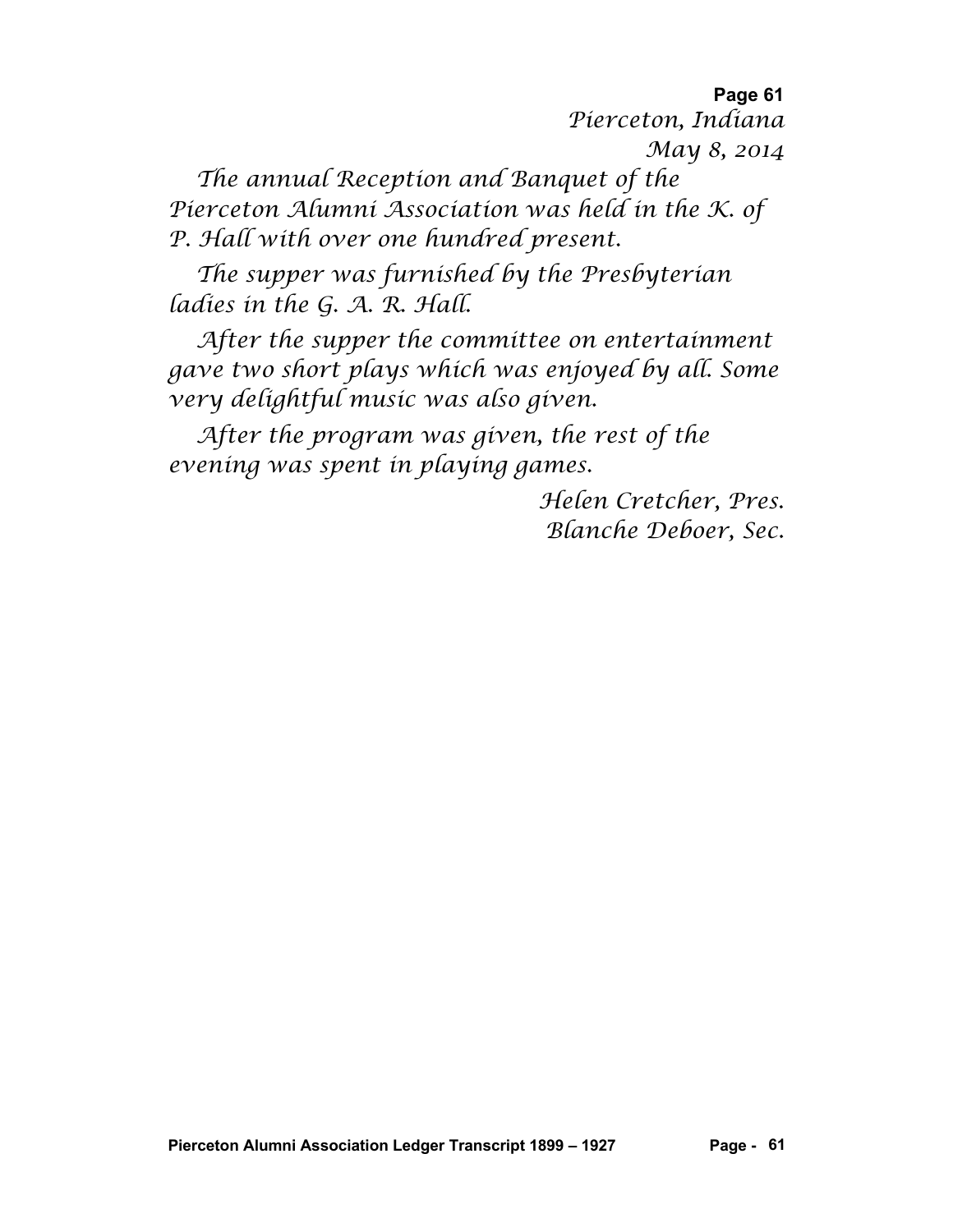*Pierceton, Ind. April 12, 1915 The Alumni Association held their first meeting at Helen Cretcher's. The following officers were elected—*

| President      | Marie Radcliffe       |
|----------------|-----------------------|
| $\gamma$ ice " | Mrs. Amy Knox         |
| Rec. Secretary | <b>Blanche Deboer</b> |
| Cor.           | Helen Cretcher        |
| Treasurer      | Myrtle Leifer         |

*The following committees were then appointed by the new president-*

*Refreshment. Mrs. Ethel Brumbaugh Mrs. Amy Knox. Mrs. Clara Leedy Miss Trude Grimm Mrs. Edith Radcliffe. Entertainment. Mrs. Bertha Yontz Myrtle Leifer Lillian Deboer. General Arrangements Mary Smith Mrs. Rose Mc Namara Frank Snyder. Look Out Helen Cretcher Bernice Dick Blanche Deboer*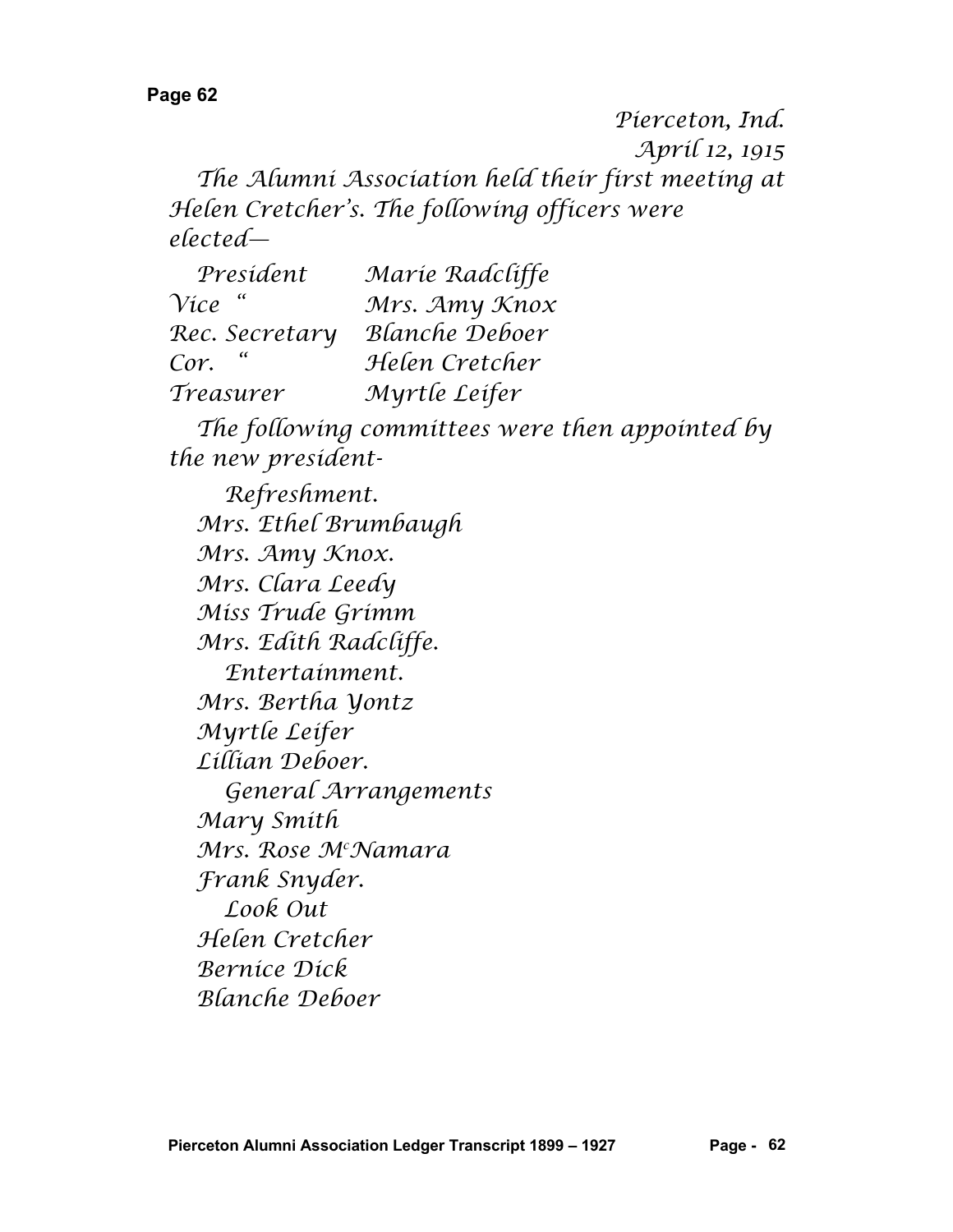**Page 63** *It was decided at this meeting that each member invite ^just^ one guest. The Alumni will ^also^ serve its own supper.*

*Meeting was adjourned and will meet with Marie Radcliffe, Wednesday, April 21, 1915.*

> *Blanche Deboer, Sec. Marie Radcliffe, Pres.*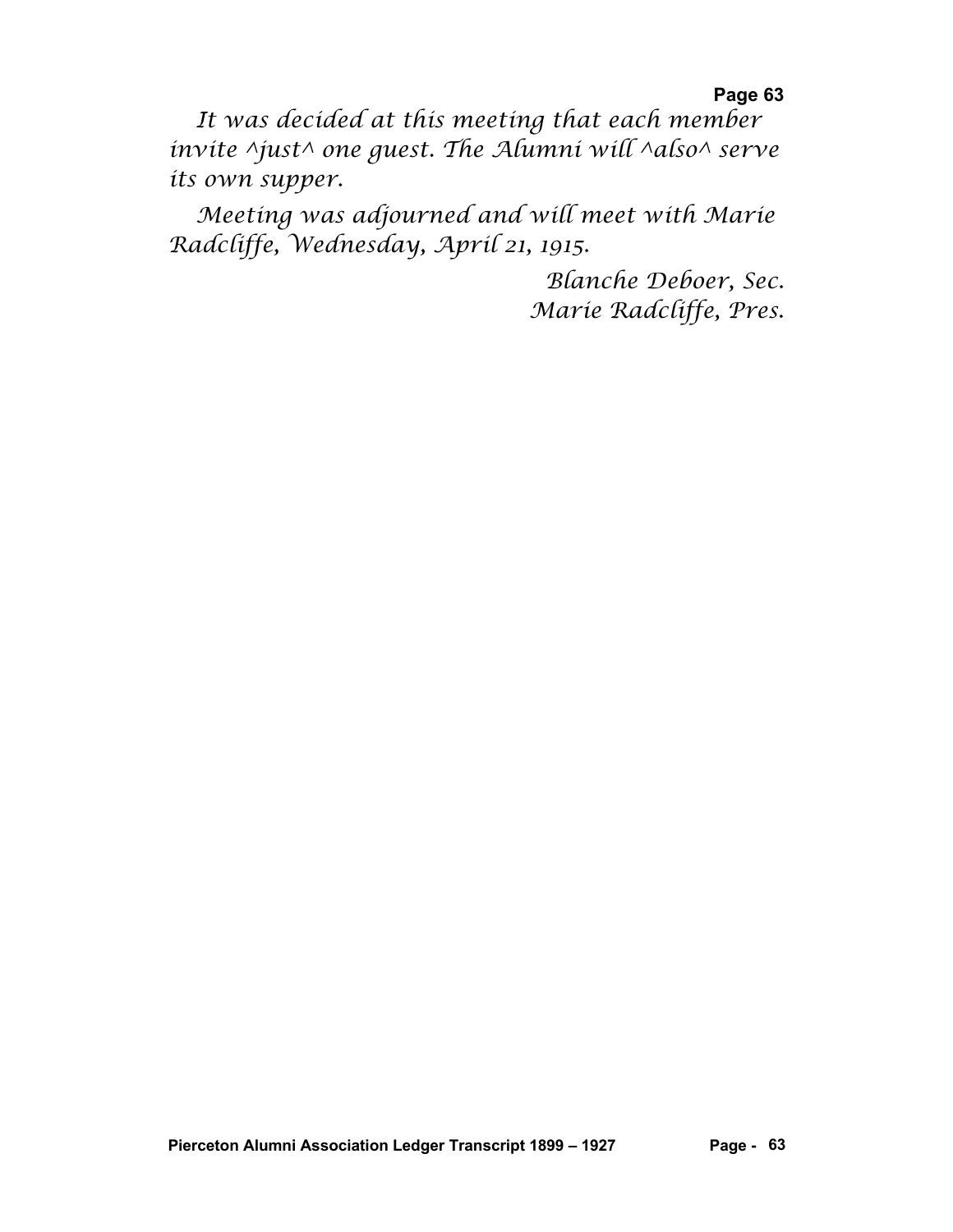*Pierceton, Ind Apr. 23, 1915.*

*The Alumni Association met at the home of the president's, Marie Radcliffe. The following committees gave their reports.*

*Menu Committee*

*Smothered Chicken, Mased potatoes and gravy, Creamed peas, Rolls, Egg Salad Coffee. Ice Cream and Cake*

*Nuts and Mints*

*The Program Committee decided to engage the Winona Quartette and Foster Jones of Winona to give the program.*

*The supper to be at the Leland Hotel and the program at the Leifer Building on May 7.*

*No further business, they adjourned.*

*Blanche Deboer, Sec. Marie Radcliffe Pres.*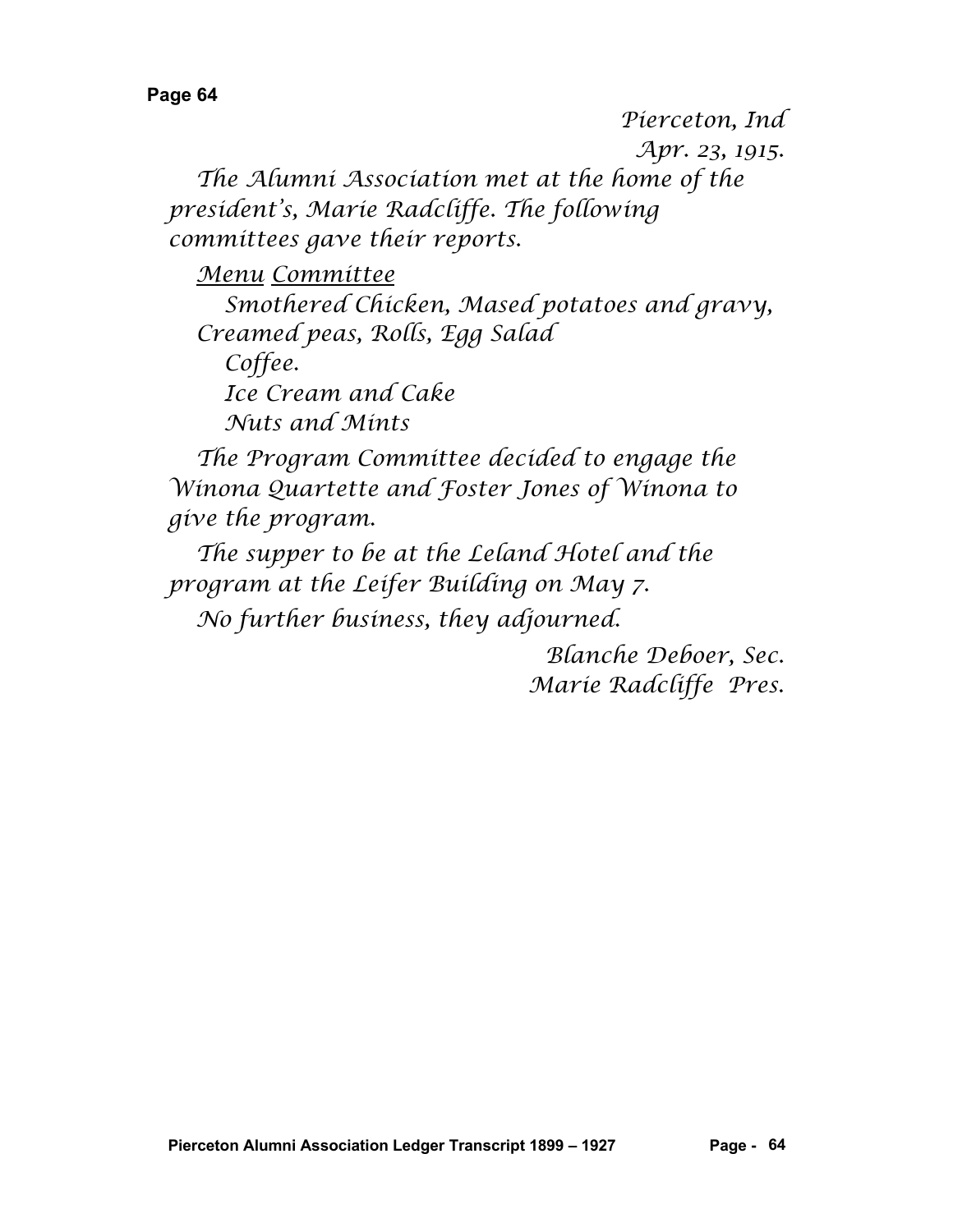**Page 65** *Pierceton, Ind May 7, 15.*

*The Annual Reception and Banquet of the Pierceton Alumni was held at the Leland Hotel. After the banquet an excellent program was given at the Leifer Building. Mrs. Lincoln Dickey and Foster Jones sang several solos. Mr. Jones also gave several readings. The rest of the program was given by The Winona Male Quartette.*

*After the program games were played until a late hour.*

> *Marie Radcliffe – Pres Blanche DeBoer. Sec*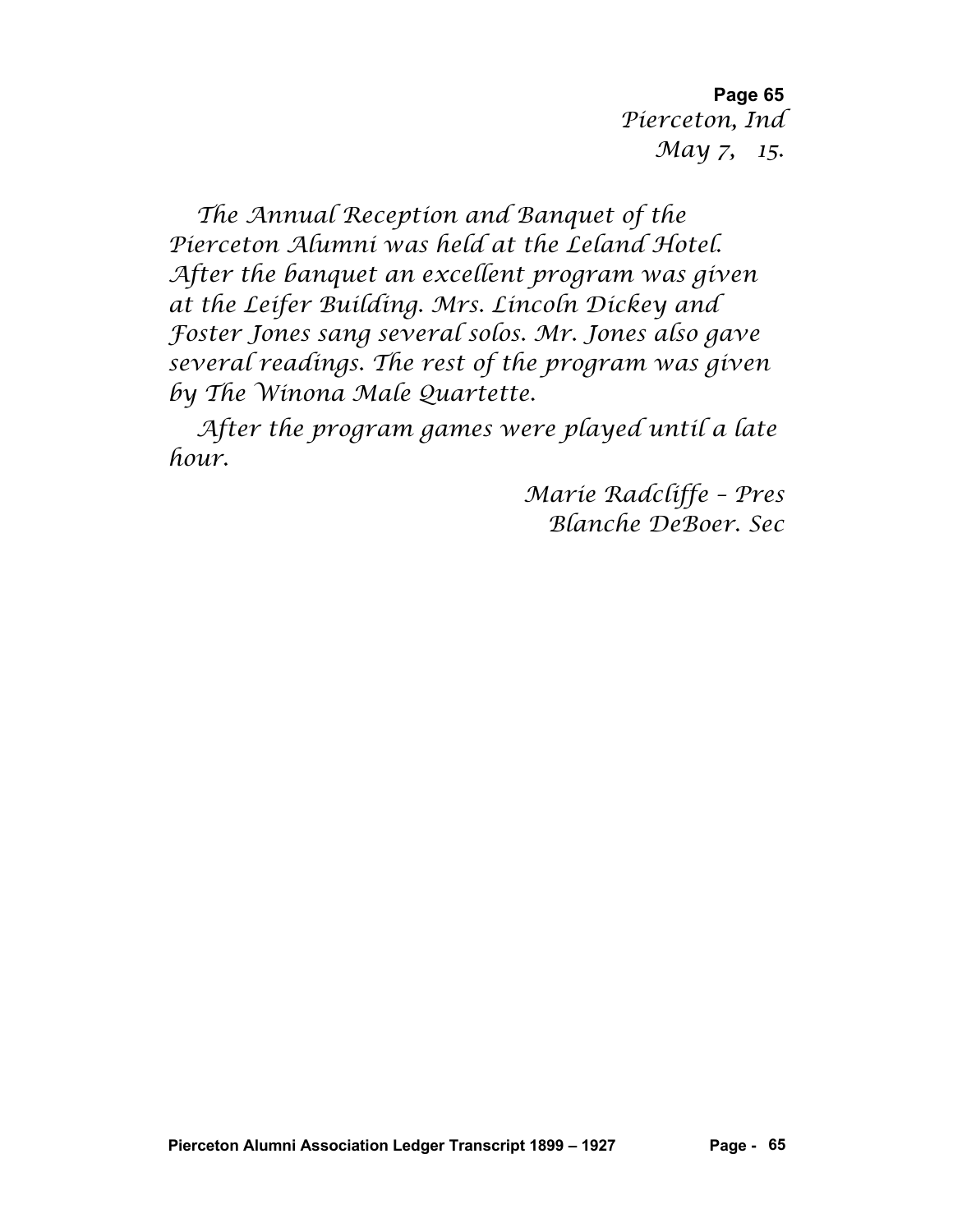*Pierceton, Ind. April 10, 1916 The Alumni Association held their first meeting at the home of Maude Davis. The following officers were elected,*

| President --          | Lillian DeBoer        |
|-----------------------|-----------------------|
| $Vice\text{-}Pres. -$ | Helen Cretcher        |
| Cor. Secretary        | Edith Radcliff        |
| Rec.                  | <b>Blanche DeBoer</b> |
| Treasure              | Ella Ashley.          |

*The following committees were appointed,*

*Menu Committee Clara Leedy Lena Long Maude Davis*

*Program Committee Amy Knox Robert Nichols Blanche DeBoer*

*General Arrangement Helen Cretcher Herbert Dohner Edith Radcliffe*

*Look Out Committee Bernice Dick Myrtle Leifer Bertha Yontz*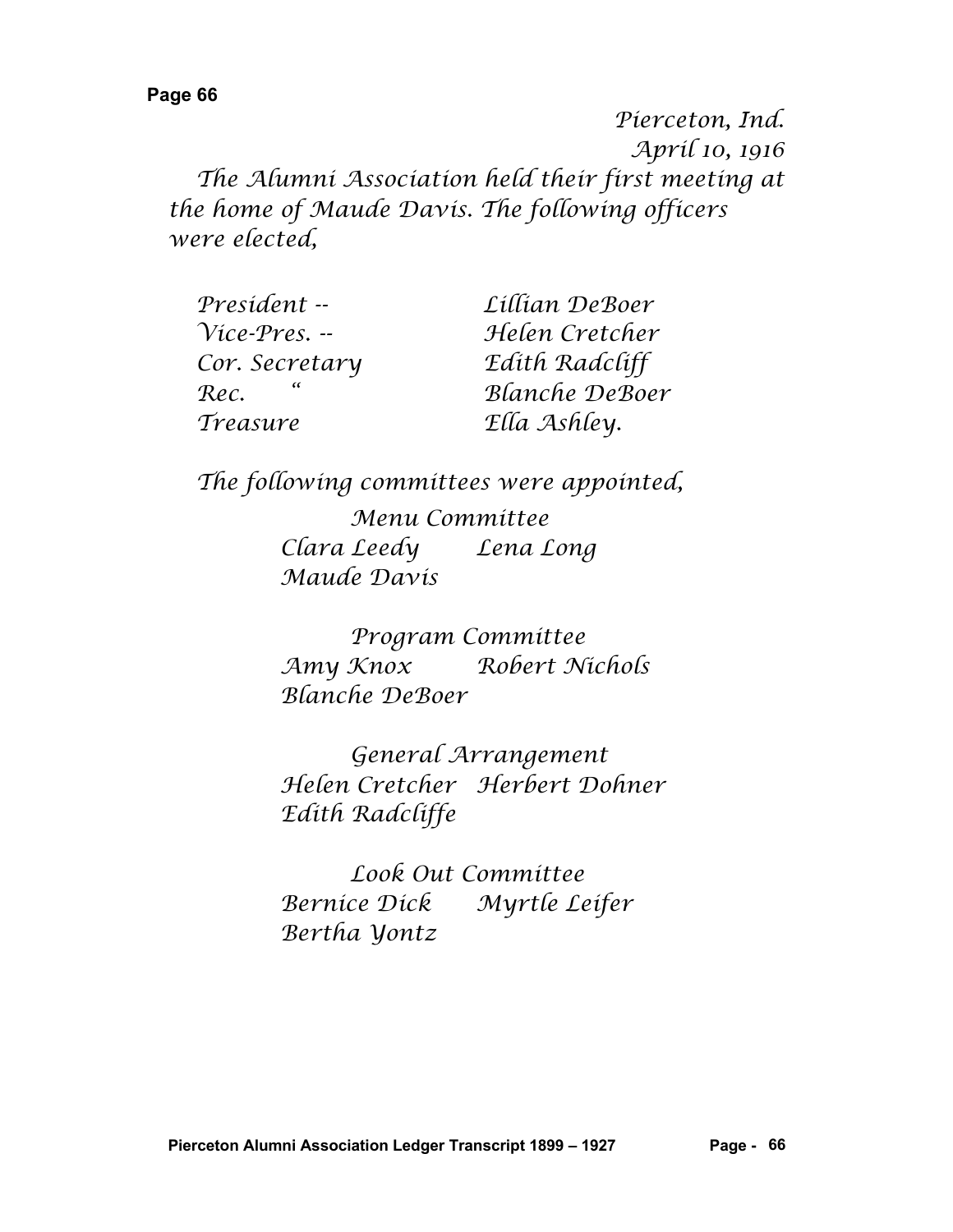*The menue committee after holding conference made the following report, Smothered Chicken Mashed Potatoes & Gravy Rolls Spagetti baked with tomatoes & cheese Egg Salad. Ice cream & Cake Coffee Mints Nuts*

*This menue will be given to the four orders ad three church societies, bids to be in by Monday, April 17th.*

*It was decided that the banquet & reception would be May 3, 1916 (Wednesday) at the Princess Theatre.*

*The meeting was adjourned and will hold meeting at Lillian DeBoer's, April 17th at 4 P.M.*

> *Lillian BeBoer Pres Blanche DeBoer Sec.*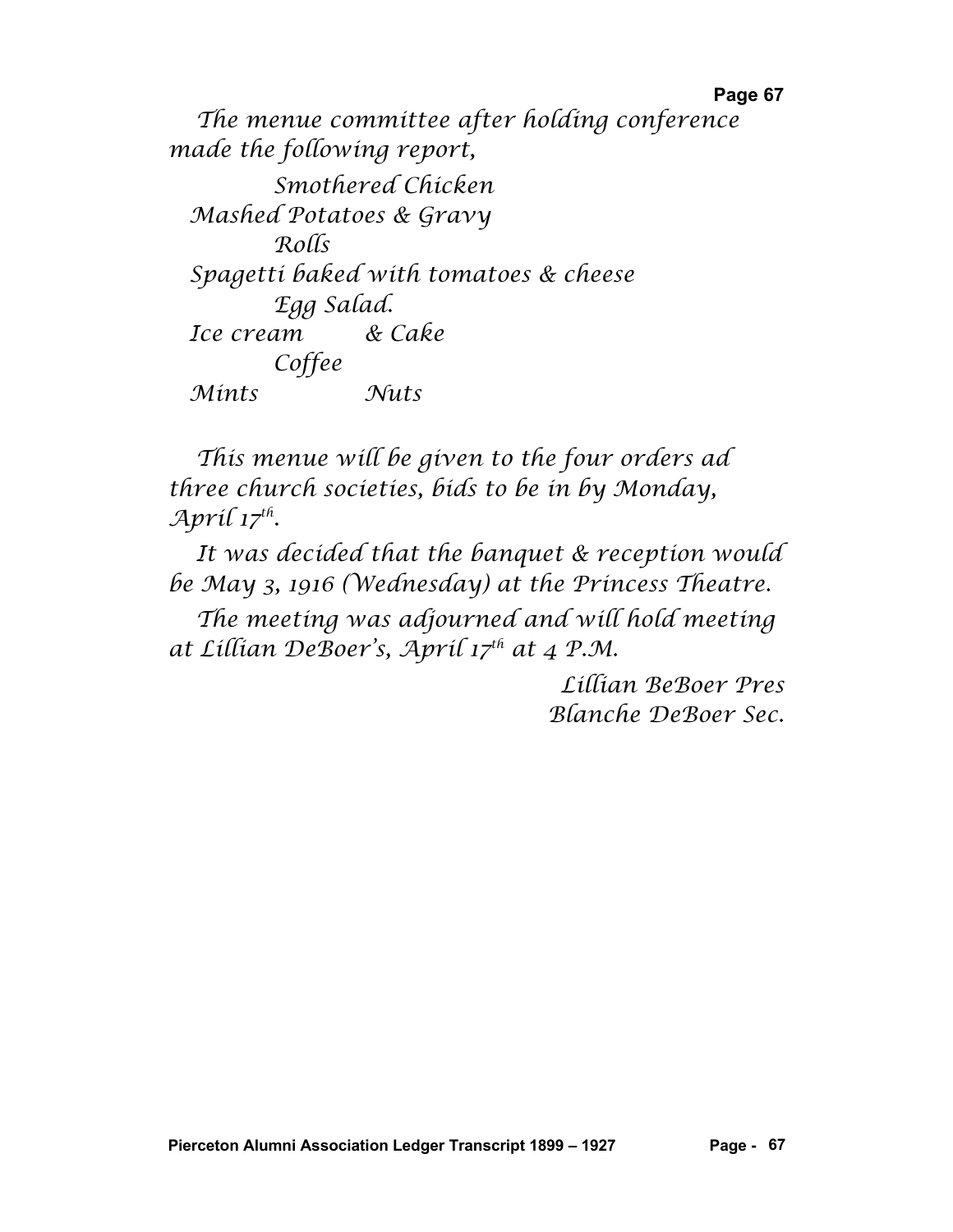*Pierceton, Ind. April 19, 1916*

*The second meeting of the Alumni meeting was held at the home of the president, Lillian DeBoer. The bids were given. The ladies of the W.R.C. gave the lowest bid, so it was decided that they give the supper at 60¢ a plate.*

*The program committee was unable to give any report. Being no other business the meeting was adjourned.*

> *Lillian DeBoer Pres Blanche DeBoer Sec*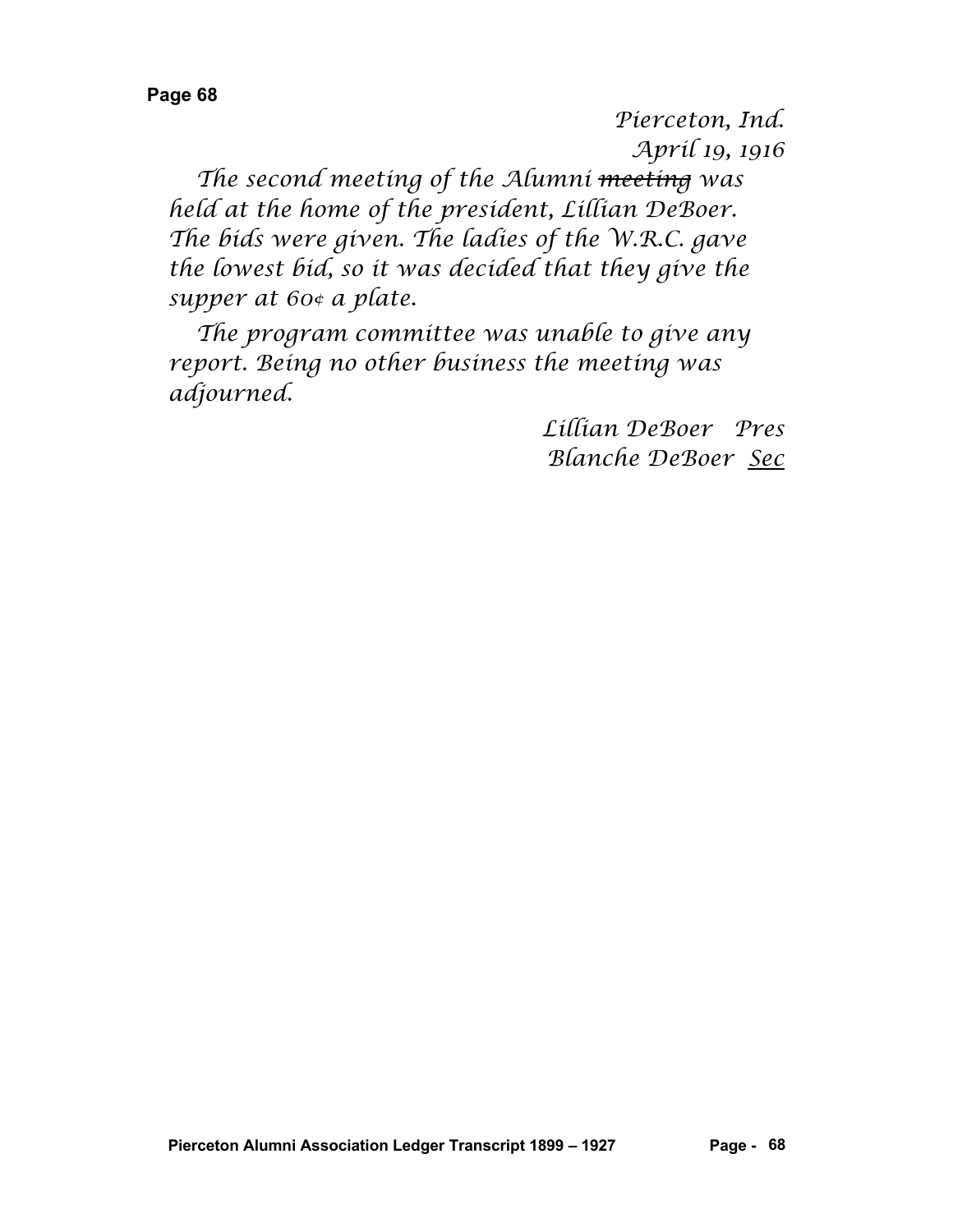**Page 69** *Pierceton, Indiana May 3, 1916*

*The annual Reception and Banquet of the Pierceton Alumni was held at the G.A.R. hall. After the banquet the guests went to the Princess Theatre where they were entertained by an eight reeled motion picture show.*

*The remainder of the evening was spend in games and music.*

> *Lillian DeBoer Pres. Blanche DeBoer Sec.*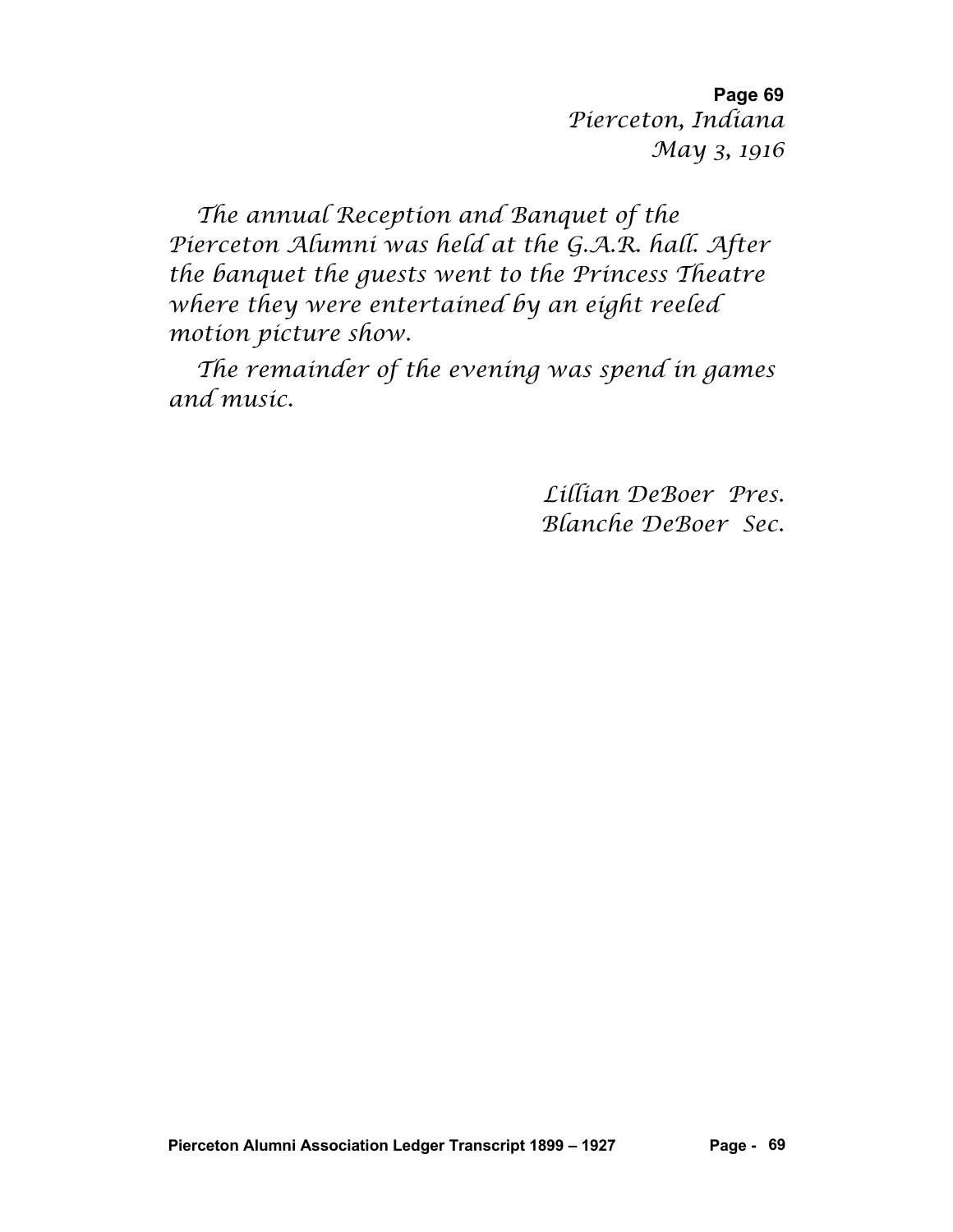*Pierceton, Ind., March 30, 1917 The Alumni association held their first meeting at the home of Lillian DeBoer. The following officers were elected:*

| $Press$ . -----    | Amy Knox       |
|--------------------|----------------|
| $Vice$ Pres. ----- | Bertha Yontz   |
| Rec. Sec. -----    | Myrtle Leifer  |
| Cor. Sec. -----    | Lillian DeBoer |
| Treasurer -----    | Clara Leedy    |

*It was decided they have light refreshments consisting of brick ice cream, cake and coffee.*

*Each member admitted if dues paid and 25¢ extra for invited guest.*

*It was decided to hold the reception in the K.P. Hall if possible to get it.*

*The Pres. appointed the following chairman of the committee:*

| <b>Eat</b> | Edith Radcliffe                                |
|------------|------------------------------------------------|
|            | Entertainment [Helen Cretcher                  |
|            | Blanche DeBoer                                 |
| Program    | Opal Pletcher                                  |
|            | eeting adiourned to meet. April 6th at the hor |

*Meeting adjourned to meet April 6th at the home of Amy Knox.*

> *Pres. Amy Knox Sec. Myrtle Leifer*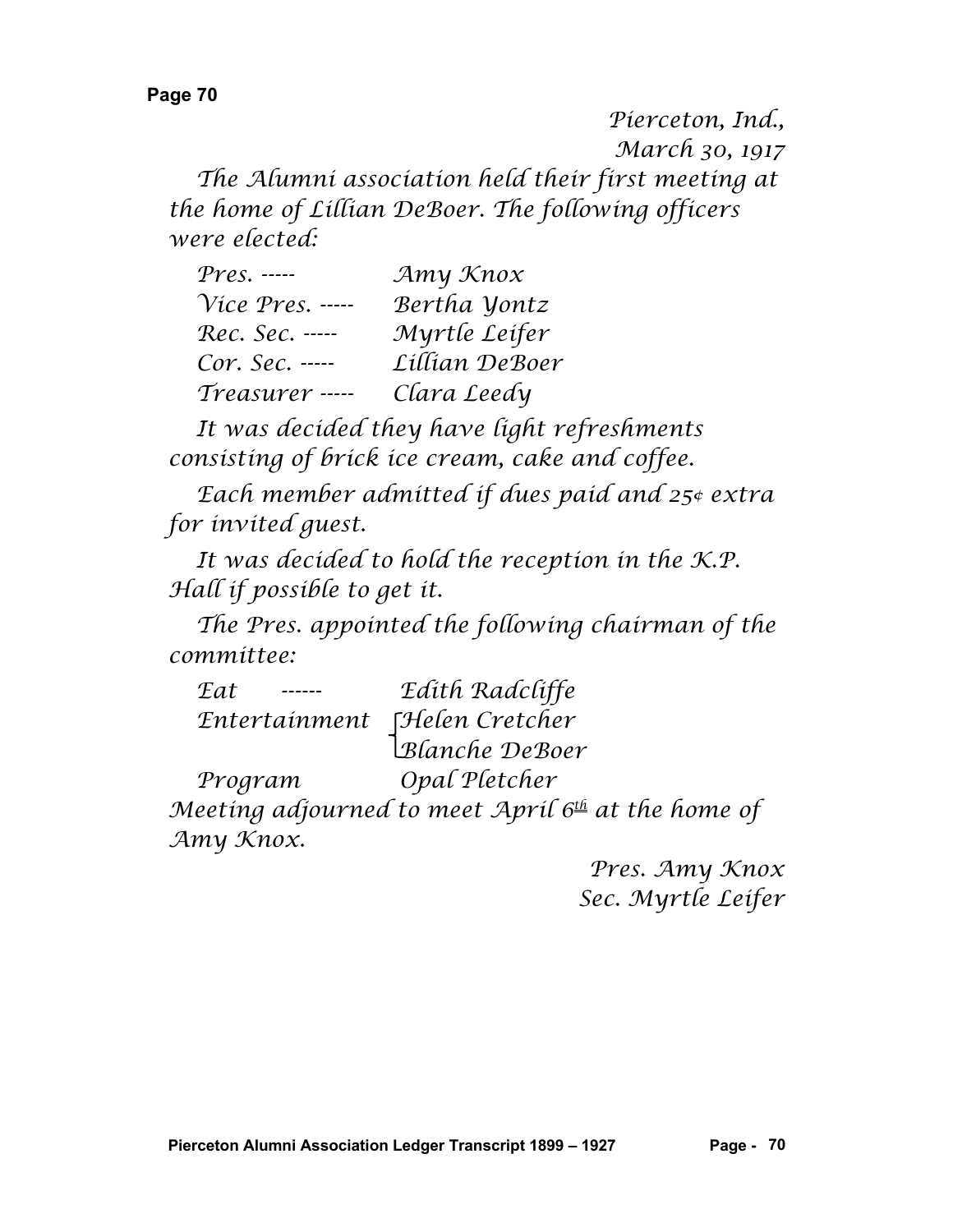**Page 71** *Pierceton, Ind., April 6, 1917*

*The second meeting of the Alumni Association was held at the home of Amy Knox at 7:30 P.M.*

*Minutes of last meeting read and approved. It was decide to have the Alumni on April 17th at the K. P. Hall which we could get for \$500 and we to clean up.*

*A membership committee consisting of Bertha Yontz, Mildred Harvout & Al-Aroma Green was appointed.*

*It was also decided that we made a "serve yourself" lunch*

*No further business the meeting adjourned.*

*Pres. Amy Knox Sec. Myrtle Leifer*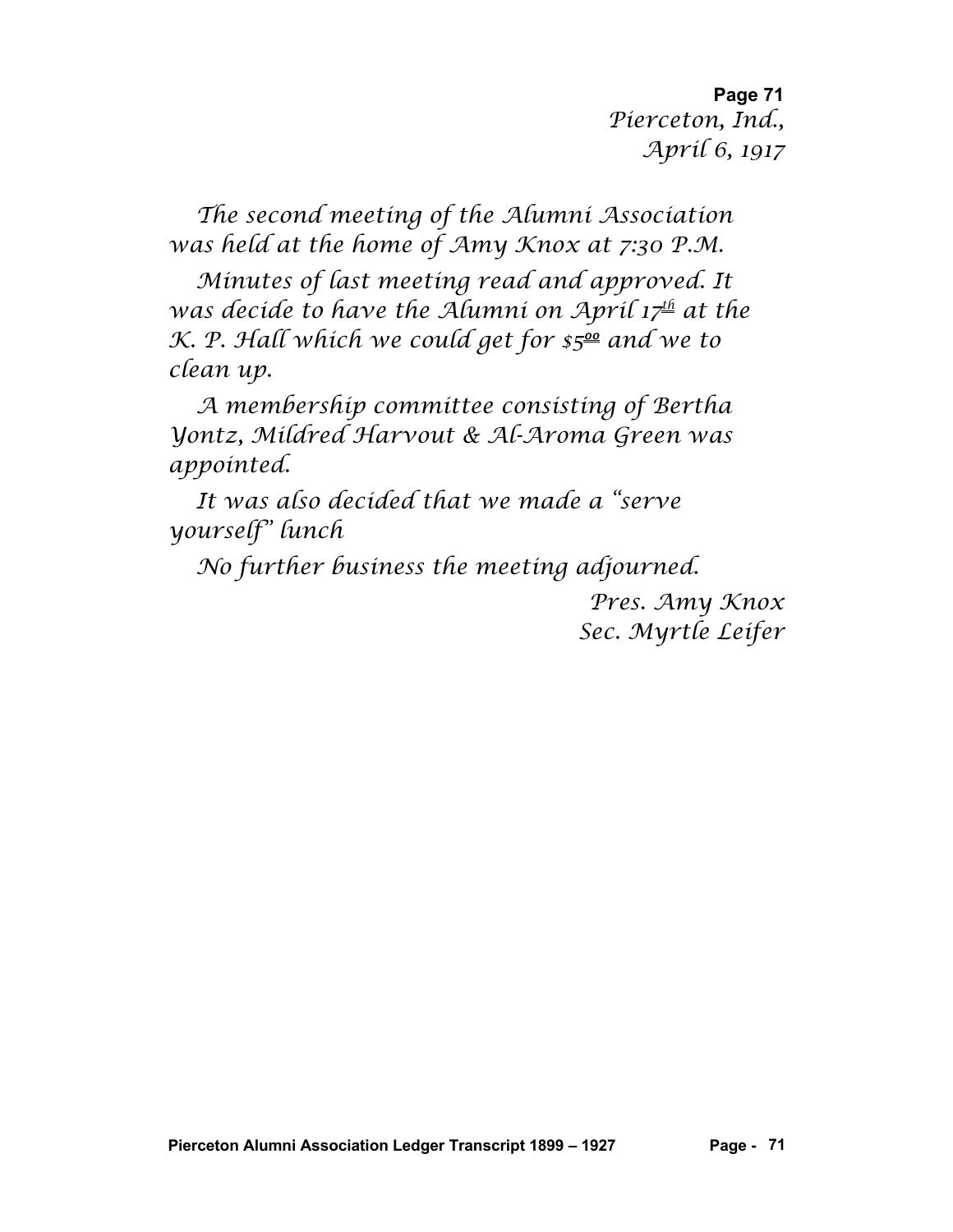*Pierceton, Ind. April 17, 1917*

*The Alumni banquet was held at the K. P. Hall at 8 oclock with seventy-five present.*

*A program consisting of orchestra music furnished by the Rich creek sisters & Mr & Mrs Pletcher, quartette music furnished by Prof Kuhn, Wm Merrick, Frank Green & Fred Pletcher, & solos furnished by Mrs Lee Pletcher & Nina Mc Carter was enjoyed by all.*

*After light refreshments were served the floor was cleared for those who wished to dance & games were played.*

> *Pres. Amy Knox Sec Myrtle Leifer*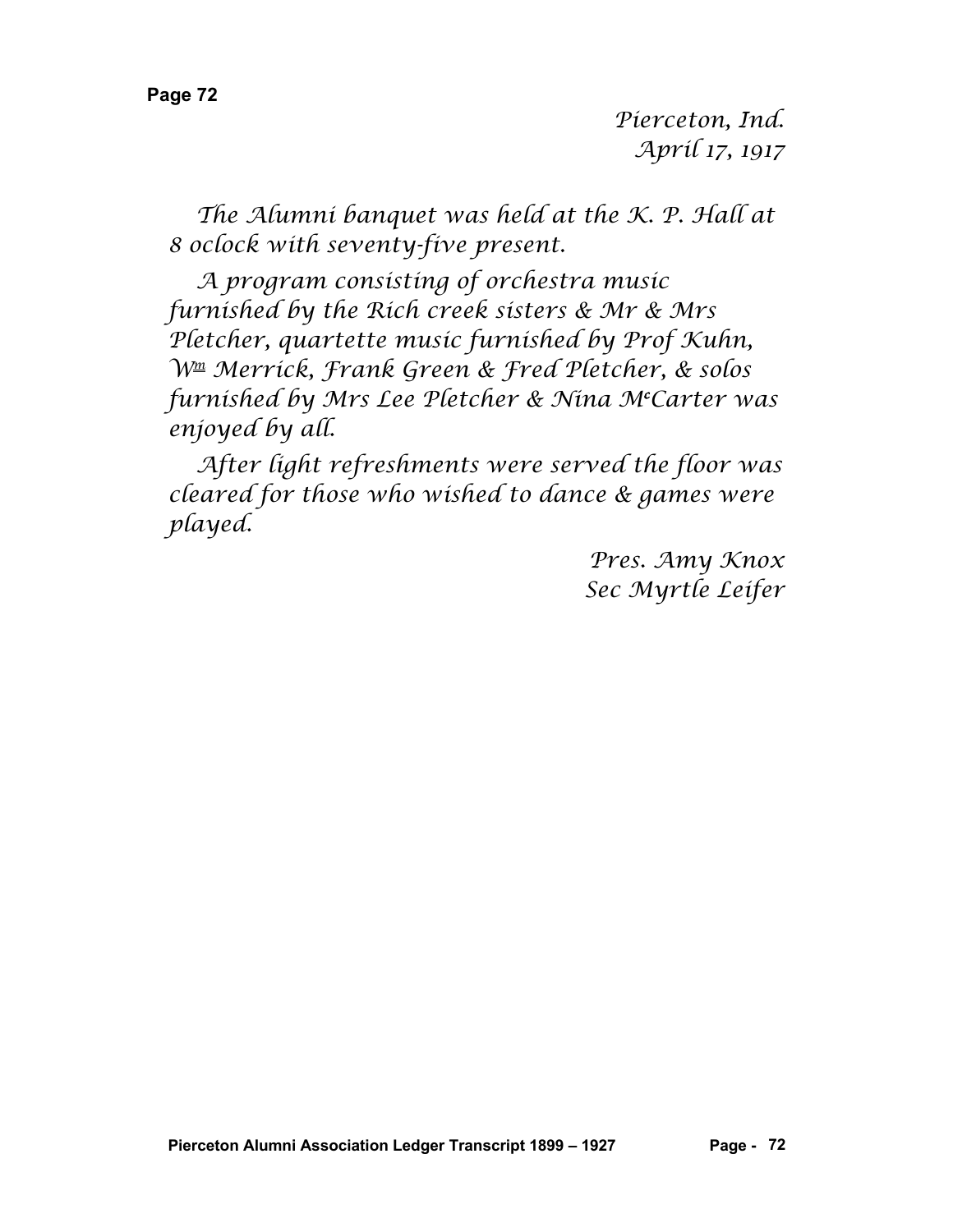## **Page 73** *Pierceton, Indiana March 30, 1918 The first alumni meeting met with Bertha Yontz at 7 oclock. Had election of officers. The following officers were elected.*

| $Pres-$          | Bertha Yontz                                             |
|------------------|----------------------------------------------------------|
| $\gamma$ . Pres- | Edith Radcliffe                                          |
| R. Sec-          | Myrtle Leifer                                            |
| C. Sec-          | <b>Blondell Davis</b>                                    |
| Treas-           | Chas Hass                                                |
|                  | The following com - were appointed                       |
|                  |                                                          |
| Eats             | Clara Leedy<br>Rose M <sup>c</sup> Namara<br>Maude Davis |
|                  |                                                          |

*Entertainment Nina Mc Carter Edith Radcliffe Lena Long*

*Blanche DeBoer Entertainment Myrtle Leifer after program Earl Orr Al-Aroma Green*

*Membership Lillian DeBoer Ella Ashley Marie Shirley*

*It was decided to hold Alumni Aprl 22. Charges – dues + 25¢*

> *Bertha Yontz Pres Myrtle Leifer Sec.*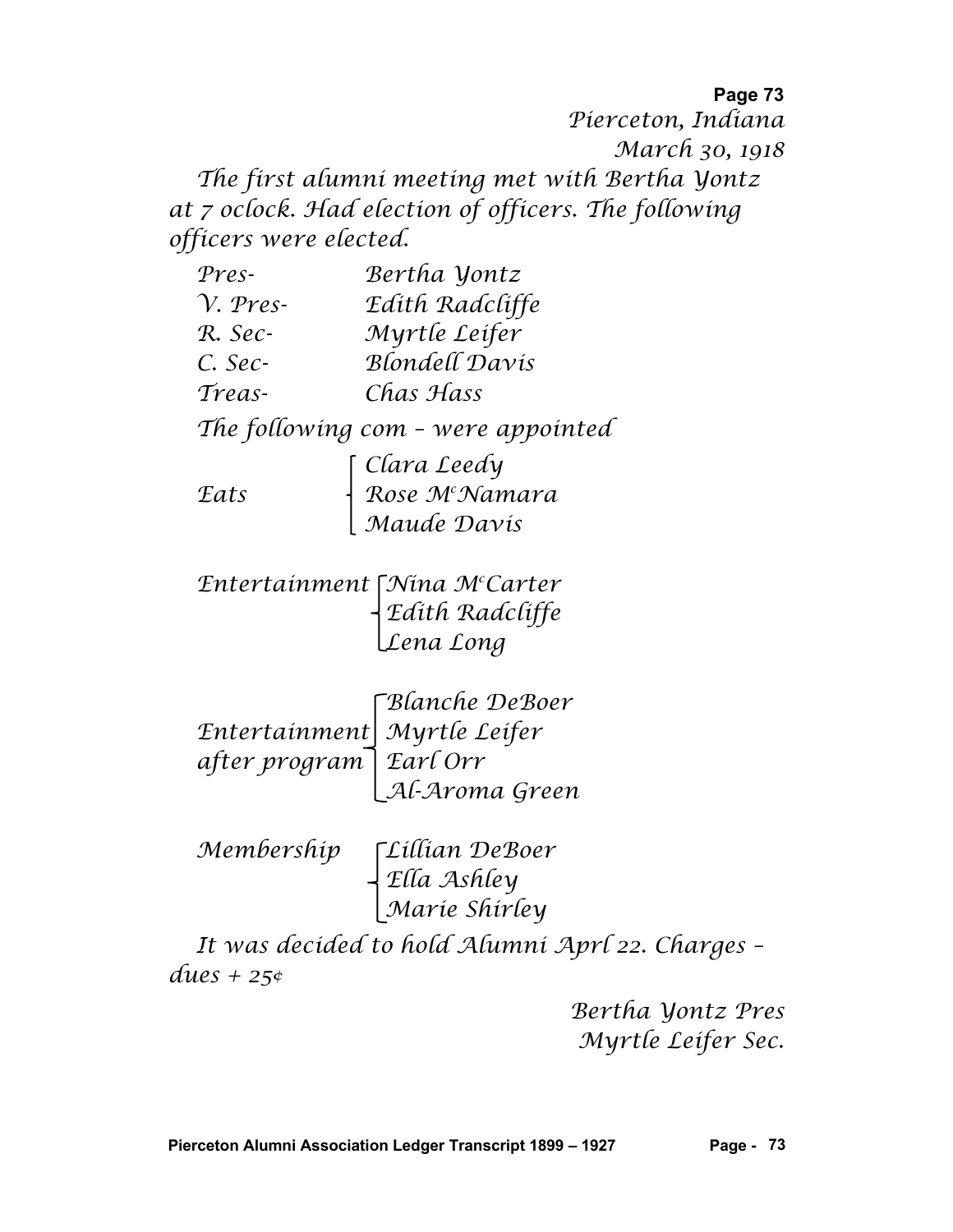*The Alumni ass. met at the home of Pres. Bertha Yontz at 7 oclock.*

*The following reports were given by the members of the menu com. Sandwiches, salad, coffee, mixed fruit & punch.*

*The following members were added to the menu com. Marie Radcliff, Crete Bowman & Bertha Yontz.*

*As the chairman of the Program com. was not present had no report.*

*Voted to extend invitation to teachers, trustees & wives & Prof Kuhn & wife.*

*No further business meeting closed.*

*Bertha Yontz Pres Myrtle Leifer Sec*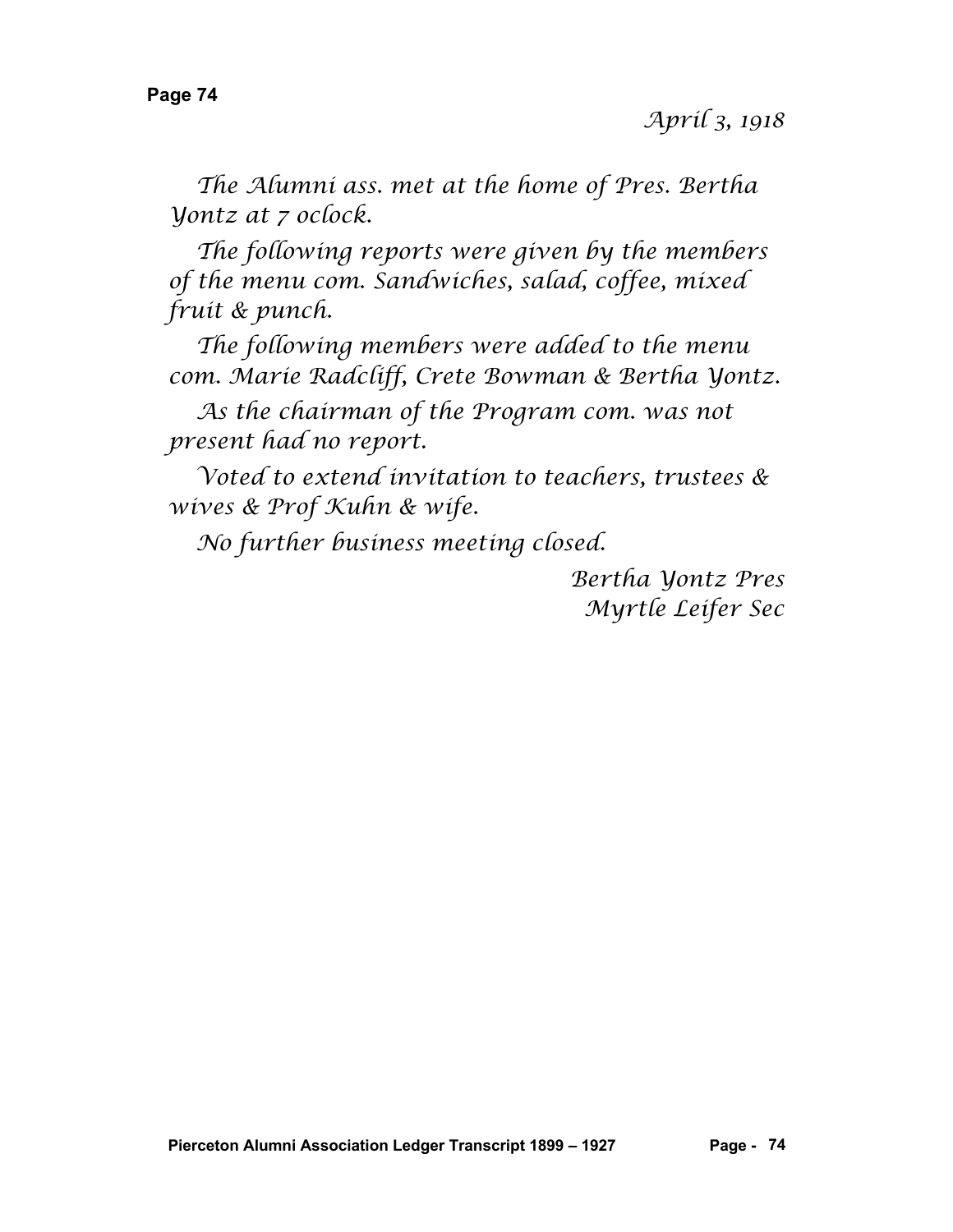**Page 75** *Pierceton, Ind. April 9, 1918 The Alumni ass. met at the home of Bertha Yontz. It was moved & seconded to have Miss Eckhart furnish the programme , Charges \$10 The com. reported that the K. P. Hall could be had for \$500 which was moved & seconded. No further business meeting closed.*

*Bertha Yontz Pres Myrtle Leifer Sec.*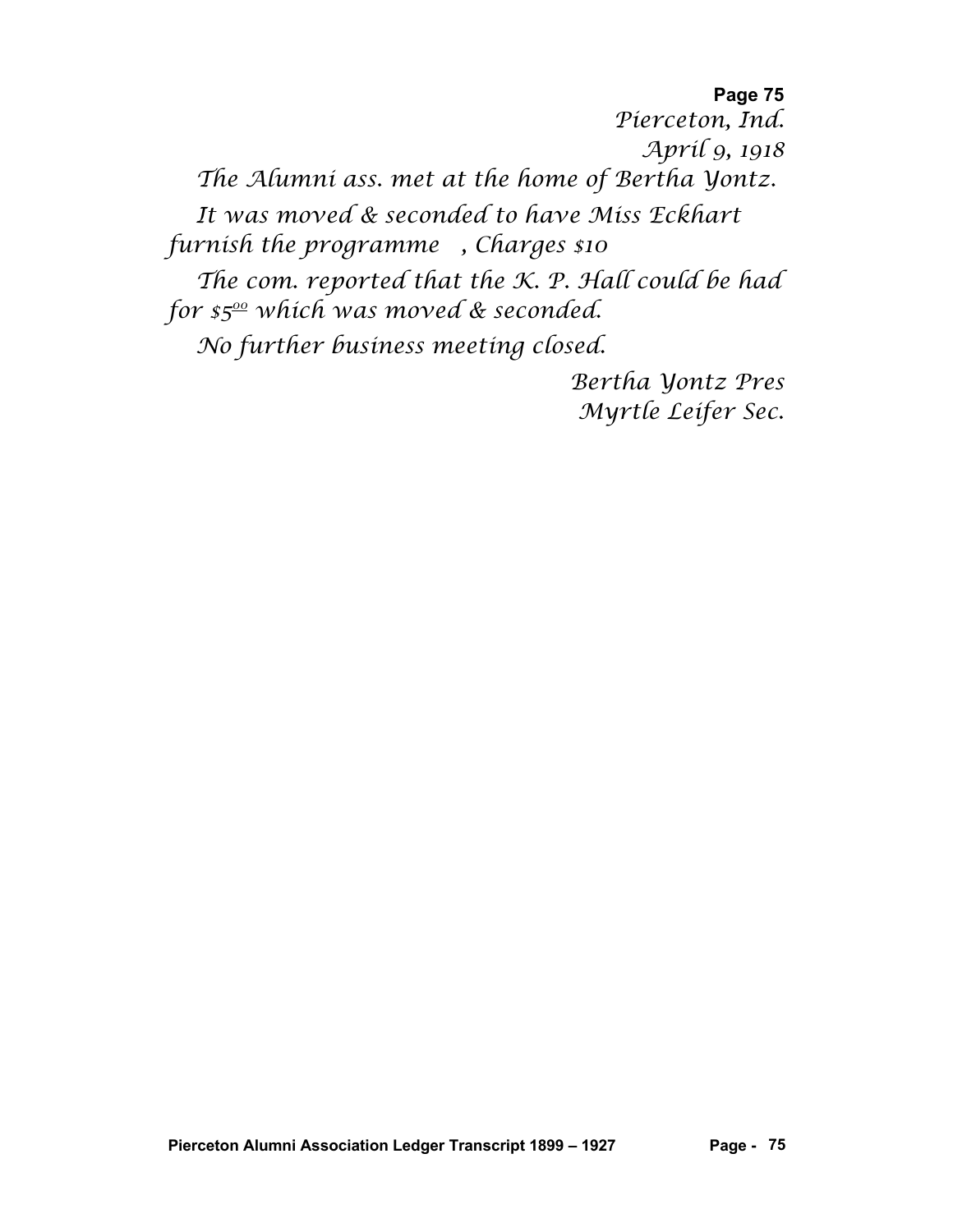*Pierceton, Ind. April 22, 1918*

*The Alumni banquet was held at the K. P. Hall at 8 oclock.*

*Miss Eckhart rendered a program consisting of music, songs & reading which all enjoyed.*

*Light refreshments were served then the room was cleared for games & dancing. Everybody joined in & had a good time.*

> *Bertha Yontz Pres Myrtle Leifer Sec.*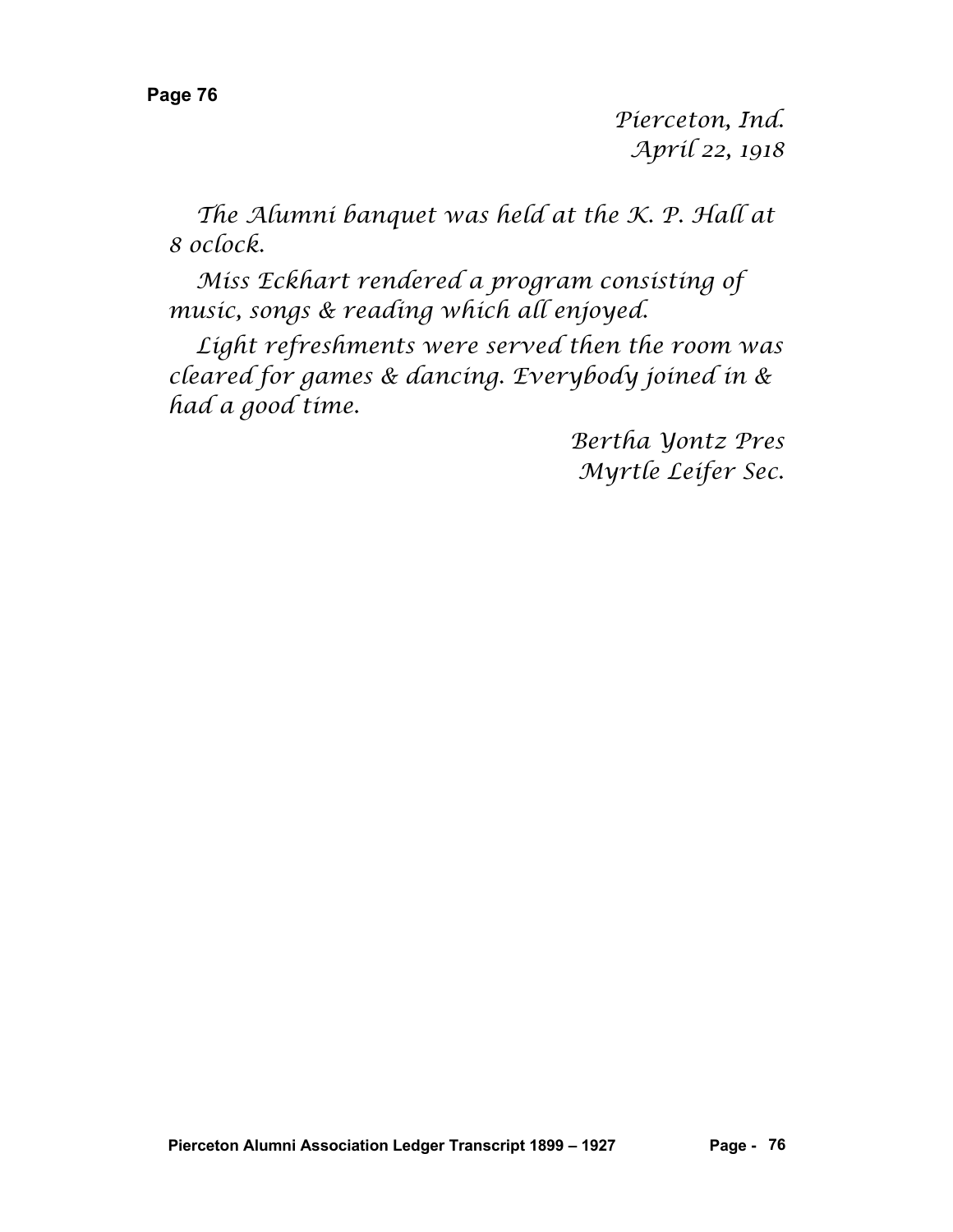*Pierceton, Indiana*

*Mar. 14, 1919*

*The first Alumni meeting was held at the home of Bertha Yontz.*

*The following officers were elected: - Vice Presidents Jessie Long & Edith Radcliffe President Marie Shirley Corresponding Sec. Elsie Aker Recording Sec. Blanche DeBoer Treasurer Charles Hass*

*It was decided that the Banquet and Reception should be held at the K. P. Hall, April 25th.*

*There being no other business we adjourned.*

*Marie Shirley Pres. Blanche DeBoer Sec.*

## *Committees*

*Menu Clara Leedy Rose Mc Namara Blondel Davis. Program Nina Mc Carter Helen Bloom Blanche DeBoer Look Out Marie Radcliff Bertha Yontz Jacob Knull. Table Committee Jessie Long Edith Radcliffe*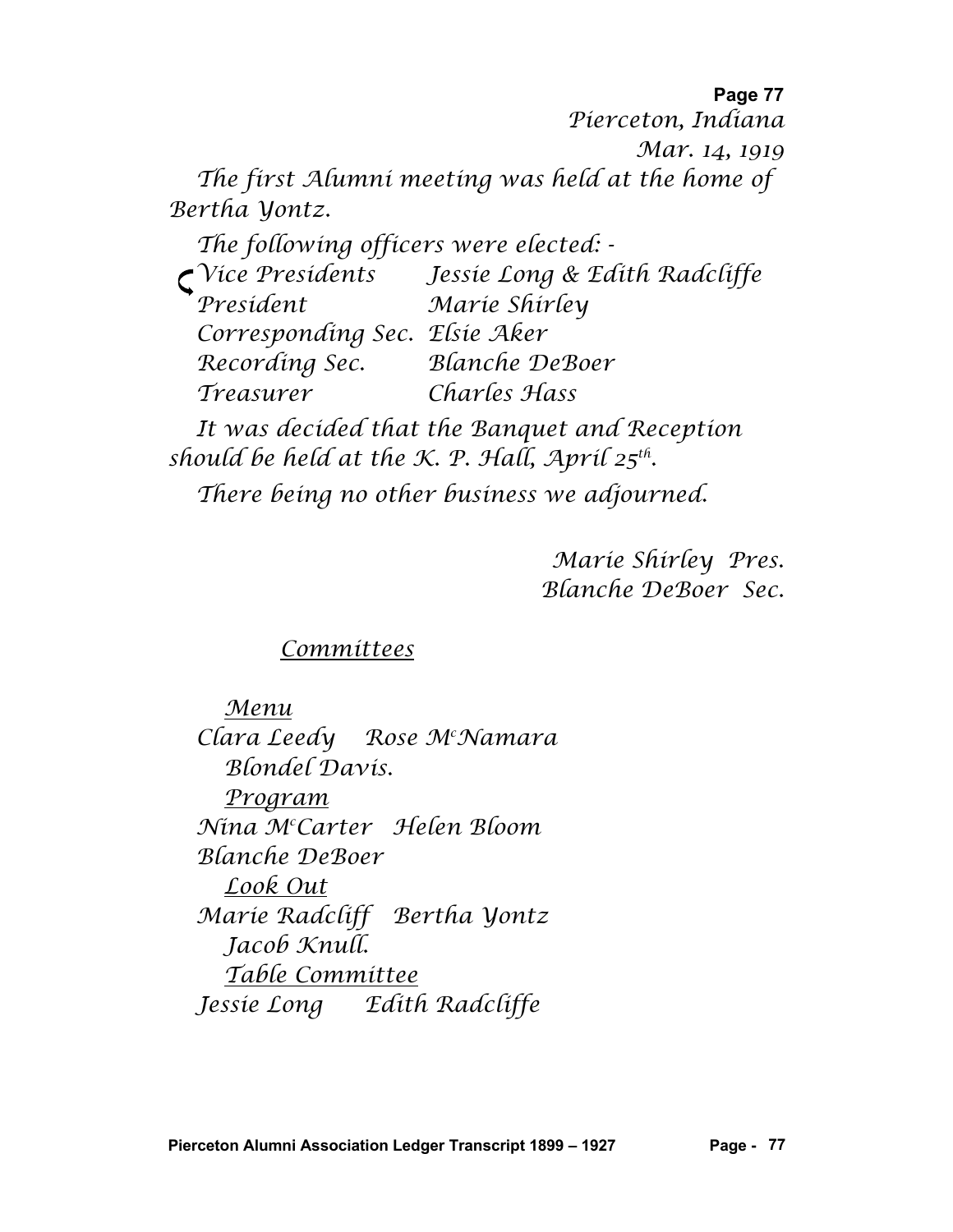*The Alumni held their second meeting at the home of Marie Shirley, for the purpose of hearing the reports of the committees.*

*It was decided that Maude Willis from North Webster should give a miscellaneous program.*

*The menu committee gave two plans, One, to serve light refreshments after the program and the other, a dinner at 7 o'clock and charging 65¢ a plate. The second plan was chosen. The Junior girls were asked to serve with the aid of Mrs. J. R. Schrom and Mrs. Ridenbaugh*

*No other business, the meeting adjourned.*

*Marie Shirley Pres. Blanche DeBoer Sec.*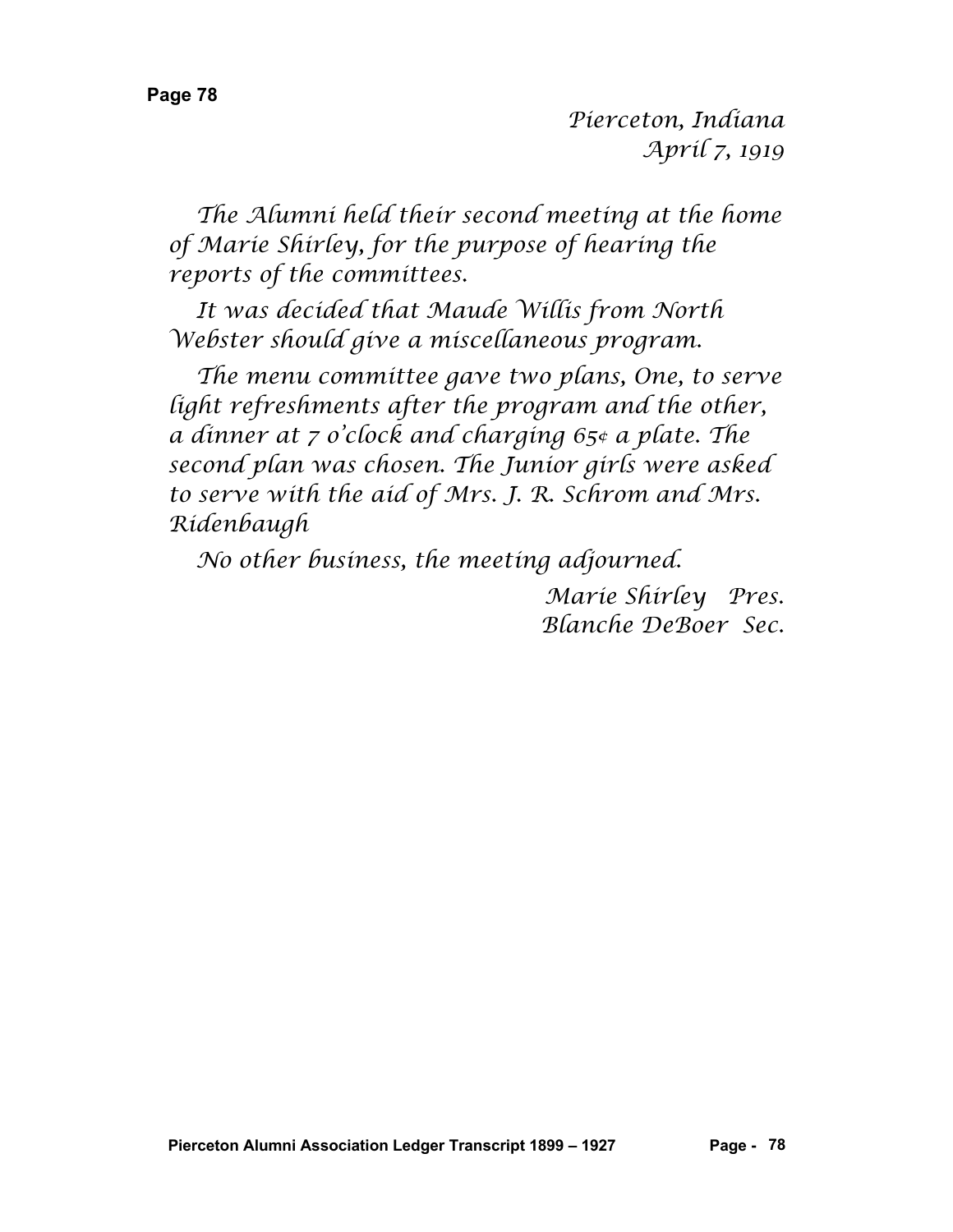**Page 79** *Pierceton, Ind. April 25, 1919*

*The Annual Alumni Banquet and Reception was held at the K.P. Hall at 7 o'clock. The following dinner was served to over a hundred guests, scalloped potatoes, spagetti & tomatoes, hot meat sandwiches, pickles, coffee, pineapple sherbet and cake (white).*

*After the dinner Miss Willis gave a very interesting program which was much enjoyed by all. This program was preceeded by a piano duet by Marie and Lorna Radcliffe.*

*The reset of the evening was spent in singing, dancing, and visiting.*

> *Marie Shirley Pres Blanche DeBoer Sec.*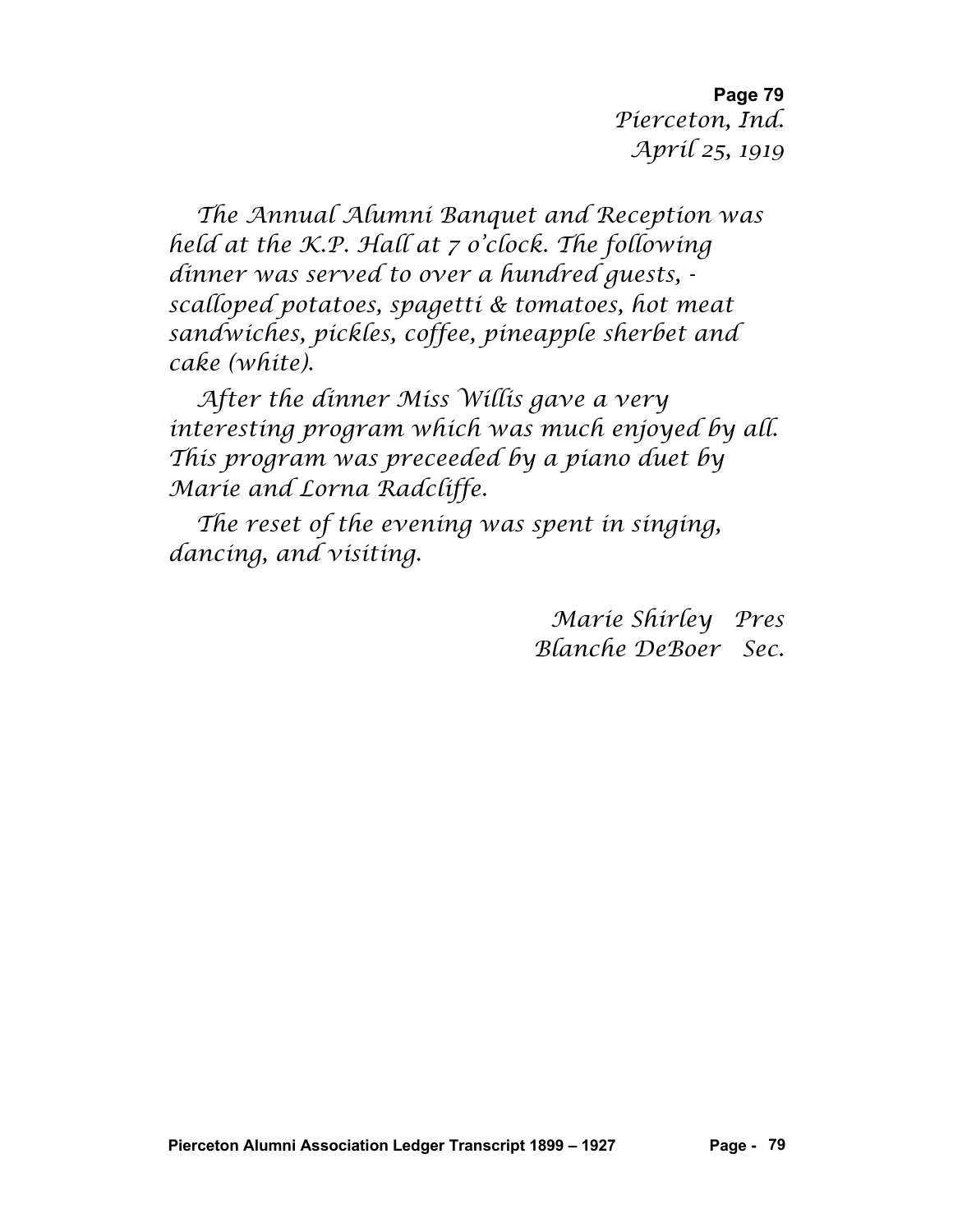*Pierceton, Indiana, March 16, 1920 The first meeting for the year of the Alumni Association was held at the home of Marie Shirley. The following officers were elected: -*

*Pres. Marie Shirley Vice Pres Edith Radcliff Jessie Clover*

*Cor. Sec. Bertha Yontz Rec. Sec. Blondell Davis Treas. Charles Hass.*

*It was decided that the association would serve its own supper.*

*After general discussion the meeting adjourned.*

*Marie Shirley, Pres. Blondell Davis, Rec. Sec.*

## *Committees*

*Program Bertha Yontz, Maude Davis, Earl Orr Herbert Dohner Refreshment Edith Radcliff, Clara Leedy, Rose McNamara Lookout Erma Keller Clair McCarter, Lorna Radcliff Ella Ashley. Table Committee Jessie Clover, Nina McCarter, Jake Knull, Robert Nichols.*

**Pierceton Alumni Association Ledger Transcript 1899 – 1927 Page - 80**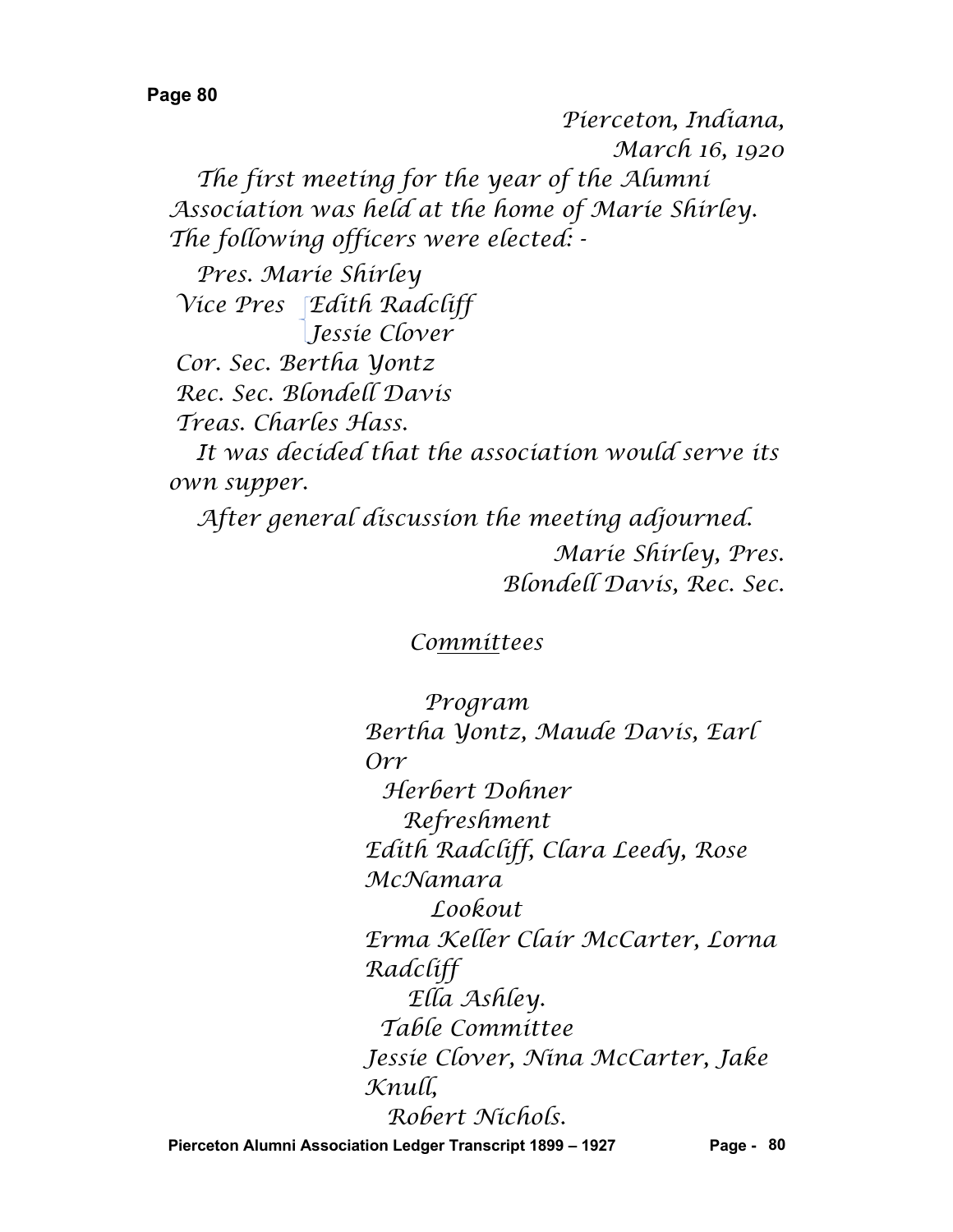**Page 81** *Pierceton, Indiana, March 29, 1920*

*The Alumni Association met again at the home of Marie Shirley. The chairmen of the entertainment and refreshment committees reported. It was decided to have a good motion picture show for the entertainment and to hold the reception the night of April 21.*

*The refreshment committee submitted a menu for a six oclock dinner which was accepted subject to minor changes if the committee saw fit.*

*Herbert Dohner and Earl Orr were appointed to see about a hall in which to serve the banquet.*

*The date for the reception and the committee reports having been voted upon the meeting adjourned.*

> *Marie Shirley, Pres. Blondell Davis, Sec.*

*Pierceton, Indiana, April 13, '20*

*The Alumni Association met at the home of Edith Radcliff to make final arrangements for their reception. It being found not feasible to have a motion picture as entertainment it was decided to have a short miscellaneous program. After much planning the meeting adjourned at a late hour.*

> *Marie Shirley, Pres. Blondell Davis, Sec.*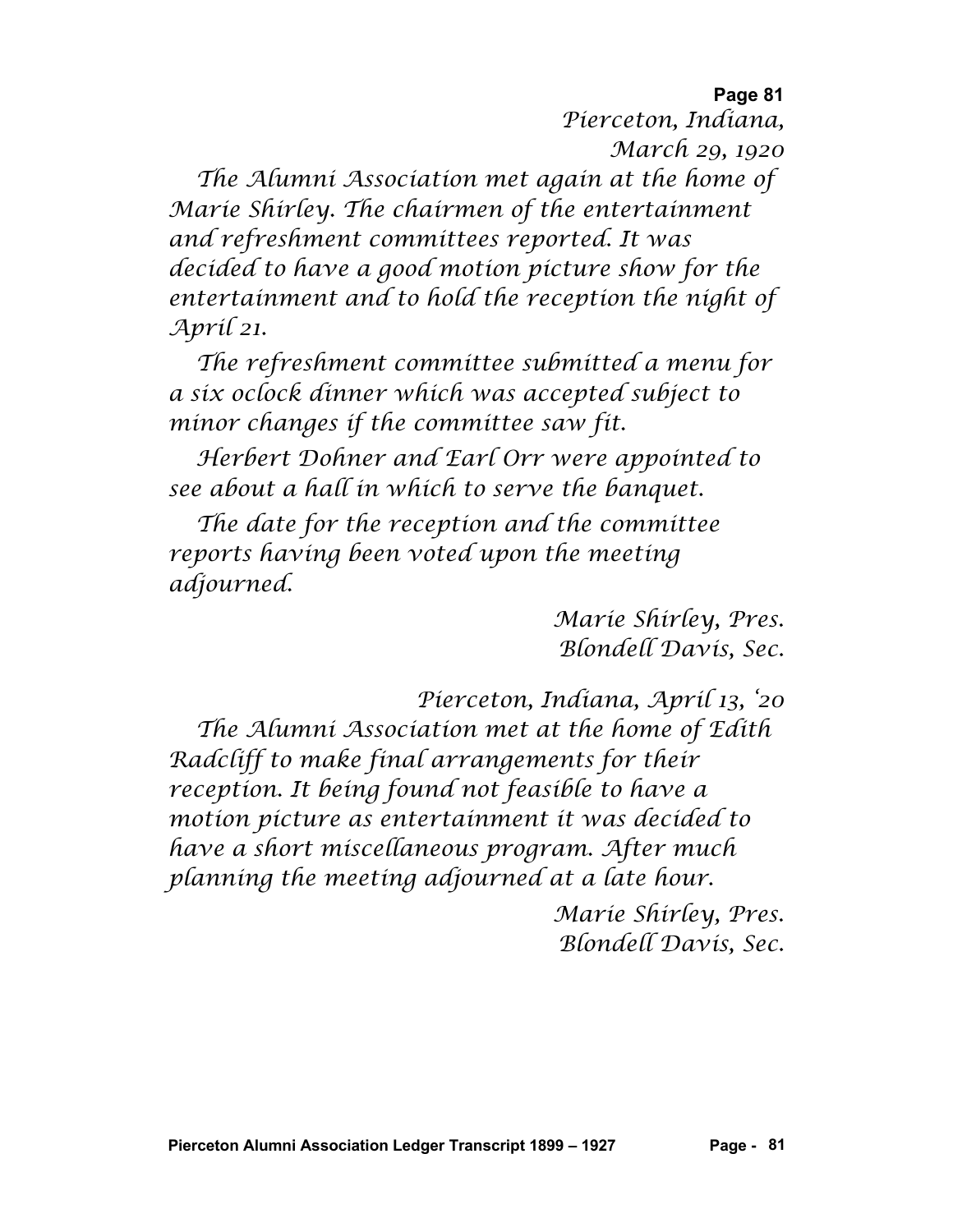*Pierceton, Indiana, April 21, 1920*

*The Annual Alumni Reception and banquet was held at the Odd Fellows hall. Beginning at 7 o'clock the following menu was served to 120 persons. Beef Loaf Escalloped corn Escalloped potatoes, Rolls, Egg and Lettuce Salad Brick Icecream, White Cake, Coffee & Mints*

*The Junior girls, Mrs. Lenwell, Mrs. Rusher and Mrs.Flicke served the supper.*

*After some lively games the following program was given: -*

| Welcome Address   | John Winsley                   |
|-------------------|--------------------------------|
| Instrumental Solo | Marie Shirley                  |
| Three Readings    | Edna Brown                     |
| Vocal Solo        | Marie Shirley                  |
| Speech            | Prof. R. W. Townsend           |
| Quartette         | Marie Shirley, Etta Kuhn,      |
|                   | Mary Cunningham, Nina McCarter |
| Talk              | Mr. Ehrenman                   |
| Vocal Solo        | Nina McCarter                  |
| Quartette         |                                |
|                   |                                |

*The remainder of the evening was spent in games & dancing.*

> *Marie Shirley, Pres. Blondell Davis, Sec.*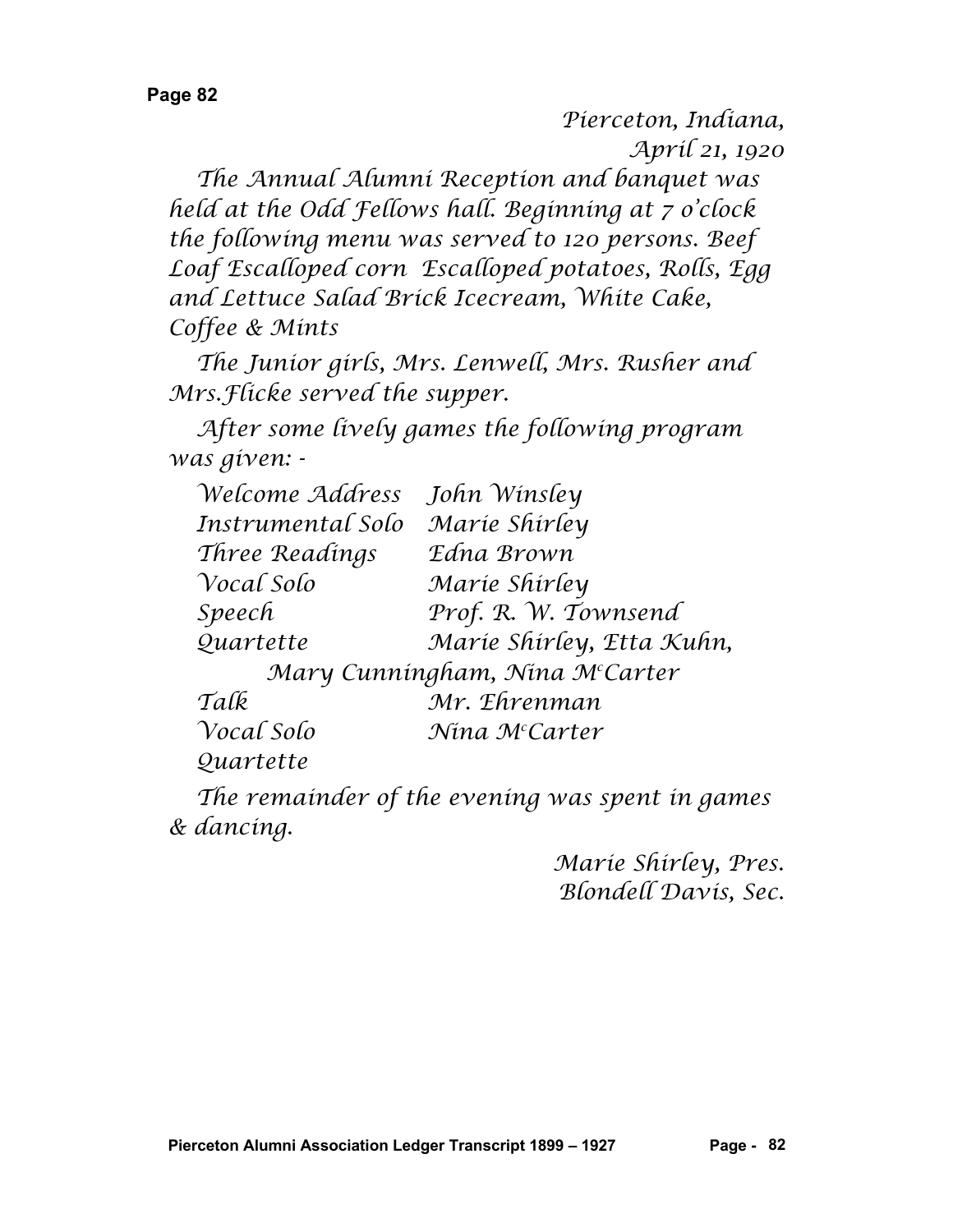*Pierceton, Indiana, April 6, 1921 The Pierceton Alumni Association held its first meeting at the home of the vice-president Mrs. Edith Radcliff.*

*The following officers were elected. President Chas. Hass Vice. Pres. Erma Kellar Rec. Sec. Blondell Davis Cor. Sec. Lewis Radcliff Treas. Earl Orr*

*Those present thought the Association should do its own serving of refreshments and the reception should be held Fri. evening of commencement week but these matters were not definitely settled.*

*The meeting then adjourned until the new Pres. should appoint his committees and call another meeting.*

> *Edith Radcliff Vice. Pres. Blondell Davis, Sec.*

*Committees Program*

*Erma Keller Maud Davis Maud Yontz Forrest Orr*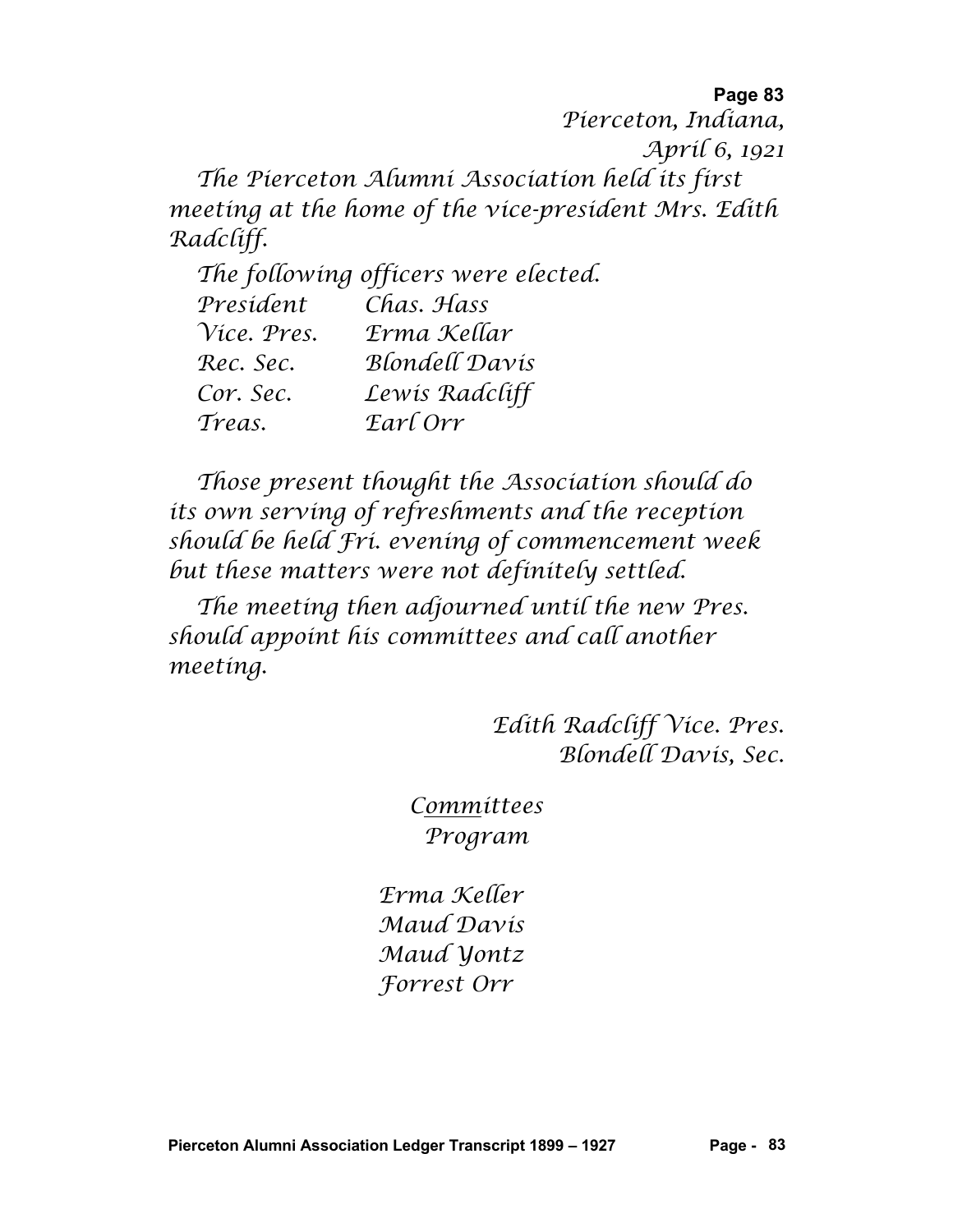*Menu Committee Clara Leedy Edith Radcliff Blondell Davis*

*Music Opal Pletcher Clare McCarter Robert Nichols*

*Pierceton, Indiana, Apr. 15, 1921 The Alumni Association met at the home of Edith Radcliff. Neither No committee being ready to report other matters were taken up. It was decided that the high school teachers, trustee and wife, editor and wife and the ministers and their wives should be invited. The invitations to members to be given over the telephone when convenient and a notice should be published in The Pierceton Record. The banquet to be served at 6:00 P.M. All other things in regard to the banquet to be decided by the menu committee. Meeting then adjourned.*

> *Charles Hass, Pres. Blondell Davis, Rec Sec.*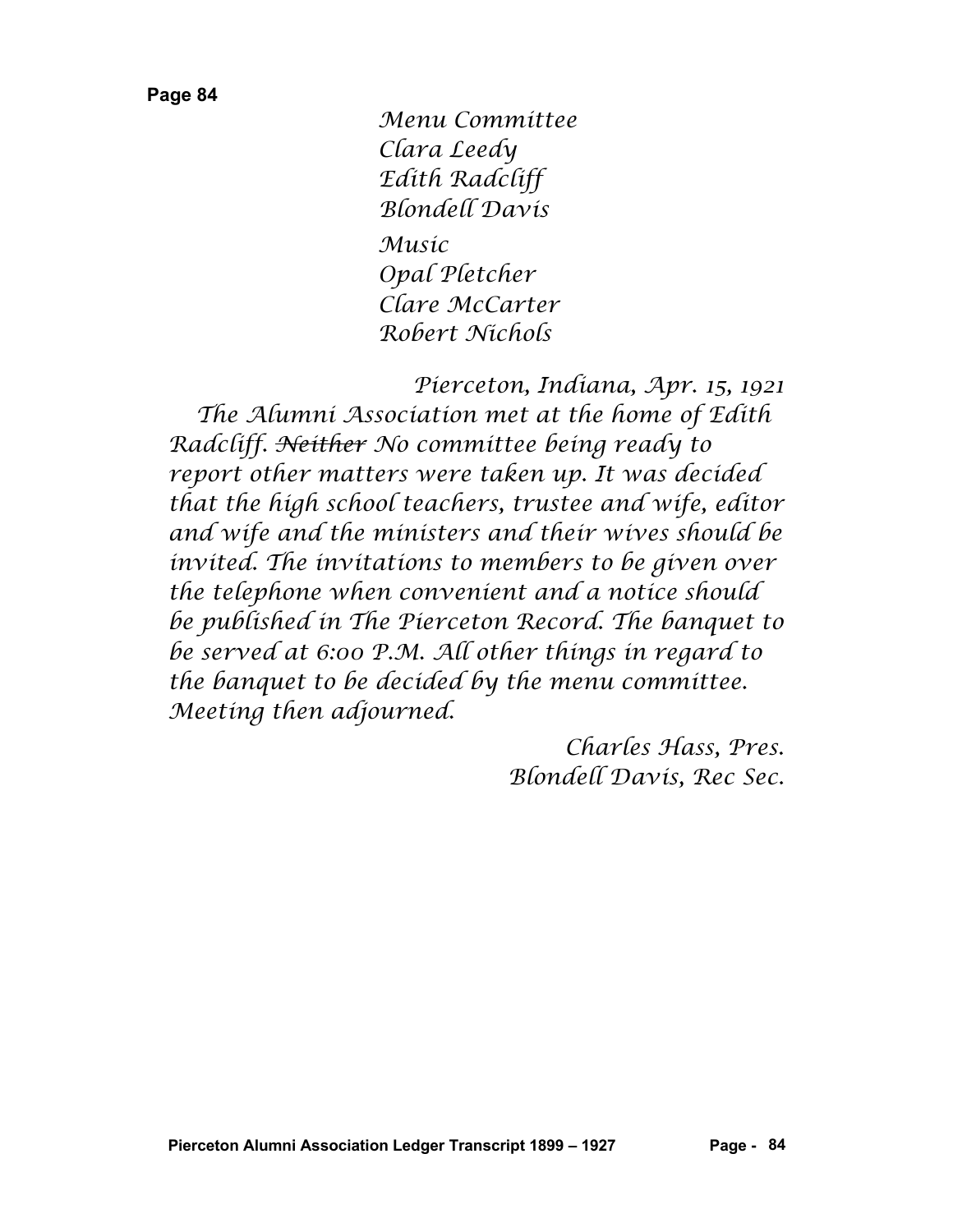*Pierceton, Indiana, April 29, 1921 The twenty seventh annual Alumni Banquet and reception was held at the I.O.O.F. Hall. The Ladies Aid Society of the Presbyterian church served the banquet. The menu was: Chicken Pie Mashed Potatoes Rolls Pickles Egg Salad Ice-Cream Cake Coffee Mints As soon as the tables could be cleared a way the following program was given. Welcome Address Response by Class Chorus Play Piano Solo Male Quartette Chorus Vocal Solo Male Quartette Roll Call of Graduates Male Quartette Chorus At the conclusion of the program some danced and others played games. One hundred and twenty-six members and their guests enjoyed the evening together.*

*Chas. Hass, Pres. Blondell Davis, Sec.*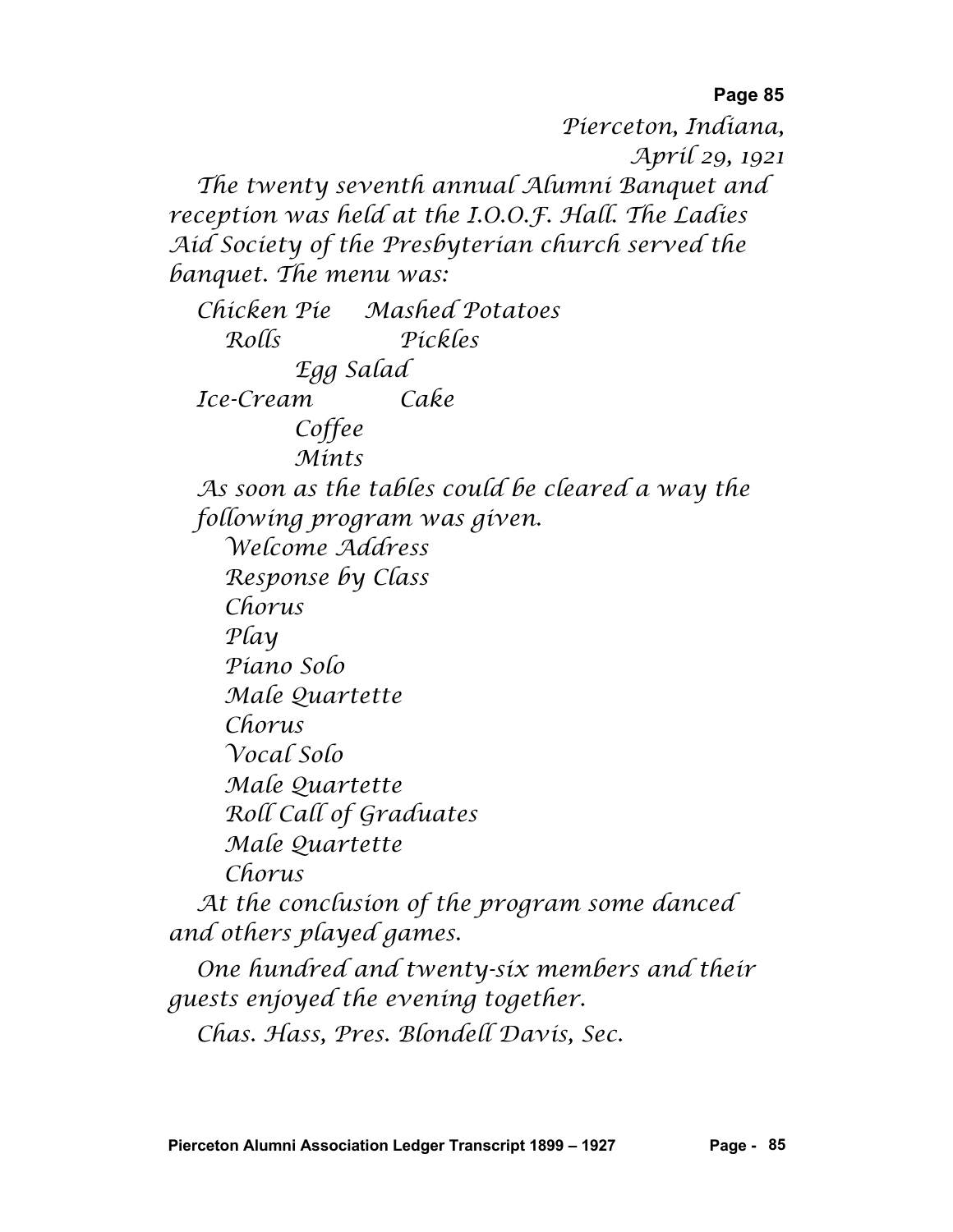*Pierceton, Indiana, March 28, 1922.*

*The Pierceton Alumni Association met at the home of Chas. Hass to elect officers. It was moved and carried that last years officers be reinstated. Also that a second Vice. Pres. be elected. Marie Shirley was elected to this office. The list of officers was as follows:*

| Pres                            | Chas Hass             |
|---------------------------------|-----------------------|
| First Vice Pres. Erma Kellar.   |                       |
| Second Vice Pres. Marie Shirley |                       |
| Rec. Sec.                       | <b>Blondell Davis</b> |
| Cor. Sec.                       | J. Lewis Radcliff     |
| Treas.                          | Earl Orr              |

*During the evening the following committees were selected.*

*Music Committee Opal Pletcher Marie Shirley Flora Snyder, Robert Nichols. Program Committee Erma Kellar, Maude Yontz, Jessie Clover, J. Lewis Radcliff, Clair McCarter Menu Committee Clara Leedy, Edith Radcliff, Bertha Yontz.*

*The meeting then adjourned until some later date when the committees would be ready to report.*

> *Chas Hass, Pres. Blondell Davis, Rec. Sec.*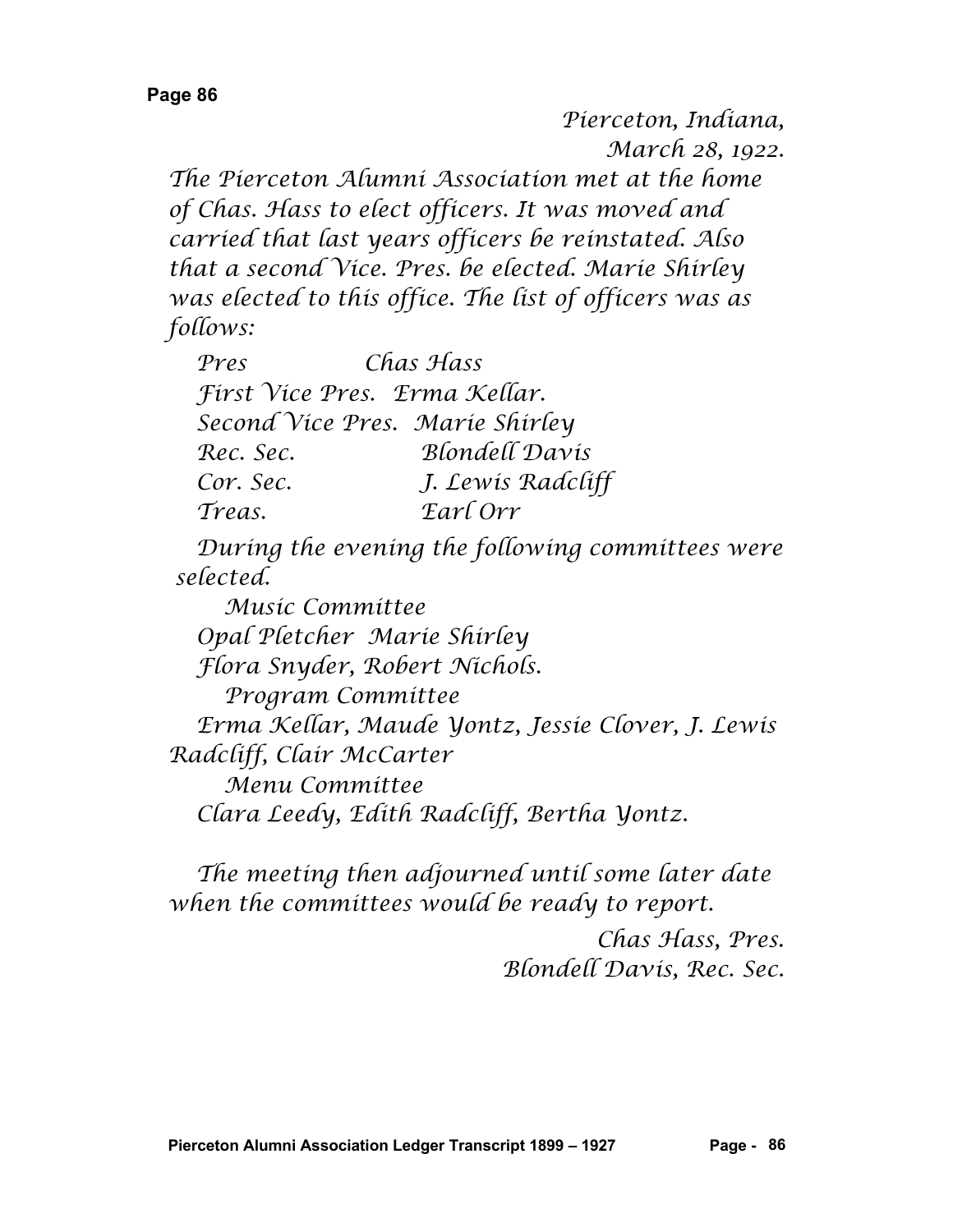*April 17, 1922*

*An Alumni Meeting was held at the home of the Pres. Chas Hass. It was decided that the Banquet be held May 12, at the Odd Fellow Hall. The treasurer report from 1921 was read. A motion was moved and seconded that the report be accepted and the deficit of \$2.05 be paid to E. E. Orr. The church bids for the supper were read, the Baptists being 80¢; the Presbyterians 75¢ a plate. A motion was made and seconded that the Presbyterian bid be accepted. The music program committees gave their reports, the plans for the program being made, but no definite plans made. It was moved and carried that the minsters and wives, editor and wife, Trustee and wife and high school teachers be invited. Motion carried that we adjourn.*

> *Chas Hass, President. Erma Kellar, Sec. Pro Tem*

> > *May 12, 1922*

*The twenty-eighth annual reception of the Pierceton Alumni Association was held in the high school assembly room. A banquet was served by the Presbyterian ladies. The menu was: Chicken Pie, Mashed Potatoes, Gravy, Rolls and butter, Egg and Lettuce Salad, Lemon Jelly with Pineapple, chocolate and Vanilla*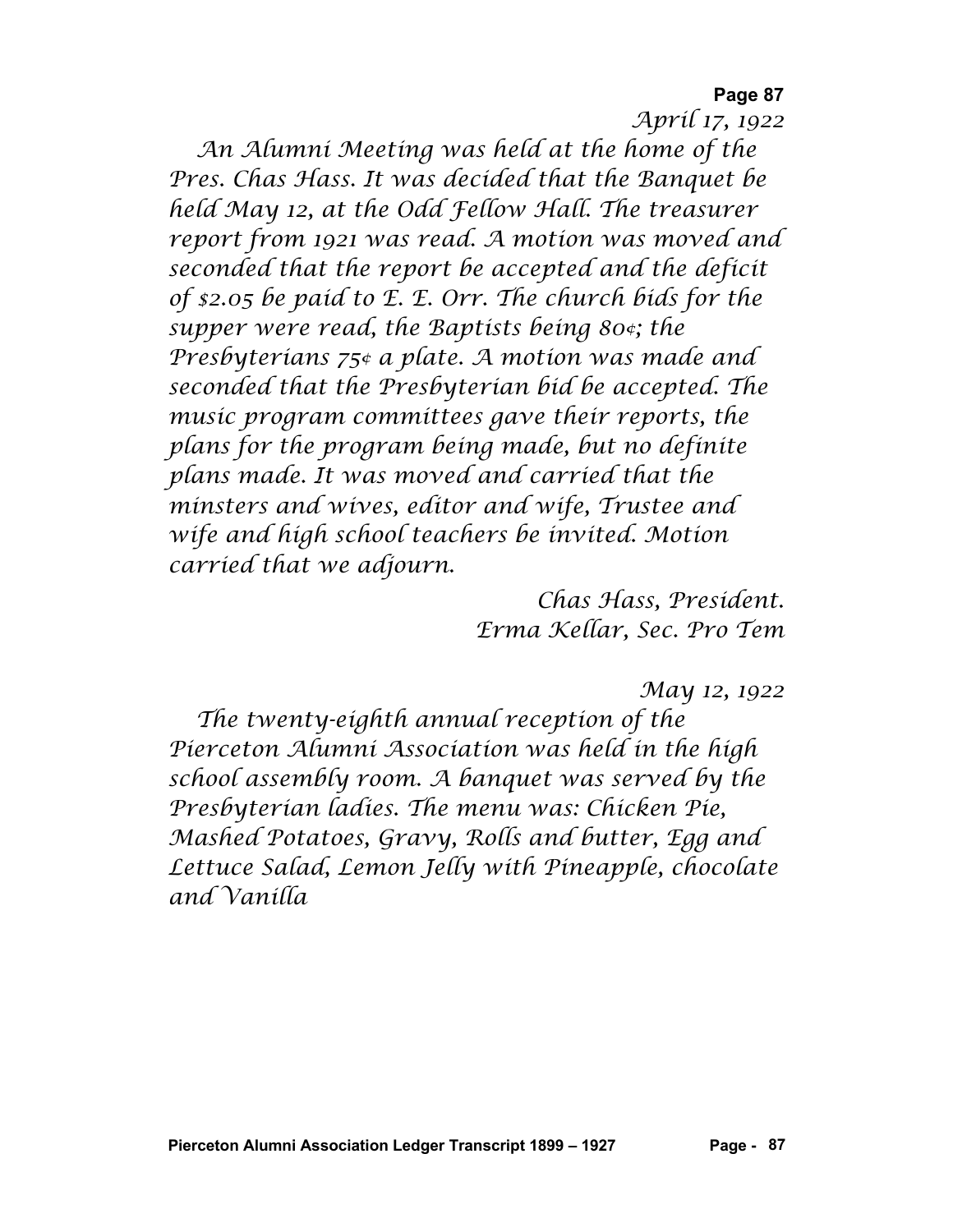*Ice cream, Angels Food Cake, Coffee & Mints.*

*Members of the Alumni and their guests to the number of 140 partook of the banquet and afterwards enjoyed a program.*

*Welcome Address Erma Kellar Response Velma Lenwell Chorus – "Over the Fields" Reading Mrs. Elmer Saylor. Vocal Solo Mary Doke Male Quartette Duet- Fred Pletcher, Lloyd Ehrenman Chorus – "Mandy Love" Reading Mrs. Elmer Saylor Vocal Solo Flora Snyder Piano Solo Marie Radcliff Vocal Solo Mrs. Ehrenman Chorus – "Oh May Time is the fairest time Reading Mrs Elmer Saylor Vocal Solo Mrs Lloyd Hull Orchestra Male Quartette Chorus – "Carmen a Waltz.*

*After the program some danced and others engaged in social conversation until a late hour.*

*Chas. Hass, Pres. Blondell Davis, Sec. Pierceton, Indiana, March 20, 1923 The Alumni Association met at the home of the Pres Chas Hass. Sec. and Treas. report were read and*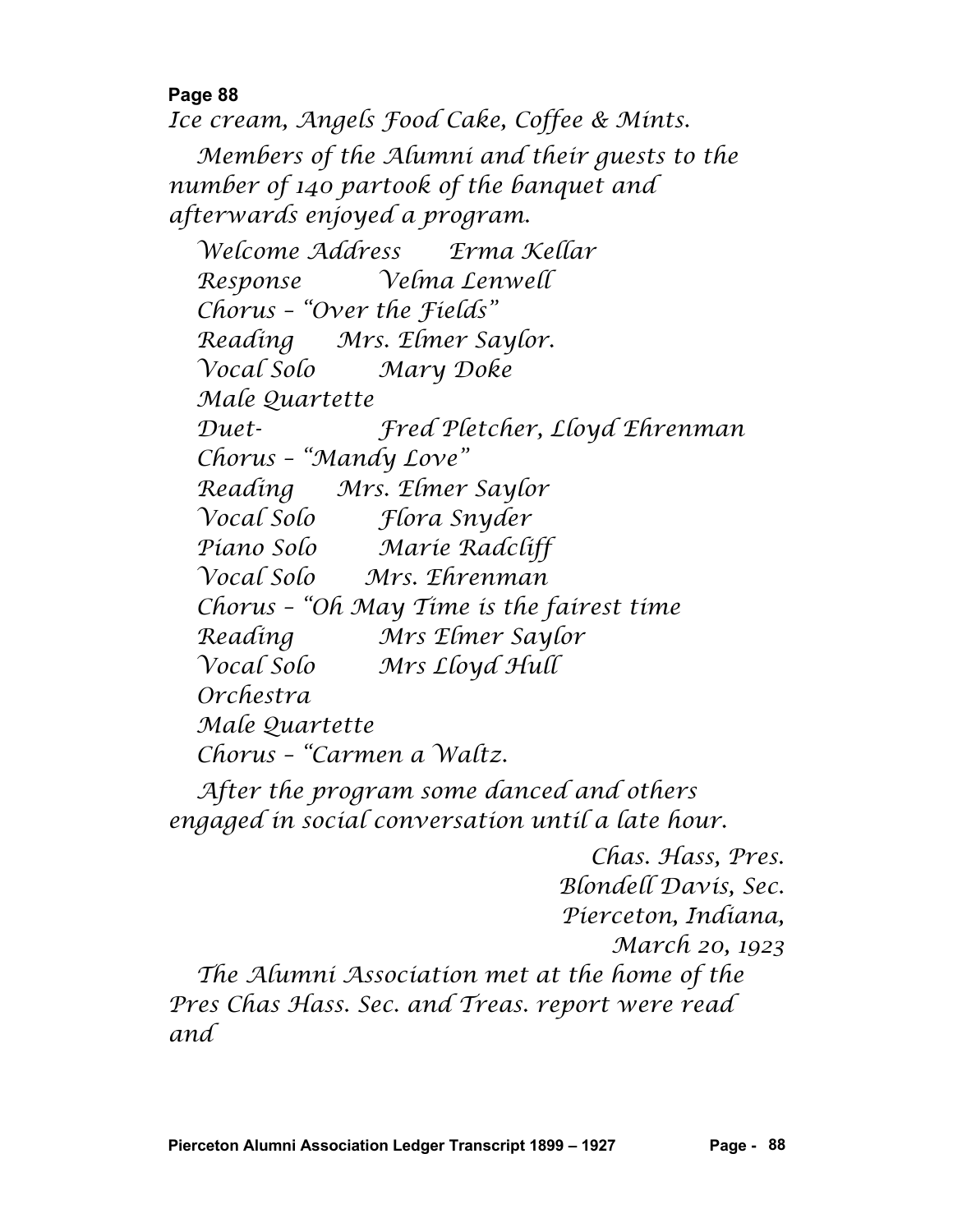*approved. Only seven members were in attendance although the meeting had been well advertised. Those present thought it absolutely necessary to get organized for the years work at this time so proceeded to elect the following officers*

 *Pres. Blondell Davis 1st Vice " Charles Hass 2nd Vice " Edith Radcliff Cor. Sec. Bertha Yontz Rec. Sec. Jessie Clover Treas. Earl Orr*

*The new executive committee then appointed music program and menu committees which are as follows:*

*Music Flora Snyder Clair McCarter Program Edith Radcliff Helen Bloom Maud Yontz Robert Nichols Crete Bowman The meeting adjourned at a late hour. Charles Hass, Pres. Blondell Davis, Sec.*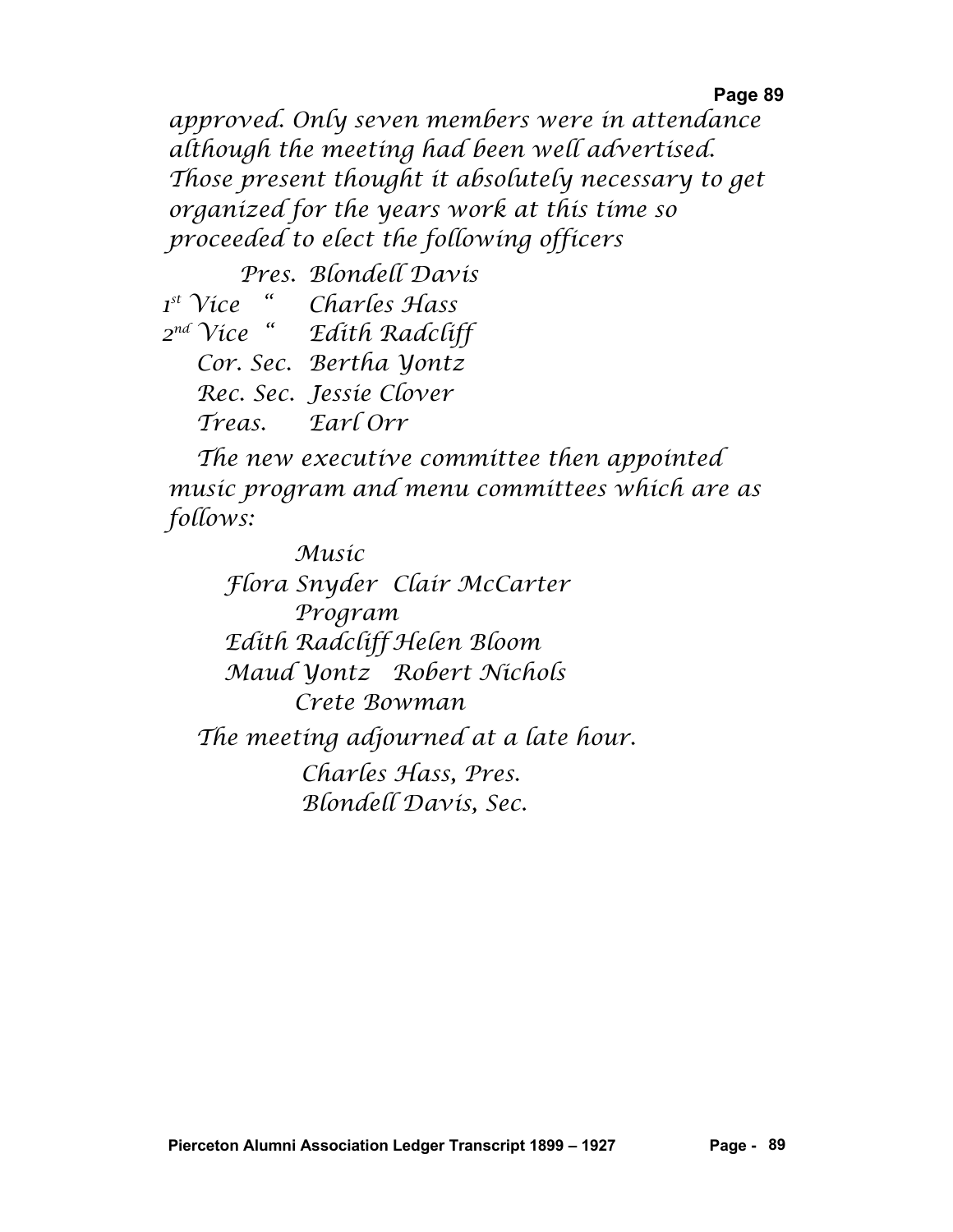*The Alumni Association met with the Pres. Mrs. Blondel Davis with seven attendance.*

*The minutes of the preceding meeting were read and approved.*

*The menu committe reported the following menu had been submitted to the three churches*

*Chicken Pie – mashed potatoes-gravy – coffee Rolls – peas – apple salad, ice cream – cake – mints.*

*The Program committee reported having met and discussed whether to give a play or pay a reader.*

*The Music committee reported a program underway.*

*Charles Hass, Ear Orr and Kenneth Orr were appointed to the Look out Committee.*

*It was moved that the three pastors and their wives be invited also the High School teachers with their wives, the Trustee and his wife, and the graduating class.*

*It was decided to hold the Alumni Reception April 27 in the High School Assembly room.*

*Meeting Adjourned.*

*Blondell Davis, Pres. Jessie Clover, Sec'y.*

*Mo April 6, 1923*

*The A. A. met and opened the bids. The Pres. ladies bid .70 per plate and requested a guarantee of 100. The Baptist bid was .75 and the Methodist ladies would not bid.*

*It was moved and carried that the Pres bid be accepted. Adjourned Blondell Davis, Pres. Jessie Clover, Sec'y.*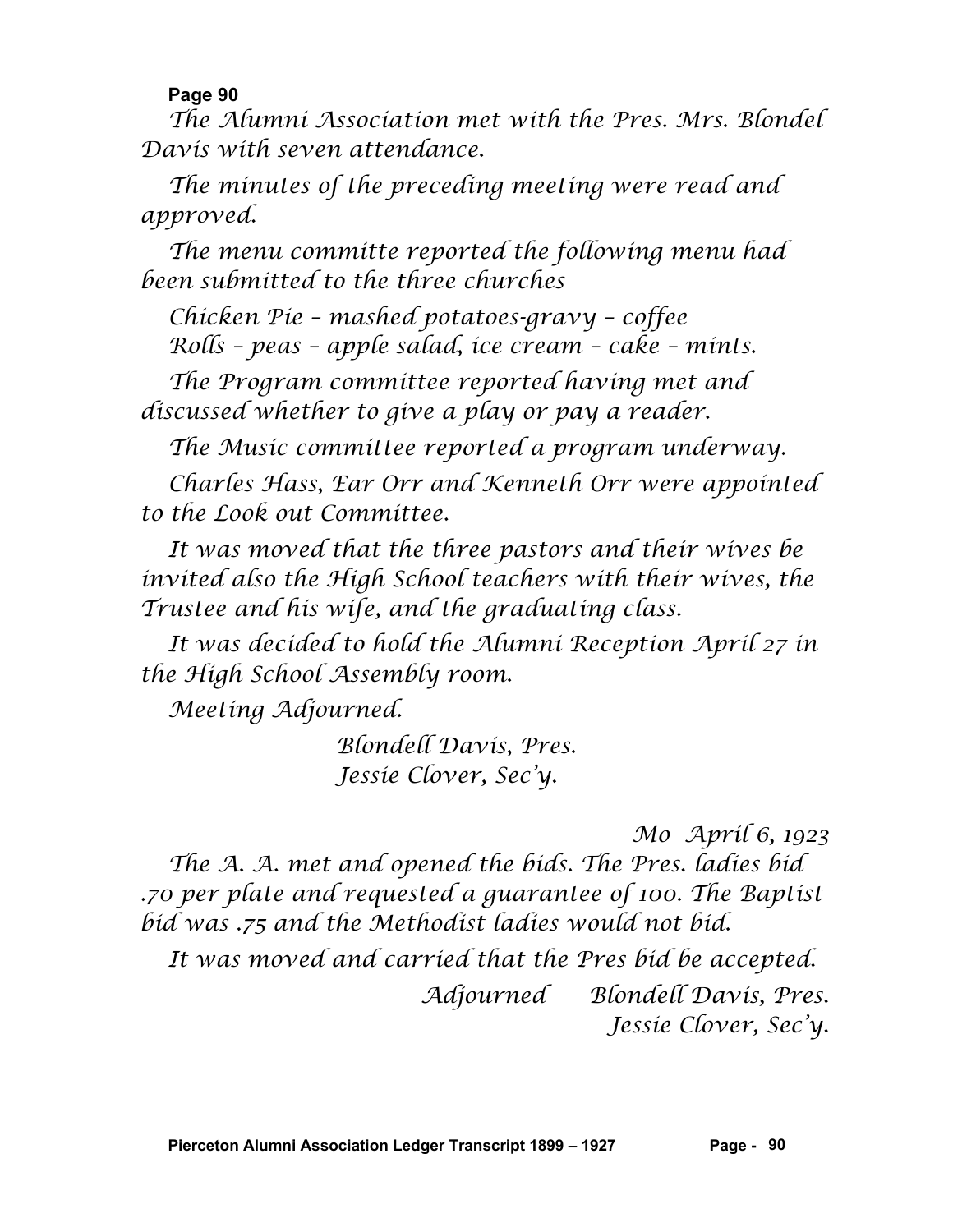**Page 91** *Pierceton, Indiana. 29th April 27, 1923 The Alumni Reception was held in the High School Assembly room on a dark rainy night. About one hundred and thirty sat down together in the Presbyterian basement to enjoy the delicious chicken pie banquet the ladies had prepared.*

*At eight o'clock the following program was given. Welcome Address ----------------- Blondell Davis Chorus -------------- "With horse and hound" Solo ---"One Fleeting Hour" -- Mildred Pressler. Chorus ----- "Mamy's lil pigeon." Reading ------------ Mrs. Elmer Saylor Solo – "My Soul at thy dear voice"- Mrs. Ehrenman Reading ------------------- Mrs. Elmer Saylor Solo – "I love a little cottage" - Flora Belle Snyder Reading ------------------ Mrs. Elmer Saylor Solo, "An open secret" ------------ Mrs. Lloyd Hull Chorus, "Greetings to Spring" ------*

*After the program the members and guest visited with each other for an hour and bid each other goodbye to meet next spring.*

> *Blondell Davis – President. Jessie Clover – – Secretary.*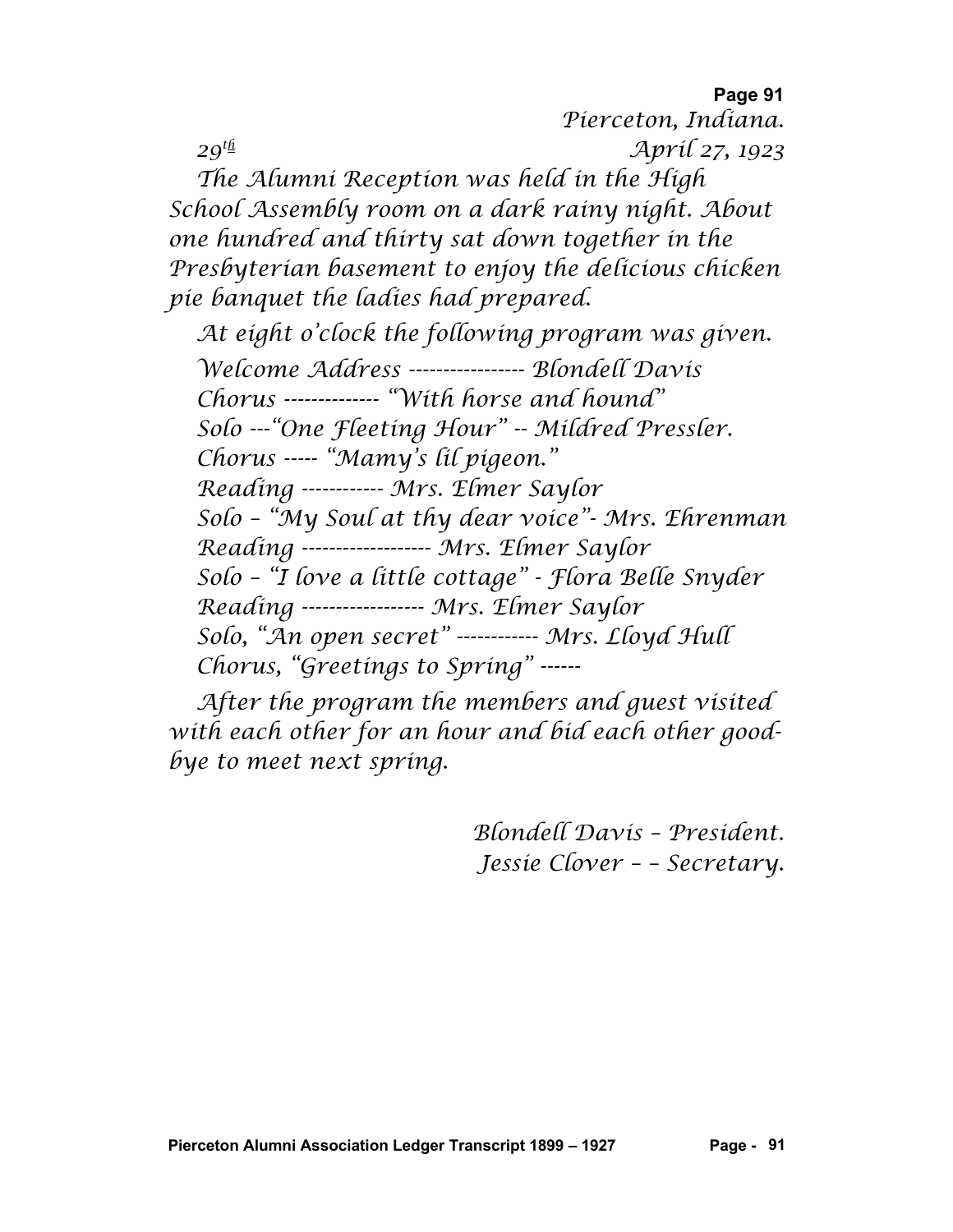*Pierceton, Indiana. April 1924*

*The PA.A. met with Blondel Davis with six members present.*

*A motion was made that the officers be re elected. The motion was carried.*

*The Treasurer's report was read showing a balance of \$20.32.*

*The President appointed the following committees -*

*Program \_\_\_\_ Edith Radcliff Claire Mc Carter Robert Nichols*

*Menu \_\_\_\_\_\_ Joes Hass*

*Rose Mc Carter*

*Crete Bowman*

*It was decided to hold the Reception on Friday evening, May 16. Meeting adjourned.*

> *Blondell Davis, Pres. Jessie Clover, Sec.*

> > *Pierceton, Ind. April 30, 1924*

*The P.A.A. met with seven members present.*

*The bids for the supper were opened. The bid of the M. E. Ladies being .65 and the lowest was accepted.*

It was decided to hold the Reception in the Ashley building if it *could be procured. Claire Mc Carter and Earl Orr were asked to provide chairs.*

*A communication was read from Dr. Little saying he would try to attend the Reception and give a short address. Meeting adjourned.*

> *Blondel Davis, Pres. Jessie Clover, Sec.*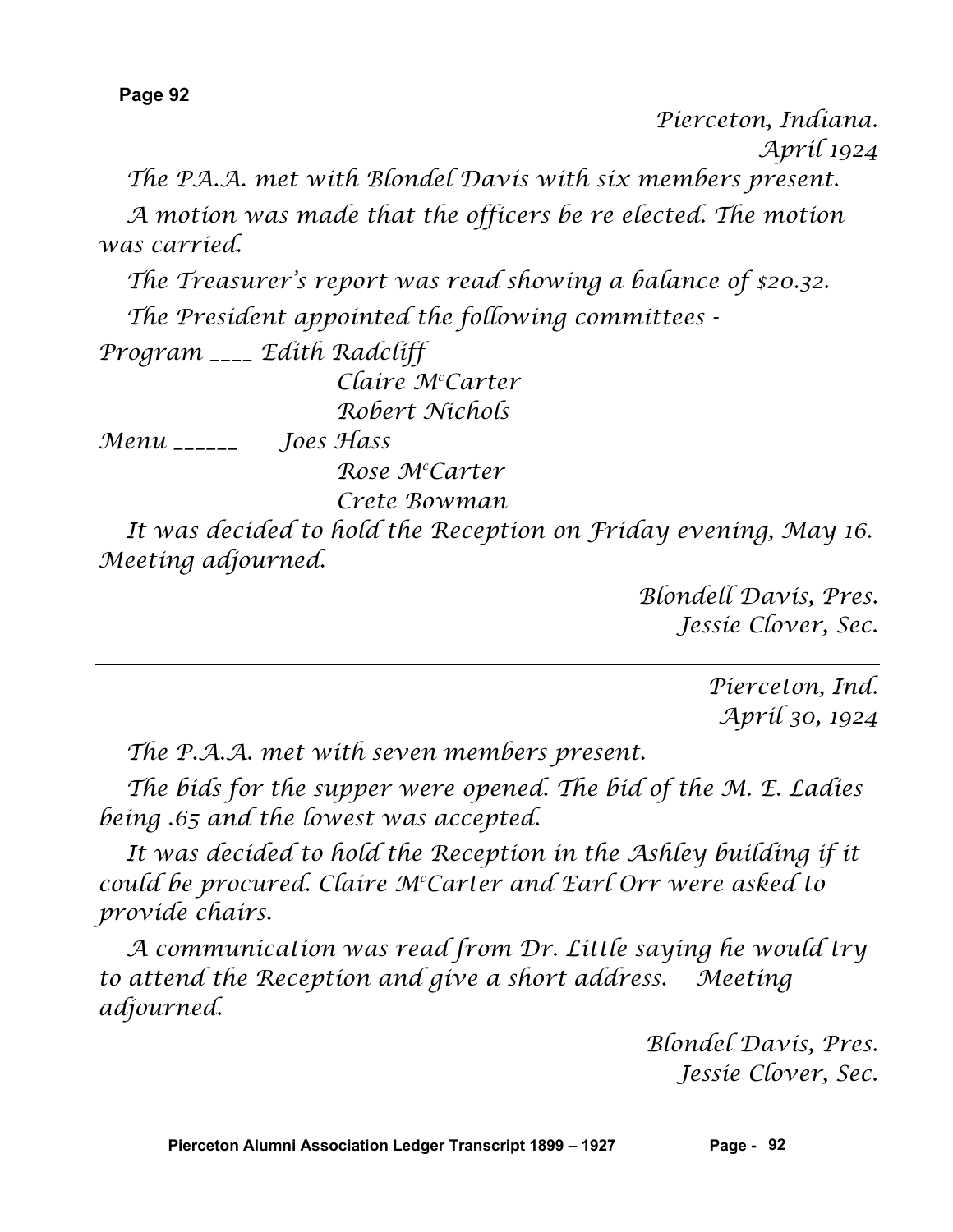**Page 93** *30th Pierceton, Indiana May 16, 1924*

*The Annual Reception of the Alumni Association was held in the Ashley Building. Supper was served in the Basement of the M. E. Church.*

| The following program was given            |  |
|--------------------------------------------|--|
| Welcome Address _________ Blondell Davis   |  |
| Response _______________ Elliott Matchett  |  |
| Solo _____________________<br>Mary Doke    |  |
| Reading ________________ Myrtle Mort       |  |
| Tom Snyder<br>Solo _____________________   |  |
| Reading ________________ Mary Bryant       |  |
| Mrs. Morrison<br>Solo ____________________ |  |
| _______________ Wilma Tenney               |  |
|                                            |  |

*Mrs. Morrison was a member of the first Class graduated from the Pierceton High School, and she sang some of the same selections she used at the first Commencement.*

*After the program several contests were provided for the amusements of the guests.*

> *Blondell Davis, Pres. Jessie Clover, Sec.*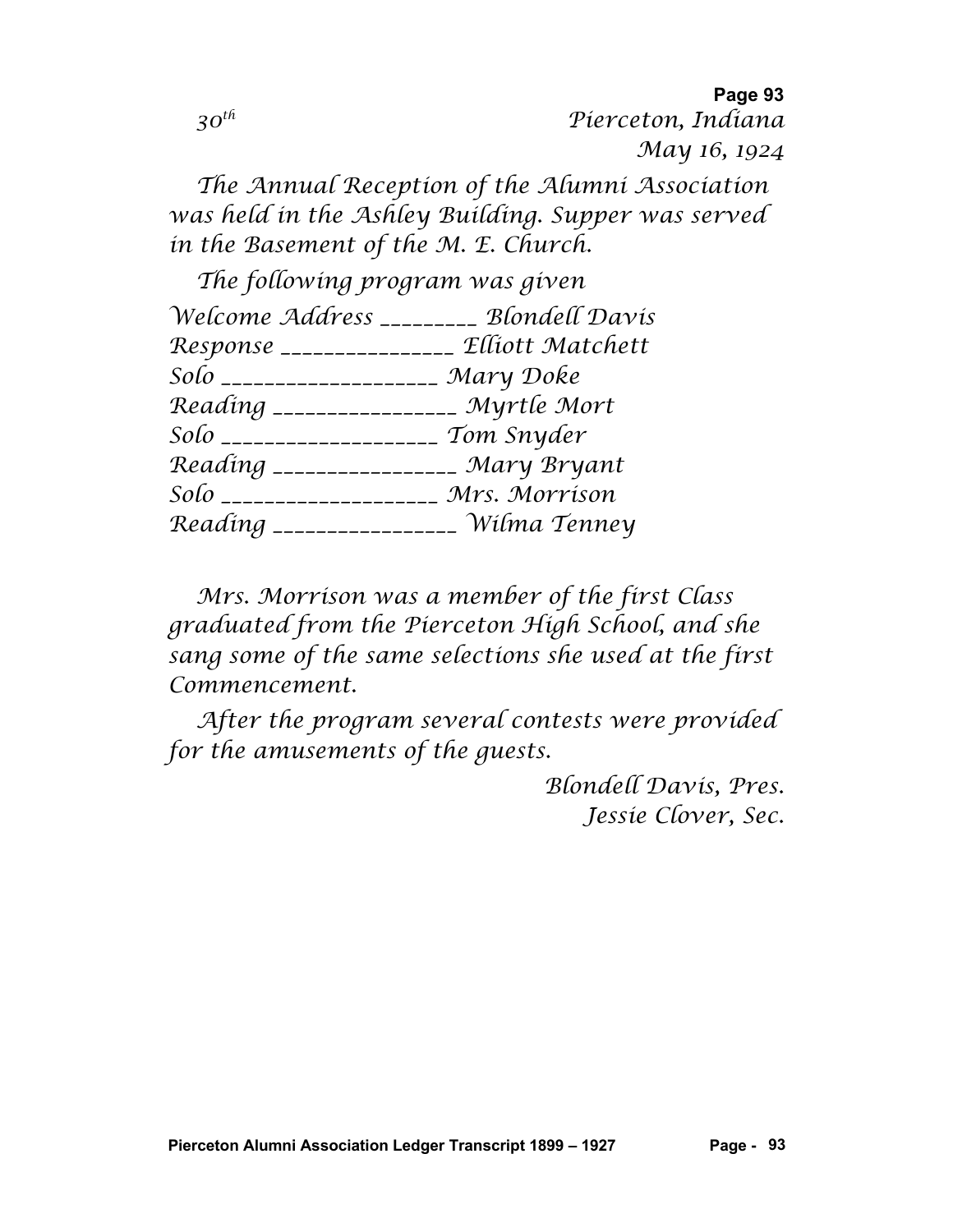*Pierceton, Indiana April 14, 1925*

*The Pierceton Alumni Association met with the president, Blondell Davis, with five members present.*

| The following officers were elected: |                     |
|--------------------------------------|---------------------|
| President                            | Claire McCarter     |
| <sup>1st</sup> Vice President        | Robert Nichols      |
| $2^{nd}$ "<br>$\epsilon\epsilon$     | Flora Snyder        |
| Corresponding Secretary              | Bertha Yontz        |
| Recording Secretary                  | Roger Davis         |
| Treasurer                            | <b>Fred Schrorn</b> |
| Meeting adjourned.                   |                     |

*Blondel Davis, Pres. Jessie Clover, Sec. Pierceton, Indiana May 18, 1925*

*The executive board of the Pierceton Alumni Association met at the store of Harold Switzer for the purpose of opening the bids of the different churches for the Alumni supper.*

*It was found that the Pres. ladies' bid of 70¢ per plate was the lowest.*

*It was decided that the guests of the Alumni should be as follows: the Class of 1925, Faculty, the Trustee and the Ministers of the three churches.*

*After this the meeting was adjourned.*

*Claire Mc Carter, Pres. Roger Davis, Sec.*

*Correction. The minsters and their wives were not invited as guests of the Alumni.*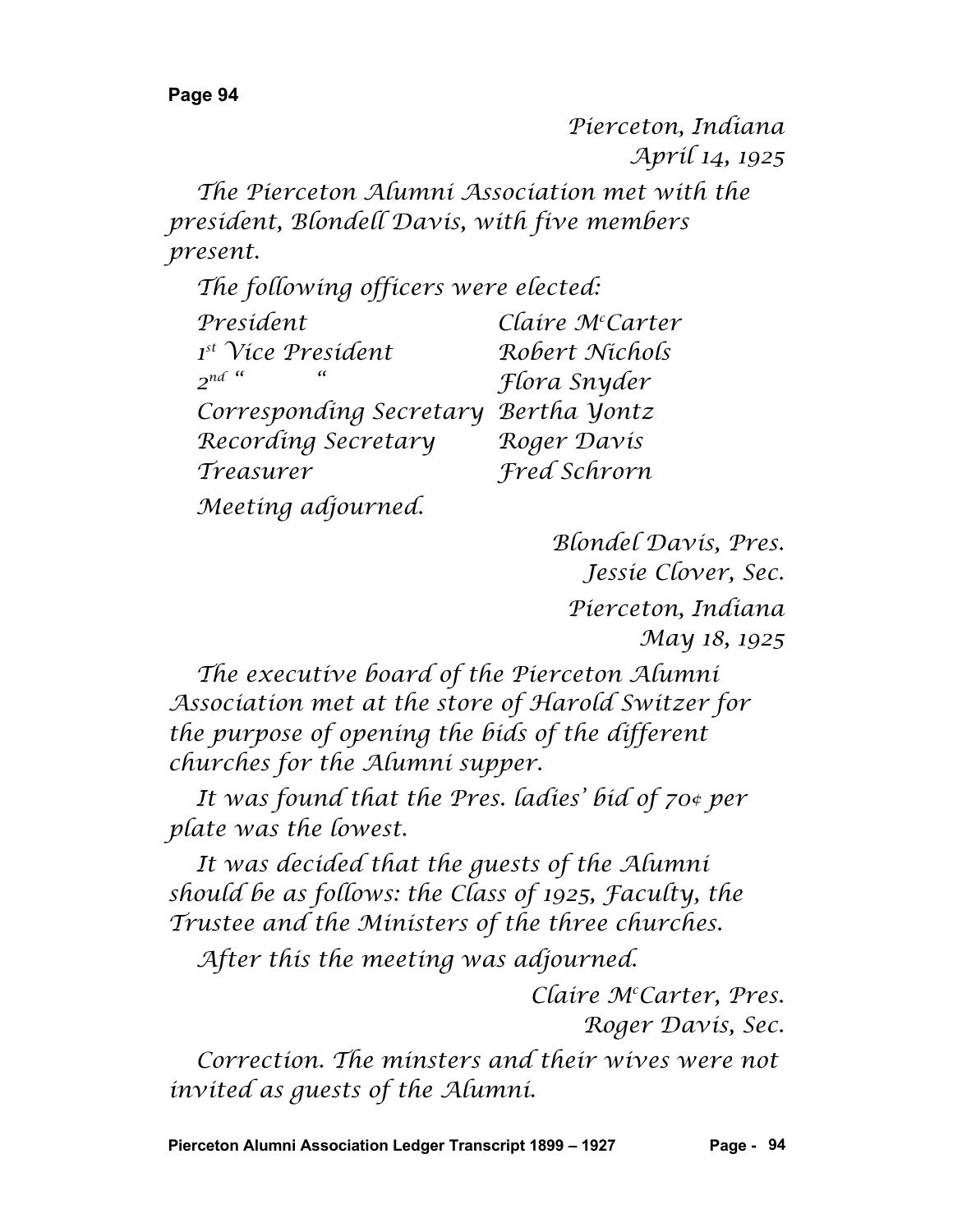**Page 95** *31st Pierceton, Indiana May 20, 1925*

*The Alumni Reception was held in the Assembly of the new Pierceton High School. At 630 over one hundred people sat down together in the basement of the Presbyterian church to enjoy a wonderful chicken pie supper after which everyone journeyed to the High School building and the following program was rendered;*

|            | Presentation of Class Prof. Kuhn              |
|------------|-----------------------------------------------|
|            | Welcome Address Clair McCarter                |
| Response   | Virgil Valentine                              |
|            | Initiatory Ceremonies in charge of Chas. Hass |
| Musíc      | Association                                   |
| Address    | Maríe Stanton                                 |
| Duet       | Lola Leifer and Katy Cunningham               |
| Reading    | Wilma Tenny                                   |
| Piano Solo | Mrs. Clyde Noble                              |
| Address    | Timothy P Galvin                              |
| America    | Association                                   |

*After the program every one enjoyed a social chat.*

> *Claire Mc Carter Pres. Roger H. Davis Sec.*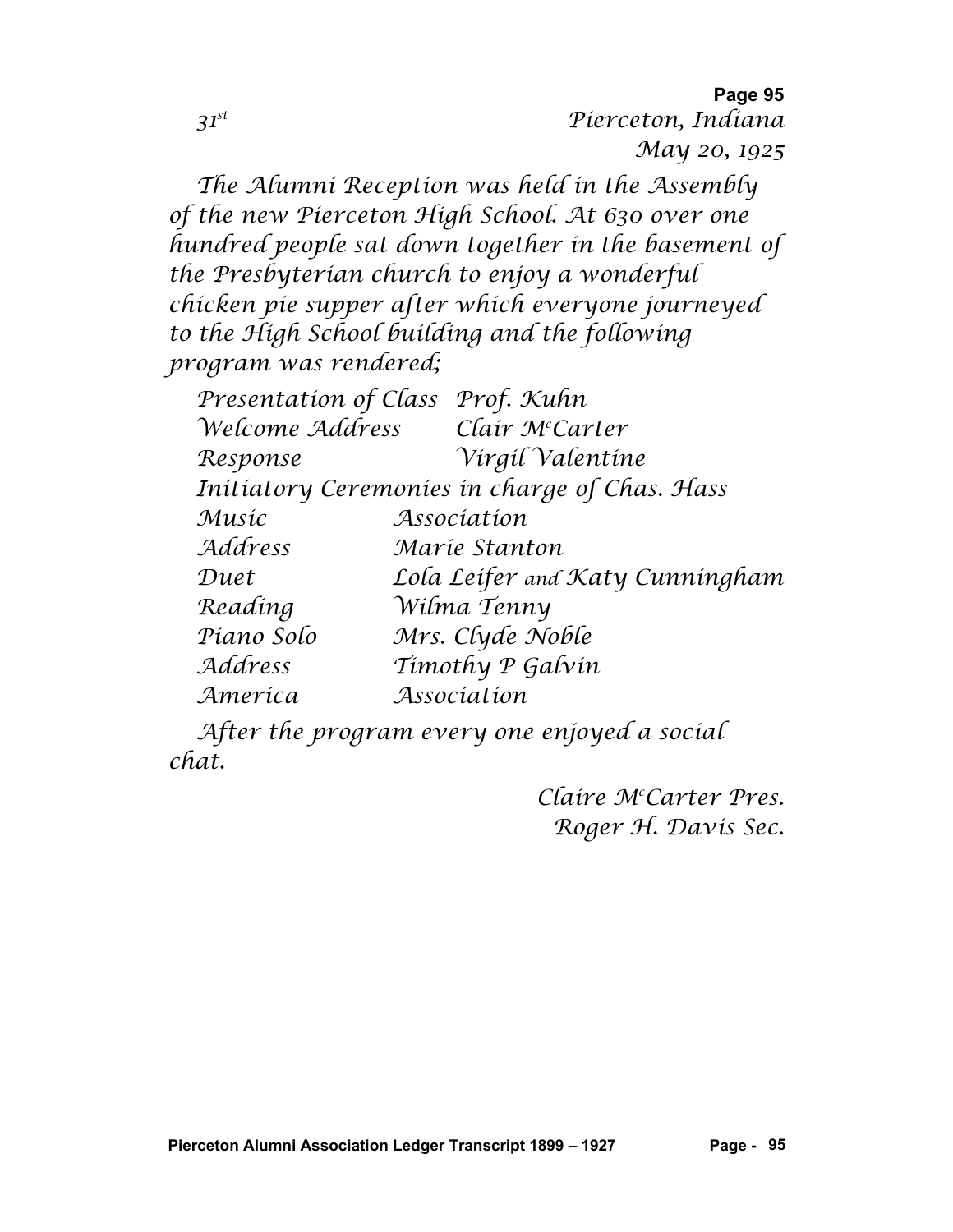*Pierceton, Indiana April 13, 1926 The Alumni Association met at the home of Mrs. Bertha Yontz with ten members present. The following officers were elected: - Pres. Claire Mc Carter 1st Vice Pres-Maud Yontz 2nd Vice Pres-Josie Hass Cor. Sec'y-Bertha Yontz Rec. Sec'y-Blondell Davis Treas.-Fred Schrom The newly elected president immediately appointed committees as follows: Menu Committee Program Committee Maud Davis Marie Shanton Edith Radcliff, Charles Hass Rose Mc NamaraJosephine Dohner The questions of time and place were then brought up. It was decided that Thur. evening, May 20th would be the best date for the reception. The place where it will be held was left to the discretion of the program committee. After some discussion of tee nature of the entertainment to be furnished the* 

*meeting adjourned. Claire McCarter, Pres. Blondell Davis, Sec'y pro tem Correction. Maud Davis resigned as chairman of the menu committee. The Pres. then appointed Josie Hass in her place.*

*Pierceton, Indiana, May 5, 1926 The Alumni Association met in the upper room of Radcliff's store. Bids for the serving of the Alumni Banquet were opened and the bid of 70 cents per plate of the M.C. church being*

**Pierceton Alumni Association Ledger Transcript 1899 – 1927 Page - 96**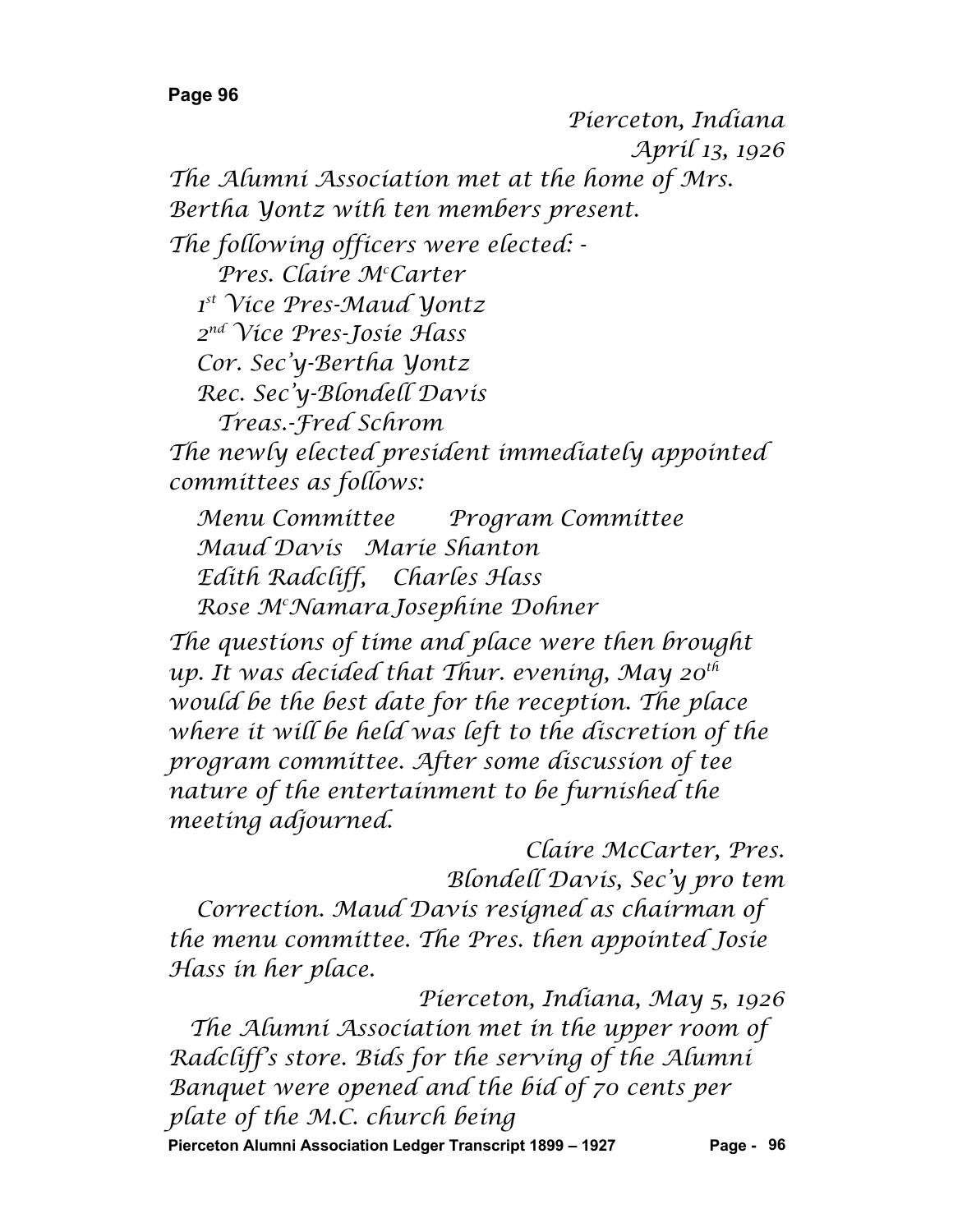*the lowest, it was accepted. It was decided that the menu committee should add baked apples to the menu at the expense of the Alumni.*

*Motions were made and carried that the program should be given at the school house and that invitations and programs should be printed.*

*The honored guests this year are to be the class, the faculty and their wives, the trustee and his wife – a total of 32.*

*There being no other business the meeting adjourned. Claire McCarter, Pres. Blondell Davis, Rec Sec.*

*32nd Pierceton, Indiana, May 20, 1926 Alumni members and guests to the number of 121 sat down to a banquet in the basement of the M.E. Church. The menu consisted of Roast Pork, Baked Apples, Mashed Potatoes, Candied Sweet Potatoes, Gravy, Buttered Rolls, Jelly, Sweet Pickles, (Cabbage, Celery, Pimento and Nut) Salad, Pineapple Ice, White Cake, Coffee and Mints.*

*At the close of the dinner, the crowd repaired to the school house where the following program was given.*

*Presentation of the Class -Prof. Ray Kuhn Welcome Address-J. C. Mc Carter Response Carl Smith Ladies Quartette-Miss Marie Shirley, Miss Catherine Cunningham, Miss Maud Yontz, MRs. Clyde Bishop with Mrs. R.R. Radcliff as accompanist Reading Miss Wilma Tenney Piano Solo Miss Marie Shirley Marimba Duet-Misses Winifred and Dorothy Switzer As the last number on program a one act farce*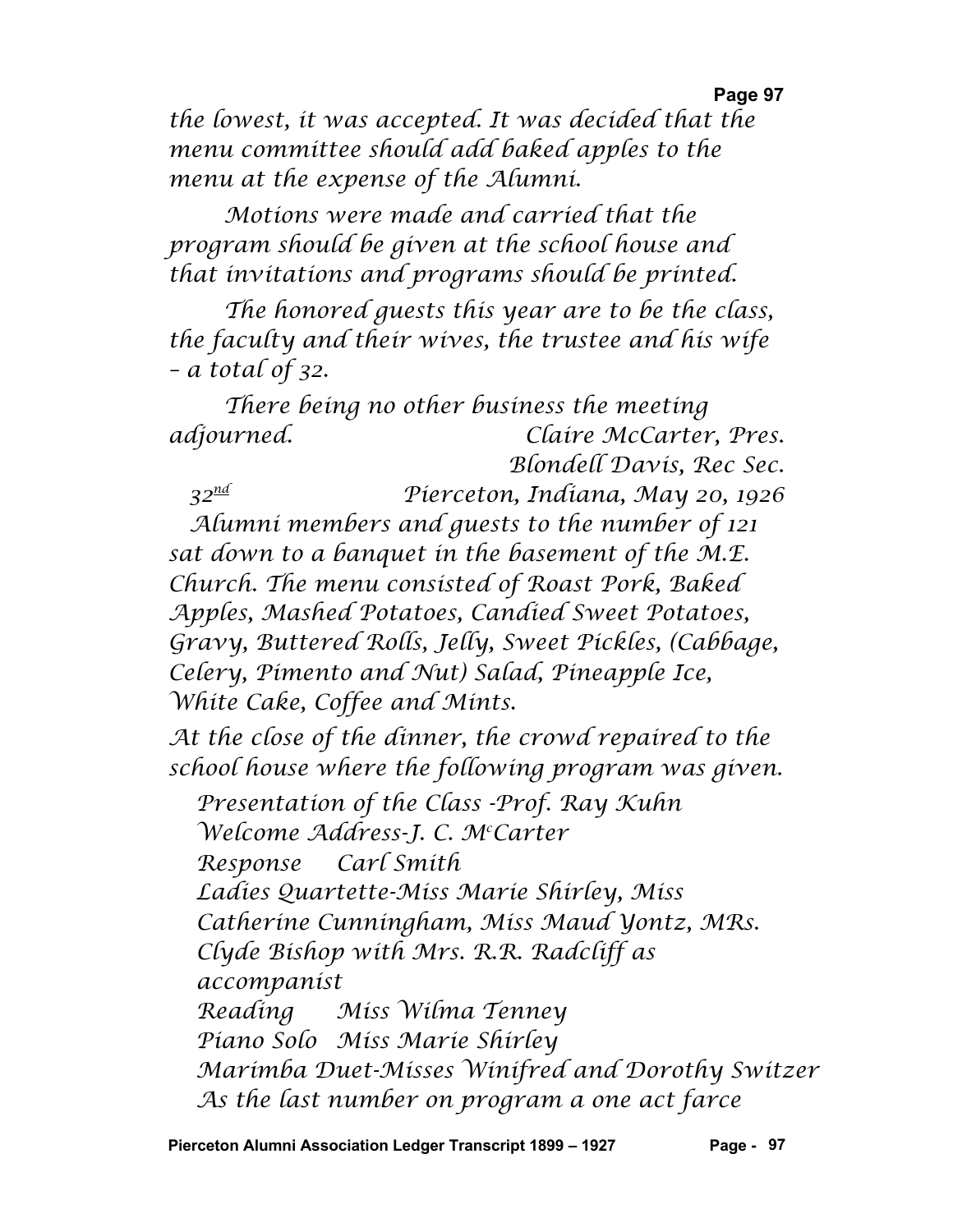*"Those Red Envelopes" was given under the direction of R. L. Davis by Fred Jorns, Chas. Outcelt, Virgil Valentine, Garold Horrick, Maud Yountz, Velma Lenwell, Catherine Merrick and Hope Kirkpatrick.*

*The program was well given and was greatly enjoyed by all.*

*This closes the minutes of the Pierceton Alumni Association for the year 1926.*

*Clare Mc Carter, Pres. Blondell Davis, Rec. Sec'y. Pierceton, Indiana, April 22, 1927 Six members of the Alumni Association met at the home of Mrs. Bertha Yontz to plan for the annual reception for the graduating class. The Pres. ordered the reading of the secretary's and the treasurer's reports for last year. After these were approved, election of officers was held with the result that the same officers who served the association last year were elected for the ensuing year.*

*Then followed a discussion as to the best time and place for the reception. It was suggested that the reception be held at the Yellow Banks Hotel. The Pres. agreed to see the proprietor of the hotel and obtain all neccessary information. May 27 was selected as the date. After enjoying delicious popcorn served by the hostess the meeting adjourned to meet at the home of the Pres. Tuesday evening, April 26. Clare Mc Carter, Pres.*

*Blondell Davis, Rec. Sec'y.*

*Pierceton, Indiana, April 26, '27*

*The Alumni Association met with Mr. and Mrs. Clare Mc Carter. Discussions revealed that the date for the reception would have to be changed.*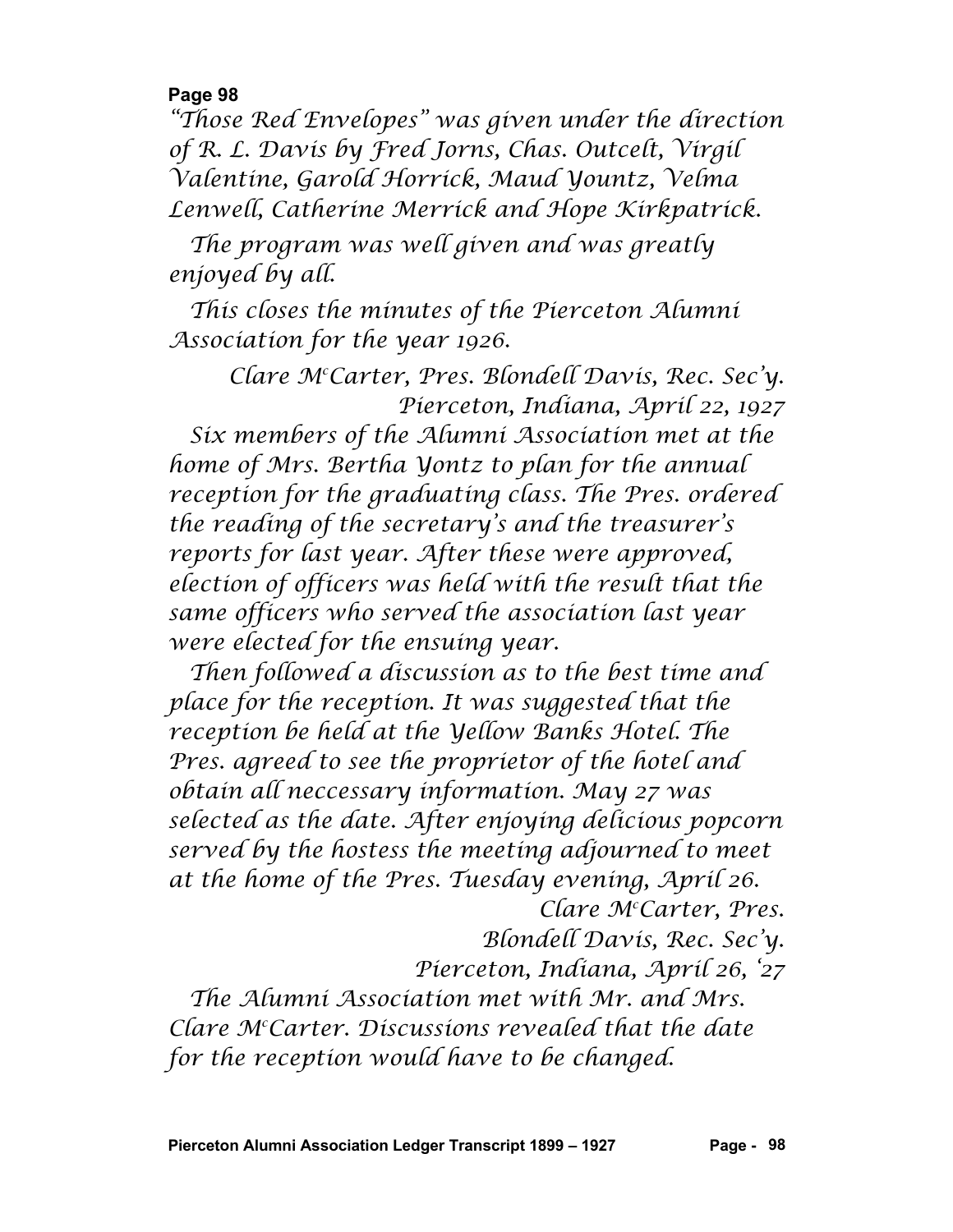*on account of the S.S. convention which would be entertained by the churches of the town May 26 and 27. May 25 was then decided upon as the only suitable date. The proprietor of the Yellow Banks Hotel had been away from home so Mr. Mc Carter had been unable to see him; nothing more could be done until he was communicated the pres. could see or talk to him. It was decided the guests should be the class, the faculty and their husbands and wives and the trustee and his wife. Meeting then adjourned.*

> *Clare Mc Carter, Pres. Blondell Davis, Rec. Sec'y. May 2, 1927*

*The Alumni Association met at Radcliff Bros. store and decide to have its annal reception and a banquet at the Yellow Banks Hotel. Charles Hass was appointed to look after transportation and the following were appointed to act as an entertainment committee. Edith Radcliff, chairman, Katie Cunningham and Velma Lenwell. Meeting then adjourned.*

*Clare Mc Carter, Pres. Blondell Davis, Rec. Sec'y. 33rd*

*The annual reception of the Alumni association was held at the Yellow Banks hotel May 25 of the year 1927. Alumnus and guests to the number of 103 sat down to a banquet at 7:30 o'clock. Of this number 28 were graduates this year or other guests of the Association.*

*The menu consisted of chicken, noodles, mashed potatoes and gravy, ^peas^ rolls, slaw, celery, sliced tomatoes, ice-cream, cake and coffee and cost 76¢ per plate.*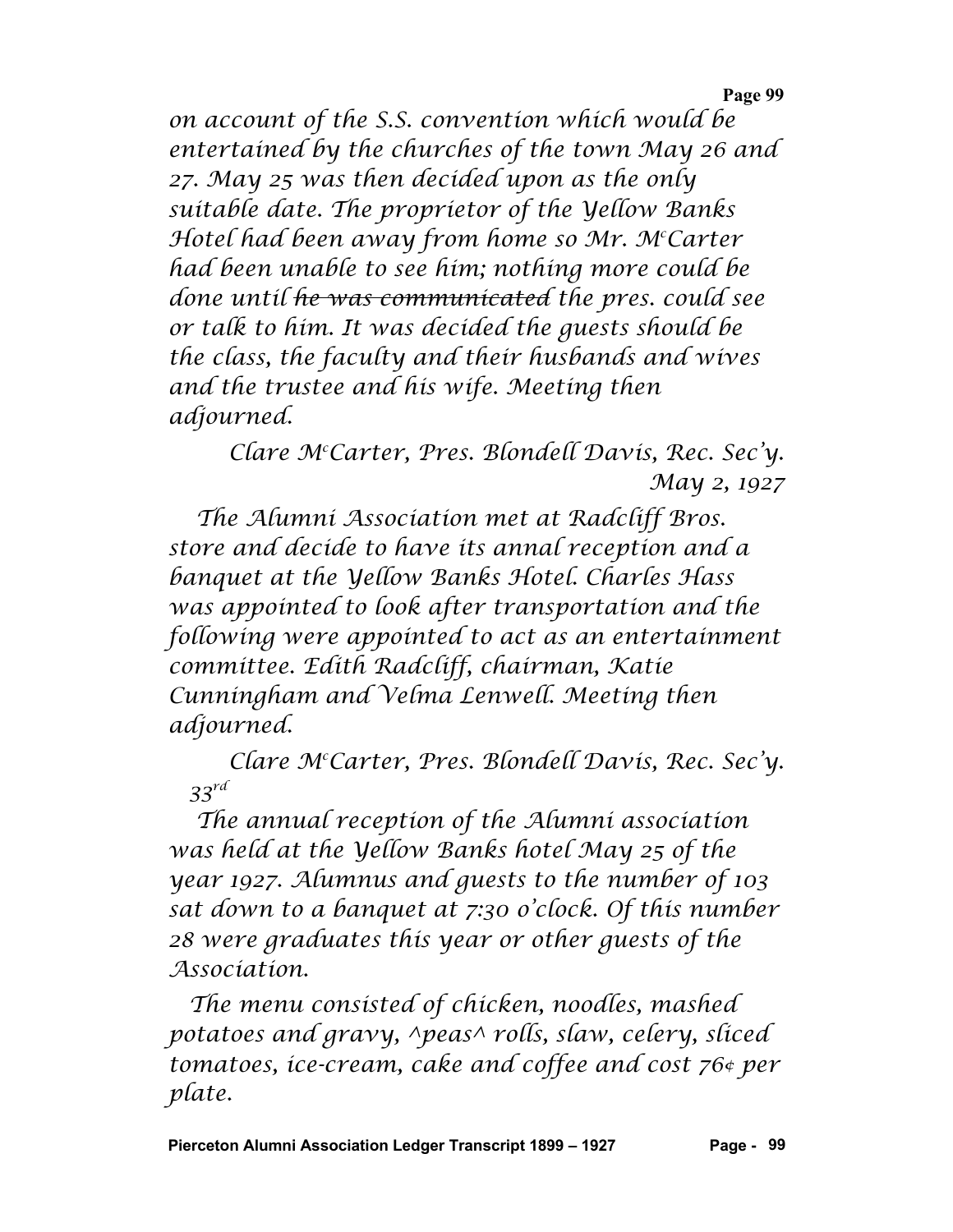*After the banquet had been enjoyed the following fine program was given.*

*Presentation of the Class of '27 Prof. Kuhn*  $We$ *Come Address Carter Response Paul Fawley Vocal Solo and Encore Marie Shirley Reading Mary Vernette Talk on "Education and Progress Wayne Smith Music by Ladies Quartette consisting of Miss Marie Shirley, Miss Catherine Cunningham, Mrs. C.L. Bishop and Mrs Frank L. Davis with Mrs. R.R. Radcliff as accompaniest.*

*The remainder of the evening was spent in games, dancing or conversation and the evening was enjoyed by all.*

*Clare Mc Carter, Pres. Blondell Davis, Rec. Sec.*